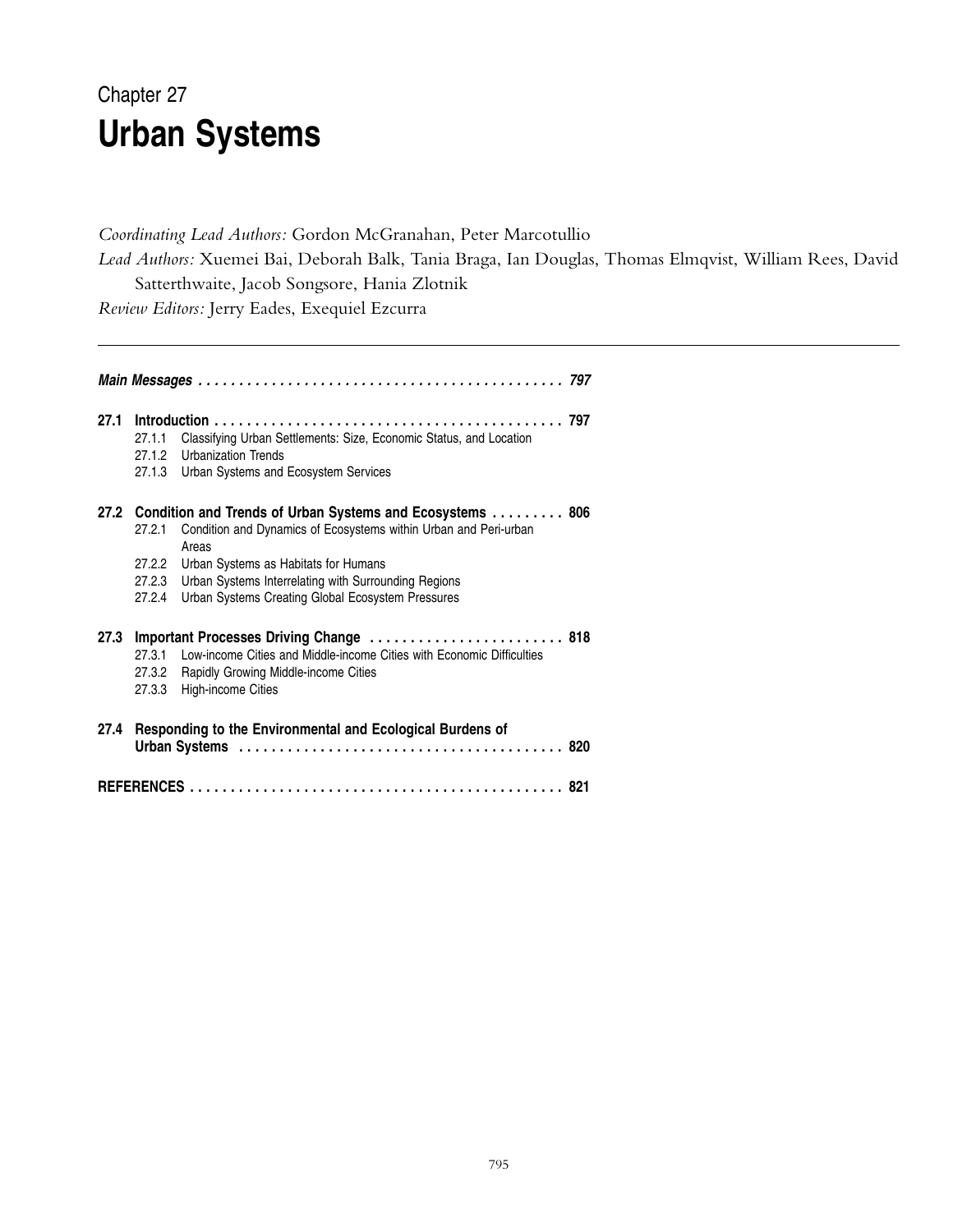# **BOXES**

- 27.1 Defining Urban Areas and Populations
- 27.2 Chapter Topic: Ecosystems in Urban Systems, Urban Systems as Ecosystems, or Ecosystems and Urban Systems?
- 27.3 The Relationship between Economic Conditions and Urban Environmental Burdens
- 27.4 Urban Agriculture, Vulnerability, and Recycling

# **FIGURES**

27.1 Urban Areas across the Globe\*

# **TABLES**

- 27.1 Distribution of World Population by Size Class of Settlement, 2000
- 27.2 Population in Urban Areas and Percentage of Total Population That Is Urban, 2000
- 27.3 Population in Urban Areas, and Share Urban, for World and Major Areas, 2000, Comparison of U.N. and GRUMP **Statistics**
- 27.4 Population Estimates, Densities, and Land Areas for MA Ecosystems, by Urban and Rural
- 27.5 Population and Share of Various Population Sizes in Urban Areas within Selected MA Systems, 2000
- 27.6 Urban Population and Land Percentages and Densities by Selected MA Systems and Continent
- 27.7 Distribution of World's Urban Population by Region, 1950–2010
- 27.8 Distribution of World's Largest Cities by Region over Time
- 27.9 Priority Problems in Urban Systems and Ecosystem Services at Three Different Spatial Scales
- 27.10 Essential Steps in the Process of Natural Succession in Urban Areas
- 27.11 Different Estimates of Number of Urban Dwellers Lacking Provision for Water and Sanitation, 2000
- 27.12 Sources of Outdoor and Indoor Emissions and Principal **Pollutants**

<sup>\*</sup>This appears in Appendix A at the end of this volume.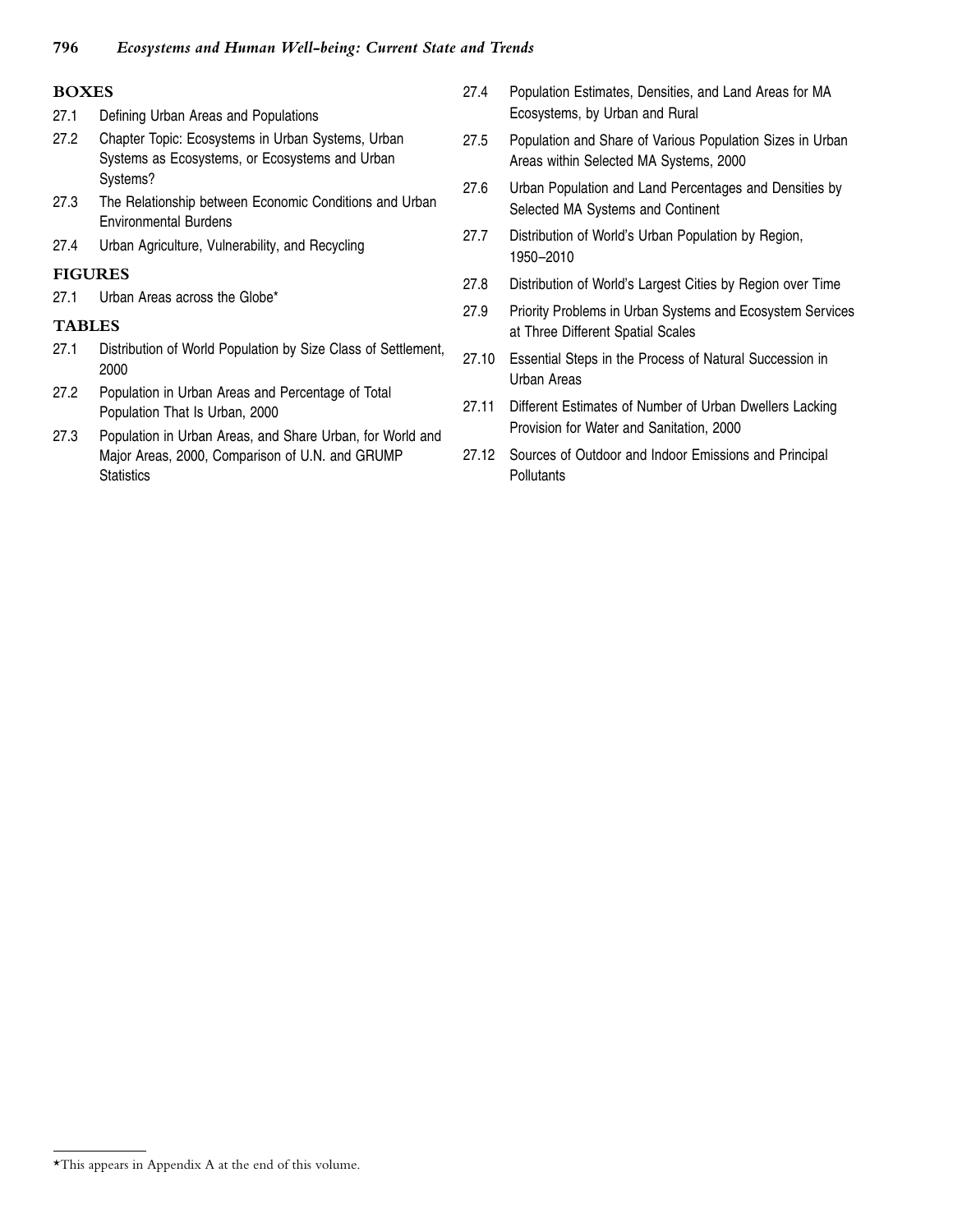# **Main Messages**

**Urbanization and urban growth continue to be major demographic trends.** The world's urban population increased from about 200 million ( $\sim$ 15% of world population) in 1900 to 2.9 billion ( $\sim$ 50% of world population) in 2000, and the number of cities with populations in excess of 1 million increased from 17 in 1900 to 388 in 2000. As people are increasingly living in cities, and as cities act as both human ecosystem habitats and drivers of ecosystem change, it will become increasingly important to foster urban systems that contribute to human well-being and reduce ecosystem service burdens at all scales.

**Urbanization is not in itself inherently bad for ecosystems.** Many ecosystems in and around urban areas are more biodiverse than rural monocultures are, and they can also provide food, water services, comfort, amenities, cultural values, and so on, particularly if they are well managed. Moreover, urban areas currently only account for about 2.8% of the total land area of Earth, despite containing about half the world's population.

**Urban demographic and economic growth has been increasing pressures on ecosystems globally,** but affluent rural and suburban living often places even more pressure on ecosystems. Dense urban settlement is considered to be less environmentally burdensome than urban and suburban sprawl are. At the same time, urban centers facilitate human access to and management of ecosystem services through, for example, the scale and proximity economies of piped water systems.

**Urban development trends do pose serious problems with respect to ecosystem services and human well-being.** Ecosystem processes that provide services to urban residents tend to be neglected as a result of the continued lack of understanding and appreciation of the complex processes involved, many of which take place at some distance from the urban consumers; the difficulties that private enterprises encounter in owning, trading, and negotiating over ecosystem services (and burdens), which rarely conform to property boundaries; the difficulties that public agencies encounter in managing and regulating ecosystem services, which also tend to cross administrative and sectoral boundaries; and the fact that the people most adversely affected by the loss of ecosystem services tend to be the least influential economically and politically (such as the urban poor, future generations, and residents living far from where the decisions are being made).

The problems documented in this chapter include severe environmental health problems within urban settlements resulting from inadequate access to ecosystem services (such as clean water), the degradation of ecosystems adjoining urban areas resulting from urban expansion and demands, and pressures on distant ecosystems resulting from urban production, consumption, and trade. In affluent countries, the historical trend has been for the negative impacts of urban settlements on ecosystem services and human well-being to become more delayed and dispersed. Urban developments in other parts of the world have been taking place in a different technological and economic context, with different environmental consequences, but this trend is still globally significant.

**Interrelated problems involving local water, sanitation, waste, and pests still contribute a large share of the urban burden of disease, especially in low-income countries.** This typically reflects a combination of degraded or increasingly scarce ecological services generated within the urban area, minimal infrastructure (such as water pipes) tapping more-distant ecosystem services, and differential access to the ecological and derived services available within the urban area.

Problems relating to the degradation of ecosystems adjoining urban settlements are undermining their capacity to supply ecosystems services, especially in and around large, industrializing, and motorizing cities (often of middle income). This typically reflects a combination of the geographic displacement of intraurban environmental scarcities and ''wastes'' and increasing levels of activities using or degrading ecosystems.

The consumption and production activities that are driving long-term, global ecosystem change are concentrated in urban centers, and especially those located in upper- and middle-income countries. This typically reflects a combination of environmental displacement and increasing rates of direct and indirect consumption of energy, materials, and ecosystem services.

Although there are many examples of successful responses to urban environmental challenges, concerted responses (such as sanitary reform in many cities in the nineteenth century) have been motivated by serious crises rather than by precautionary planning and have often succeeded by displacing rather than eliminating the environmental burdens. As an increasing number of urban environmental burdens, particularly from affluent urban centers, are likely to fall on future generations and are already of global scale (such as urban emissions of greenhouse gases), past successes based on displacing the burdens spatially are of declining relevance.

**When urban systems are managed more equitably and the loss of ecosystem services is purposefully addressed, the benefits to human wellbeing can be substantial.** It is *well established* that motivated governmental and nongovernmental agencies can implement radical changes in local environmental management that reduce local burdens and benefit vulnerable groups. The experience of urban sanitary reform provides strong evidence for this. At the same time, the historical record also illustrates a tendency to displace the burdens spatially and temporally.

The regulation of urban air and water pollution, in part motivated by popular pressures, has also resulted in better air and water quality in and around cities in some parts of the world, although again there is a tendency to displace the burdens spatially and temporally.

There is comparatively little evidence of significant steps to reduce the global ecosystem burdens of cities, although there are many examples of measures that, if replicated on a large scale, would result in appreciable reductions in those burdens.

# **27.1 Introduction**

Urban systems are centered in urban areas; in terms of ecosystem services, urban areas are primarily sites of consumption. This contrasts with the other systems assessed in this report (such as cultivated systems, drylands, and coastal systems), which primarily generate and supply ecosystem services. Urban systems exist at several scales and can be identified with individual urban settlements or networks of such settlements.

Urban settlements are agglomerations of people and their activities; although urban areas may contain a wide variety of species, it is the humans that make them urban. About half the people in the world live in areas defined as urban (see Box 27.1 for definitions), up from less than 15% at the start of the twentieth century. Combined with population growth, this has meant an almost fifteenfold increase in the world's urban population, from 200 million in 1900 to 2.9 billion a hundred years later. Over the same period, the rural population more than doubled, increasing from 1.4 billion to 3.2 billion (United Nations 2002).

The share of Earth's land area that is urban is also growing, but it remains only about 2.8% (this figure is based on the urbanrural mapping described later). Urbanization has, however, in-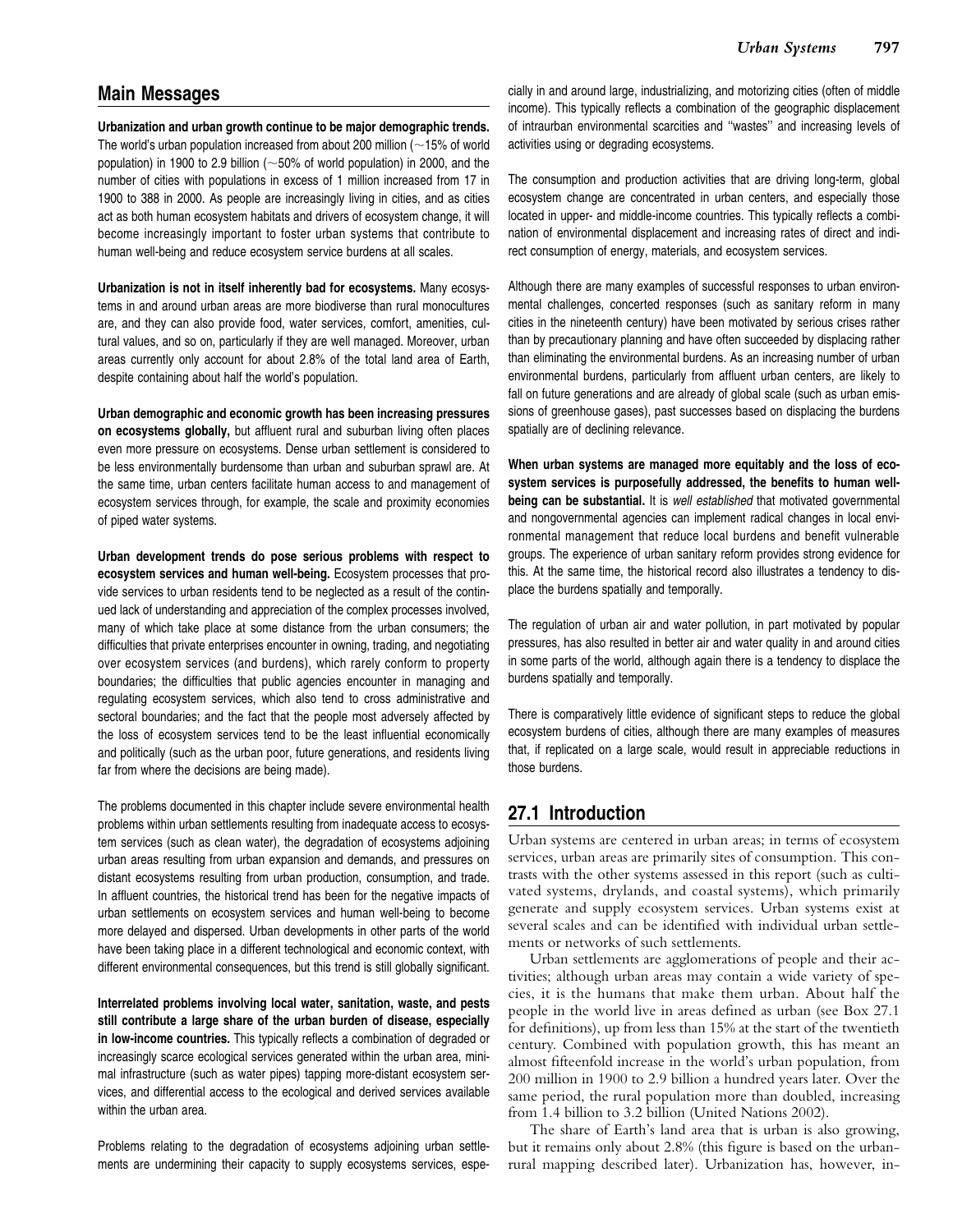# **BOX 27.1**

## **Defining Urban Areas and Populations**

In line with other MA systems (such as cultivated, dryland, and mountain terms of a metropolitan area; and still others in terms of a (usually larger) systems), urban systems are associated with particular spatial locations, urban agglomeration. These differences have persisted for many years. in this case urban areas. Urban areas are in turn associated with urban In the 2001 revision of the U.N. report, about half the countries in the settlements and populations. This Box focuses on how urban areas and world used estimates based on ''city proper,'' with most of the remaining populations are distinguished from rural areas and populations. There are claiming to be applying the concept of urban agglomeration. no hard and fast rules on this; although conceptual clarity is important, it Although country-specific definitions will remain central to defining and must also be recognized that the dividing line between urban and rural is assessing urban centers for many years to come, the basis for a more between locations classified as urban and rural. Graphical information systems. This chapter relies on two different delinea-

centers) tend to have larger populations than rural agglomerations (villages) country-specific definitions used by the United Nations, and the other do, are more likely to be the site of large facilities (such as hospitals) and based on a preliminary urban-rural split developed as part of a broader higher-level administrative functions (national or local government offices, mapping and indicator exercise being undertaken by the Center for Interfor example), and create comparatively densely settled areas, with a national Earth Science Information Network (Balk et al. 2004). higher share of built-up area. Furthermore, urban residents are less likely The country-specific definitions provide the basis for the statistics on to work in agriculture and more likely to work in industry or services. It is historic urban populations and short-term projections, as well as a number also agreed that there are more and less urban lifestyles and cultures. of the descriptive statistics on urban population, such as the share with There is no international agreement, however, on the defining characteris- access to improved water sources. The geospatial estimates are used for tics of urban, nor are there any scientifically accepted criteria by which to the map in Figure 27.1 and for the Tables situating urban populations identify urban areas and populations. Moreover, many urban researchers in relation to coastal zones, dryland, mountains, and other MA system believe that the distinction between rural and urban is becoming less categories. Although the geospatial estimates remain provisional and are relevant (Cohen 2003) and that the boundary definitions are inevitably unlikely to be adopted by national governments in the foreseeable future, somewhat arbitrary. They have a number of potential advantages, including better international

the different criteria. Minimum population density criteria commonly range example, how sets of urban centers themselves are concentrated spabetween 400 and 1,000 persons per square kilometer; minimum size crite- tially. ria typically range between 1,000 and 5,000 residents; and maximum ag- Many economic and social characteristics once considered quintesricultural employment is usually in the vicinity of 50–75%. In each case, sentially urban are increasingly found among residents of what must dehowever, cut-off points outside these ranges can easily be found. The mographically be classified as rural areas. Alternatively, many people

Nations 2002), 109 of the 228 countries covered use an administrative defining "urban" infrastructure, such as piped water and sewerage. Such criterion to distinguish urban from rural localities, and 89 of these use it phenomena are important to recognize, but for the purposes of this chapas the sole criterion. Population size or density was used as a criterion in ter people are identified as urban or rural depending on their primary 96 countries, and as the sole criterion in 46. The administrative and residence rather than their economic or sociocultural characteristics. Thus, population-based criteria are themselves different in different countries: for example, a Kansas farmer living in a rural area but with "a university for example, the lower limit above which a settlement was considered degree, hooked up to the Internet and a fax machine, with a barn full of urban ranged between 200 and 50,000 persons. expensive machinery, who keeps strict accounts and sells his grain on

fied and settlement populations calculated. Some countries report city with the accoutrements of an urban lifestyle rather than an urban person populations on the basis of the boundaries of the city proper; others in living in a rural location.

volved profound changes in human ecology, and urban land area is a very poor indicator of the ecological significance of urban systems.

As illustrated in Figure 27.1 (in Appendix A) (see also Table 27.6, later in this chapter), urban settlements are themselves concentrated regionally. Africa and Oceania have the lowest shares of area in urban systems, whereas Asia has the largest. Within regions, there is also a high degree of variation. The global map also indicates that urban areas tend to be on or near the coasts.

Human systems within urban boundaries are not functionally complete ecosystems. Urban areas have been described as the human equivalent of the livestock feedlot: a spatially limited area characterized by a large population of humans living at a high density and supported by biophysical processes mostly occurring somewhere else (Rees 2003). Large urban agglomerations, or cities, are intense nodes of energy and material transformation and consumption. However, the biologically productive part of the

inevitably somewhat arbitrary. For example, many people move regularly uniform definition is emerging from work using remote sensing and geo-It is generally agreed that urban agglomerations (cities and other urban tions of urban to examine urban conditions and trends: one based on the

Cut-off points for identifying urban areas or populations vary within comparability and local verifiability, as well as the ability to portray, for

According to a recent report on world urbanization prospects (United living in large cities do not have access to what is sometimes considered There are also differences in the manner in which localities are identi- the Chicago Mart'' (Friedmann 2002) would be identified as a rural person

> human ecosystem, which sustains both the human and the industrial metabolism of the city, is located primarily in rural areas, as well as in oceans and other uninhabited locations. Urban dwellers still rely on rural residents to transform and tap these rural ecosystems, and much human activity in rural areas responds to urban demands. Historically, the development of urban centers has been tightly bound up with changes in the surrounding ecosystems (Cronon 1992). Increasingly, urban systems are also linked to more distant ecosystems scattered across the globe.

> Although it is the concentration of humans that makes an area urban, urban areas are also home to many nonhuman species. Many studies of urban ecosystems have focused on these species and their relations with each other and with nonliving components of the urban environment. (See Box 27.2.) These may include, for example, forest, wetland, or grassland ecosystems that exist in and around cities and towns. These ecosystems provide services to humans, such as recreation in urban parks and fresh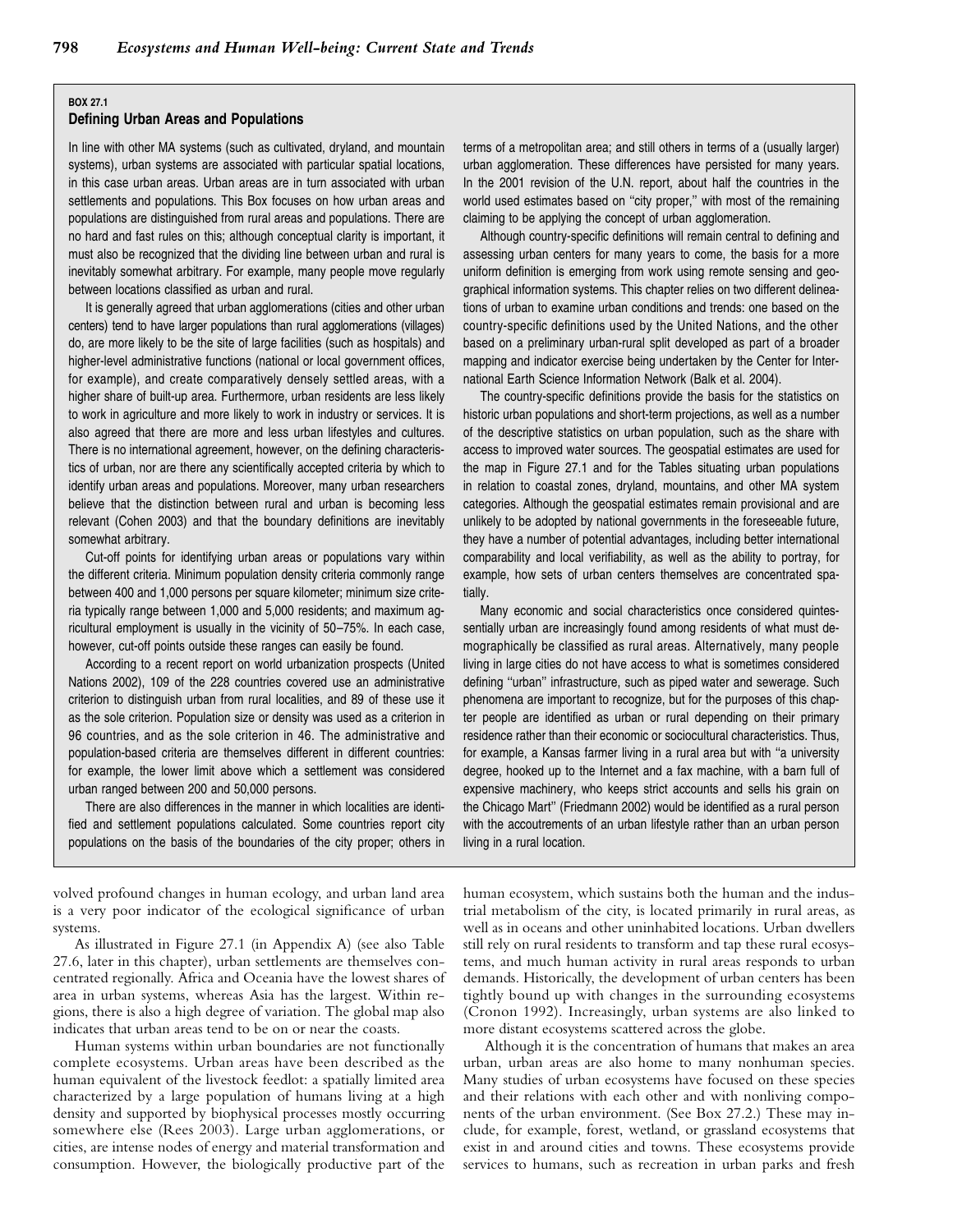#### **BOX 27.2**

## **Chapter Topic: Ecosystems in Urban Systems, Urban Systems as Ecosystems, or Ecosystems and Urban Systems?**

emerging literature on the ecology of urban areas, treating urban systems the application of human labor. Thus the urban conditions and trends of as ecosystems (Heiný et al. 1990; Platt et al. 1994; Pickett et al. 1997; primary concern in this chapter are biophysical; social conditions and Brennan 1999; Grimm et al. 2000; Pickett et al. 2001). Whereas the former trends that do not have clear relation to these biophysical conditions and human activity as disturbing rather than constituting ecosystem dynamics, implications for human well-being. the latter is more consistent with the MA, which clearly situates humans As the result, this chapter only covers some of the ways in which urban within ecosystems (MA 2003). The cosystems (MA 2003). There is no mention of urban vio-

trends of ecosystem remnants in and around urban centers, nor does it that it affects access to or pressures on ecosystem services. Similarly, rely on treating urban systems as ecosystems or treat all urban services there is no systematic treatment of the benefits that derive from urban as ecosystems services. Related to this, although it is accepted that urban manufacturing or commercial services, except to the extent that they rely systems have social as well as biophysical dimensions, ecosystems are upon ecosystem services, as defined in the glossary of this report. understood to be biophysical systems, and the value of ecosystem ser-

There is a significant literature on ecosystems within urban areas and an vices is assumed to be distinct from the value intentionally added through is consistent with traditional ecosystems analysis, which has treated trends are not examined in any detail, even when they have important

This chapter does not restrict itself to examining the conditions and lence, for example, and urban inequality is only considered to the extent

water from nearby watersheds, some of which are difficult to appropriate from ecosystems that are farther away.

Understanding these ecosystems in urban areas can not only help with ecosystem management within urban areas, it can also help us understand how urban systems function more broadly (Berkowitz et al. 2003). From this perspective, not only are urban systems characterized by a varied landscape, consisting of a range of ecosystems and habitats, but the shift from rural to urban can be conceived of in terms of a series of gradients rather than a single threshold or boundary. Typical rural-urban gradients include not only increasing human population density and increasing shares of impermeable land cover, but also decreasing population density for many nonhuman species (McDonnell and Pickett 1991, 1997; Blair 1996; Natuhara and Imai 1996; Rolando et al. 1997; Denys and Schmidt 1998; Luck and Wu 2002) as well as changes in species diversity. The dynamics of ecosystem change in and around urban centers are also influenced by a number of features characteristic of how urban landscapes change, such as a high rate of introduction of alien species, high habitat diversity and fragmentation, and a high rate of (human-induced) habitat disturbance (Rebelee 1994; Niemela 1999).

Humans themselves are host to many microorganisms; changing urban settlement patterns influence the relations between humans and these microorganisms, some of which cause human diseases. Just as early shifts from hunting and gathering changed the infectious disease profile of early agriculturalists, changing patterns of human movement and settlement are still influencing infectious as well as noninfectious diseases (Anderson and May 1991; McNeill 1993). (See also Chapters 13 and 14.)

Shifts in the drivers of change in urban systems at very different scales often combine to create new challenges for humans. Urban development and trade, for example, enabled the epidemics that devastated Europe in the Middle Ages and introduced people in large parts of the world to infectious diseases they had never encountered and to which they were particularly susceptible (McNeill 1989). The affluent cities of the nineteenth century spearheaded industrialization and economic ''modernization,'' but on average the people living in these cities lived shorter lives than did their rural contemporaries (Bairoch 1988; Woods 2003). The emergence and spread of HIV/AIDS toward the end of the twentieth century has itself been an urban-centered phenomenon, with large urban populations one of the conditions resulting in its emergence as a significant human disease and with a higher urban

than rural prevalence in sub-Saharan Africa, where there are indications that it is beginning to affect urbanization levels (Dyson 2003). Despite all these challenges and setbacks and the significant number of countries where life expectancies have declined in recent years (McMichael et al. 2004), on average people living in urban centers today live longer and healthier lives than ever before.

Urban areas are more spatially scattered than most other systems assessed in the MA. On the other hand, urban centers are closely interlinked. Indeed, geographers have long viewed urban systems not as individual settlements but as networks of urban centers connected by flows of capital, people, information, and commodities regionally (Armstrong and McGee 1985).

# **27.1.1 Classifying Urban Settlements: Size, Economic Status, and Location**

Of the many ways of classifying urban settlements, three of the most common are population size, economic condition, and location. All three are used in this chapter, with the particular emphases as described in this section.

## *27.1.1.1 Urban Population Size*

Table 27.1 summarizes the distribution of the world's population by the population class of urban settlement in the year 2000, according to both the 2001 revision of *World Urbanization Prospects* from the Population Division of the United Nations (United Nations 2002) and the urban-rural mapping undertaken by the Center for International Earth Science Information Network in support of the MA (Balk et al. 2004). As indicated, and contrary to some of the more inflated rhetoric about ''exploding cities,'' more than half of the world's urban population lives in settlements of less than half a million inhabitants, and well under 10% live in cities of more than 10 million. Because of the higher densities of the latter, the share of urban land area accounted for by these large cities is considerably less than this. As described in later sections, however, even these figures reflect a continuing demographic shift toward urban living, and toward large cities in particular, that is having a profound effect on both the socioeconomic organization of the human world and the biophysical organization of the world as a whole.

Although settlement size is clearly related to the ability of an urban center to play certain roles, the size distributions of urban settlements show little evidence of clustering around certain sizes.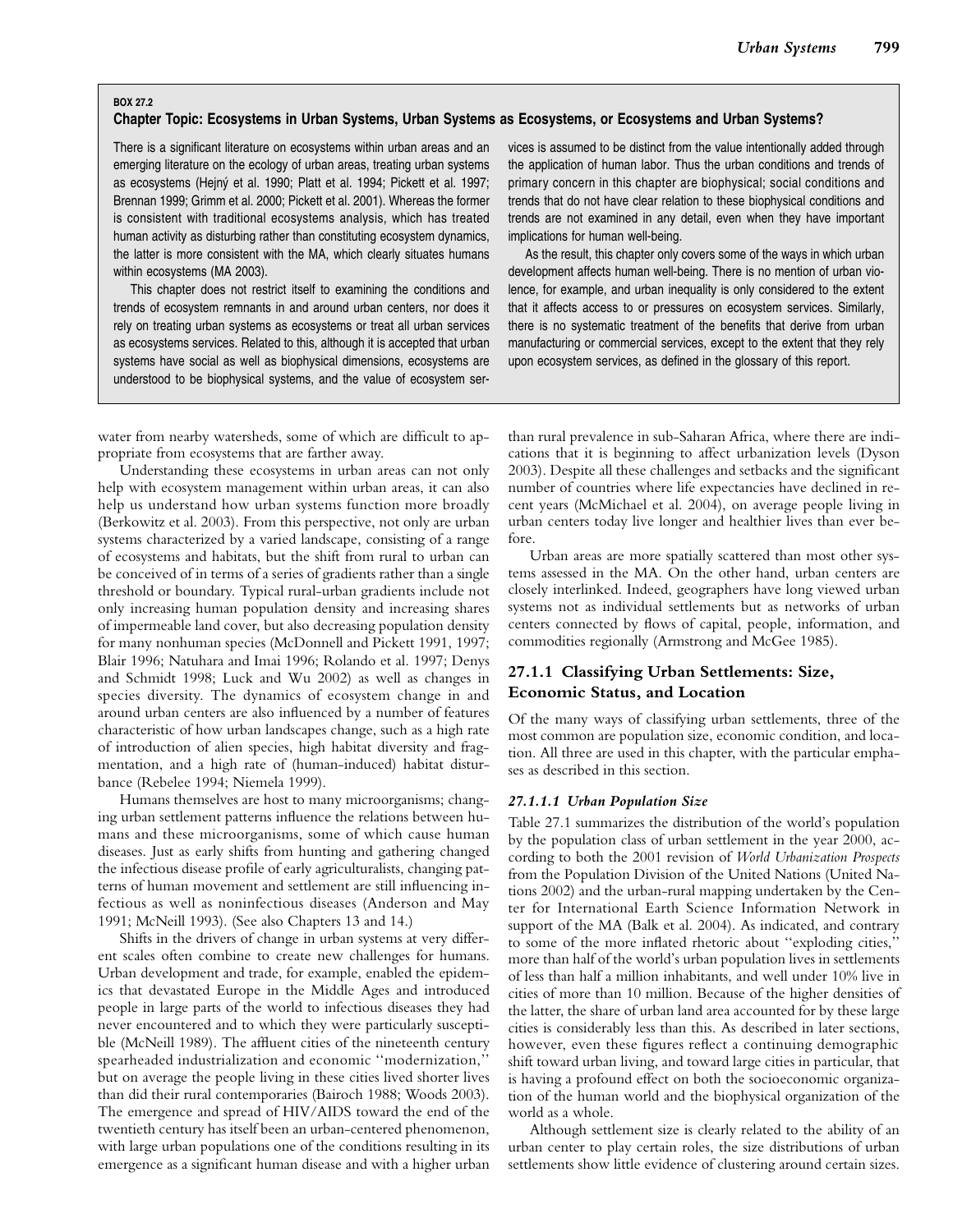|                                                  | UN                      |           | <b>GRUMP</b> <sup>a</sup> |                | UN   | <b>GRUMP</b> <sup>a</sup>        |
|--------------------------------------------------|-------------------------|-----------|---------------------------|----------------|------|----------------------------------|
| Size Class of                                    |                         |           |                           | Population     |      |                                  |
| <b>Urban Settlement</b>                          | <b>Total Population</b> |           | <b>Settlements</b>        | <b>Density</b> |      | <b>Share of Total Population</b> |
|                                                  |                         | (million) | (number)                  | (persons per   |      | (percent)                        |
|                                                  |                         |           |                           | sq. km.)       |      |                                  |
| Urban area                                       | 2,862                   | 2,828     | 24,176                    | 770            | 47.3 | 46.7                             |
| 10 million or more                               | 225                     | 426       | 23                        | 2,192          | 3.7  | 7.0                              |
| 5 to 10 million                                  | 169                     | 265       | 39                        | 1,571          | 2.8  | 4.4                              |
| 1 to 5 million                                   | 675                     | 729       | 353                       | 1,223          | 11.1 | 12.0                             |
| 500,000 to 1 million                             | 290                     | 280       | 395                       | 821            | 4.8  | 4.6                              |
| under 500,000                                    | 1,503                   | 1,128     | 23,366                    |                | 24.8 | 18.6                             |
| 100,000 to 500,000                               |                         | 568       | 2,792                     | 706            |      | 9.4                              |
| 50,000 to 100,000                                |                         | 223       | 3,199                     | 517            |      | 3.7                              |
| 20,000 to 50,000                                 |                         | 229       | 7,297                     | 419            |      | 3.8                              |
| 5,000 to 20,000                                  |                         | 108       | 10,078                    | 183            |      | 1.8                              |
| <b>Rural</b> area                                | 3,195                   | 3,224     |                           | 25             | 52.7 | 53.3                             |
| Total                                            | 6,057                   | 6,052     |                           | 46             |      |                                  |
| <sup>a</sup> Global Rural-Urban Mapping Project. |                         |           |                           |                |      |                                  |

**Table 27.1. Distribution of World Population by Size Class of Settlement, 2000** (CIESIN et al. 2004a, 2004b; United Nations 2002)

Instead, in many countries there is an approximately log-linear relationship between a ranking of the sizes of urban settlements and their actual populations. This has come to be known as the rank-size distribution. When the slope is exactly negative one, this implies that the largest city is twice the size of the second largest, three times the size of the third largest, and so on. The claim that the slope does tend to be exactly one is sometimes referred to as Zipf 's Law and appears to hold for some countries, such as the United States. More generally, although the slopes may vary over time and between countries, given comparable definitions and criteria for including urban centers, rank size distributions do generally conform to a log-linear relation (Brakman et al. 2001).

#### *27.1.1.2 Urban Economic Conditions*

Economic conditions are not quite such obvious features of an urban center as its population size and are less easy to define and measure.

Table 27.2 summarizes the distribution of urban population based on the World Bank's classification of low-, lower middle-, upper middle-, and high-income countries. In principle, national income accounts can be adapted to urban centers and used to calculate the urban equivalent of GNP and GDP per capita. Because the required statistics are often not available at the appropriate level, however, it is more common to refer to the per capita income of the country where the urban centers are located. This will tend to be lower than the average income of the urban population, because in most countries average incomes are higher in urban centers than in rural areas, and in some countries the disparities are very significant (Eastwood and Lipton 2000).

As indicated, urbanization levels are higher in higher-income countries, although even in low-income countries almost one third of the population lives in urban areas, and about 60% of the world's urban population lives in low- or lower middle-income countries, implying a national income of less than \$3,000 per capita in 2001.

**Table 27.2. Population in Urban Areas and Percentage of Total Population That Is Urban, 2000.** Economies are divided according to 2001 GNI per capita, calculated using the World Bank Atlas method. The groups are low-income, \$745 or less; lower-middleincome, \$746–2,975; upper-middle-income, \$2,976–9,205; and highincome, \$9,206 or more. (Based on figures from www.world bank.org/ data/countryclass/countryclass.html in May 2003; data on percentage urban based on United Nations 2002)

| <b>Economy Group</b>          | Urban<br>Population | <b>Share</b><br>Urban |
|-------------------------------|---------------------|-----------------------|
|                               | (million)           | (percent)             |
| Low-income countries          | 718                 | 31.2                  |
| Lower-middle-income countries | 949                 | 44.6                  |
| Upper-middle-income countries | 365                 | 77.0                  |
| Upper-income countries        | 731                 | 79.2                  |
| Undesignated                  | 99                  | 41.7                  |
| World                         | 2,862               | 47.2                  |

#### *27.1.1.3 Urban Location*

In international statistics, urban location is conventionally summarized in terms of countries or regions. This typically means that coastal-zone settlements are combined with inland settlements, mountain with lowland settlements, and so on. Following a brief overview of the regional distribution, this section uses a newly constructed urban-rural database (Balk et al. 2004) to examine the distribution of urban populations in relation to the principal nonurban systems used in the MA. The bases for the system boundaries are summarized in Chapter 1. These systems are not mutually exclusive.

Table 27.3 provides a summary of urban population by continent, based on the regions used by the United Nations Population Division. The two lowest-income continents (Africa and Asia)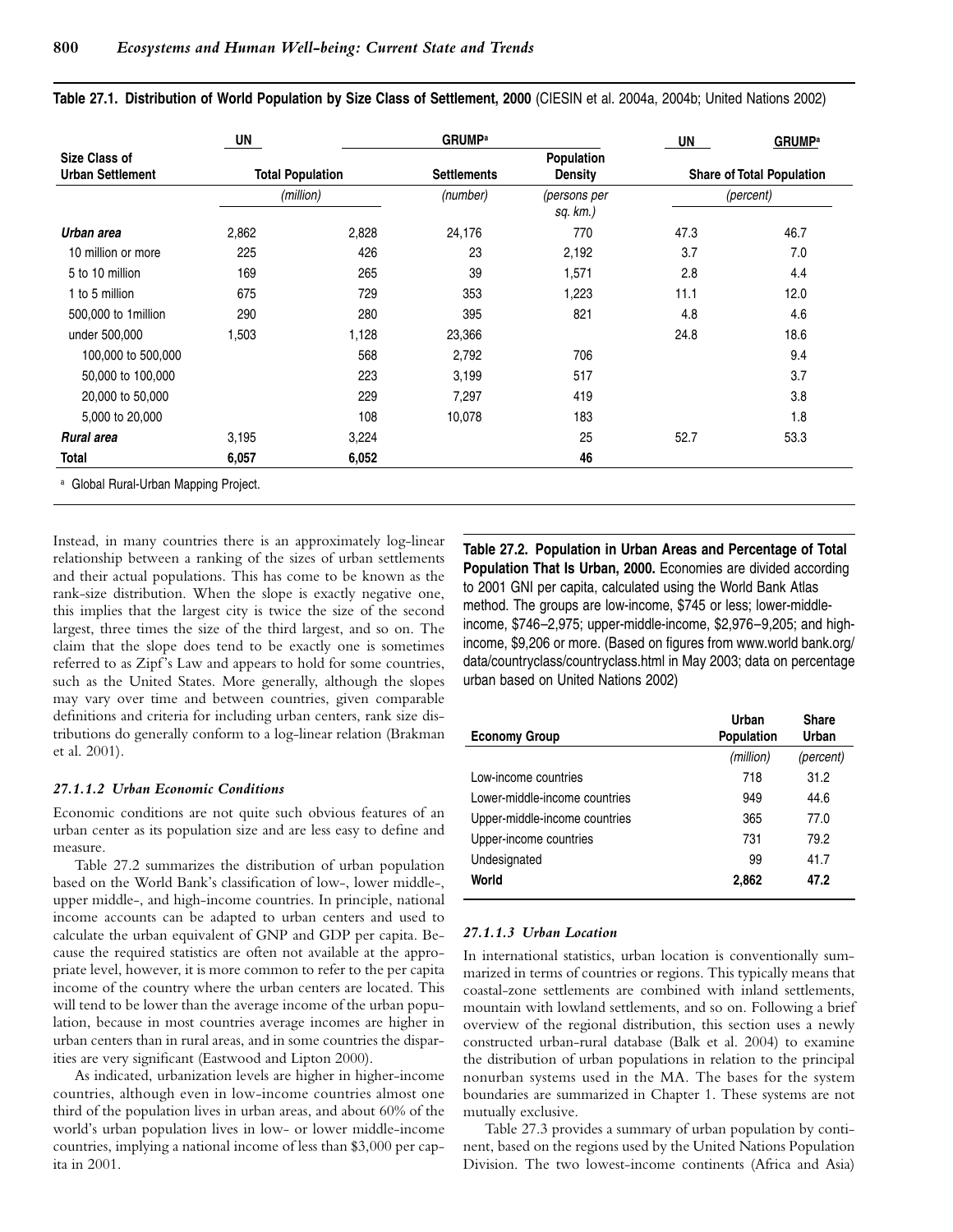|                             | UN                      |                    | <b>GRUMP</b> <sup>a</sup> |                    |  |
|-----------------------------|-------------------------|--------------------|---------------------------|--------------------|--|
| Region                      | <b>Urban Population</b> | <b>Share Urban</b> | <b>Urban Population</b>   | <b>Share Urban</b> |  |
|                             | (million)               | (percent)          | (million)                 | (percent)          |  |
| Africa                      | 295                     | 37.2               | 304                       | 38.4               |  |
| Asia                        | 1,376                   | 37.5               | 1,378                     | 37.5               |  |
| Latin America and Caribbean | 391                     | 75.4               | 352                       | 67.9               |  |
| Northern America            | 243                     | 77.4               | 256                       | 81.5               |  |
| Europe                      | 534                     | 73.4               | 514                       | 70.9               |  |
| Oceania                     | 23                      | 74.1               | 22                        | 70.8               |  |
| World                       | 2,862                   | 47.2               | 2,828                     | 46.7               |  |

**Table 27.3. Population in Urban Areas, and Share Urban, for World and Major Areas, 2000, Comparison of U.N. and GRUMP Statistics** (CIESIN et al. 2004a, 2004b; United Nations 2002)

are also the least urbanized. Whereas Latin America has conventionally been combined with Asia and Africa in discussions of ''developing countries,'' its level of urbanization is comparable to that of Europe and North America. Furthermore, the overall and urban population densities in Latin America are comparable (26 and 656 persons per square kilometer, respectively) to those found in Europe (32 and 588) and North America (17 and 289). In contrast, sparsely populated Africa (27 persons per square kilometer overall) has urban areas as dense as those found in densely populated Asia (120 overall): both over 1,250 persons per square kilometer. Rural densities tend to be fairly consistent by continent with the exception of Asia, where population densities are more than four times greater than that of any other continent.

The coastal system is disproportionately more urban than other systems assessed in the MA. (See Table 27.4.) Population densities in both urban and rural areas are especially high in coastal areas because of the services available from coastal systems and the access to transportation. The population density of urban areas in the coastal zones is about 45% greater than the average density of urban areas globally.

The coastal zone is also the system with the greatest share of urban land area (10.2% globally), as indicated in the far-right columns in Table 27.4. Cultivated agricultural systems and inland water zones also have urban land areas that are higher than average. It is noteworthy that in addition these systems are more densely populated than average. Coastal, cultivated, and inland water zones tend to support the world's largest cities, as shown in Table 27.5. Conversely, mountain, forest, and dryland systems tend to support smaller settlements than the other systems. However, as Table 27.4 also shows, coastal and inland water systems are less populated than cultivated zones and thus do not contain such large shares of urban dwellers.

Many of the differences between the MA systems globally are also evident within individual continents. (See Table 27.6.) In every continent except North America, for example, the highest shares of urban population and land are in the coastal zones; even in North America the figures for the coastal zone are well above the continent average. The differences are more accentuated in some continents than others, however. Thus, whereas populations of the coastal zones of Europe and North America are only slightly more urbanized than their continental averages (84% and 90% in the coastal zones, compared with 71% and 81% on average), in Asia and even more in Africa the differences are far more striking (56% and 72% in the coastal zones, compared with 37% and 38% on average). The net result, when combined with other factors, is that the two continents with the lowest shares of population living in urban areas have the greatest number of coastal urban dwellers per square kilometer of coastal zone.

Total urban population distribution also tends to reflect a region's underlying system characteristics. For example, more than

| Table 27.4. Population Estimates, Densities, and Land Areas for MA Systems, by Urban and Rural (CIESIN et al. 2004a, 2004b) |  |  |  |  |  |
|-----------------------------------------------------------------------------------------------------------------------------|--|--|--|--|--|
|-----------------------------------------------------------------------------------------------------------------------------|--|--|--|--|--|

|                     |       |           | <b>Population</b> |                       |         | <b>Population Density</b> |       |             | <b>Land Area</b>    |             |                |
|---------------------|-------|-----------|-------------------|-----------------------|---------|---------------------------|-------|-------------|---------------------|-------------|----------------|
| System              | Total | Urban     | Rural             | <b>Share</b><br>Urban | Overall | Urban                     | Rural | Total       | Urban               | Rural       | Share<br>Urban |
|                     |       | (million) |                   | (percent)             |         | (persons per sq. km.)     |       |             | (square kilometers) |             | (percent)      |
| Coastal zone        | 1.147 | 744       | 403               | 64.9                  | 175     | 1,119                     | 69    | 6,538,097   | 664.816             | 5,873,281   | 10.2           |
| Cultivated          | 4,233 | 1,914     | 2,309             | 45.3                  | 119     | 793                       | 70    | 35,475,983  | 2,412,618           | 33,063,350  | 6.8            |
| Dryland             | 2,149 | 963       | 1,185             | 44.8                  | 36      | 749                       | 20    | 59,990,129  | ,286,421            | 58,703,698  | 2.1            |
| Forest              | 1.126 | 401       | 725               | 35.6                  | 27      | 478                       | 18    | 42,092,529  | 839,094             | 41,253,435  | 2.0            |
| <b>Inland Water</b> | 1,505 | 780       | 726               | 51.8                  | 51      | 826                       | 25    | 29,439,286  | 943,518             | 28,495,767  | 3.2            |
| Mountain            | 1.154 | 349       | 805               | 30.3                  | 36      | 636                       | 26    | 32,083,873  | 548,559             | 31,535,242  | 1.7            |
| World               | 6,052 | 2,828     | 3,224             | 46.7                  | 46      | 770                       | 25    | 130,669,507 | 3,673,155           | 126,996,316 | 2.8            |

Note: Population numbers for each ecosystem will not add to total as systems are not mutually exclusive. Island systems are excluded.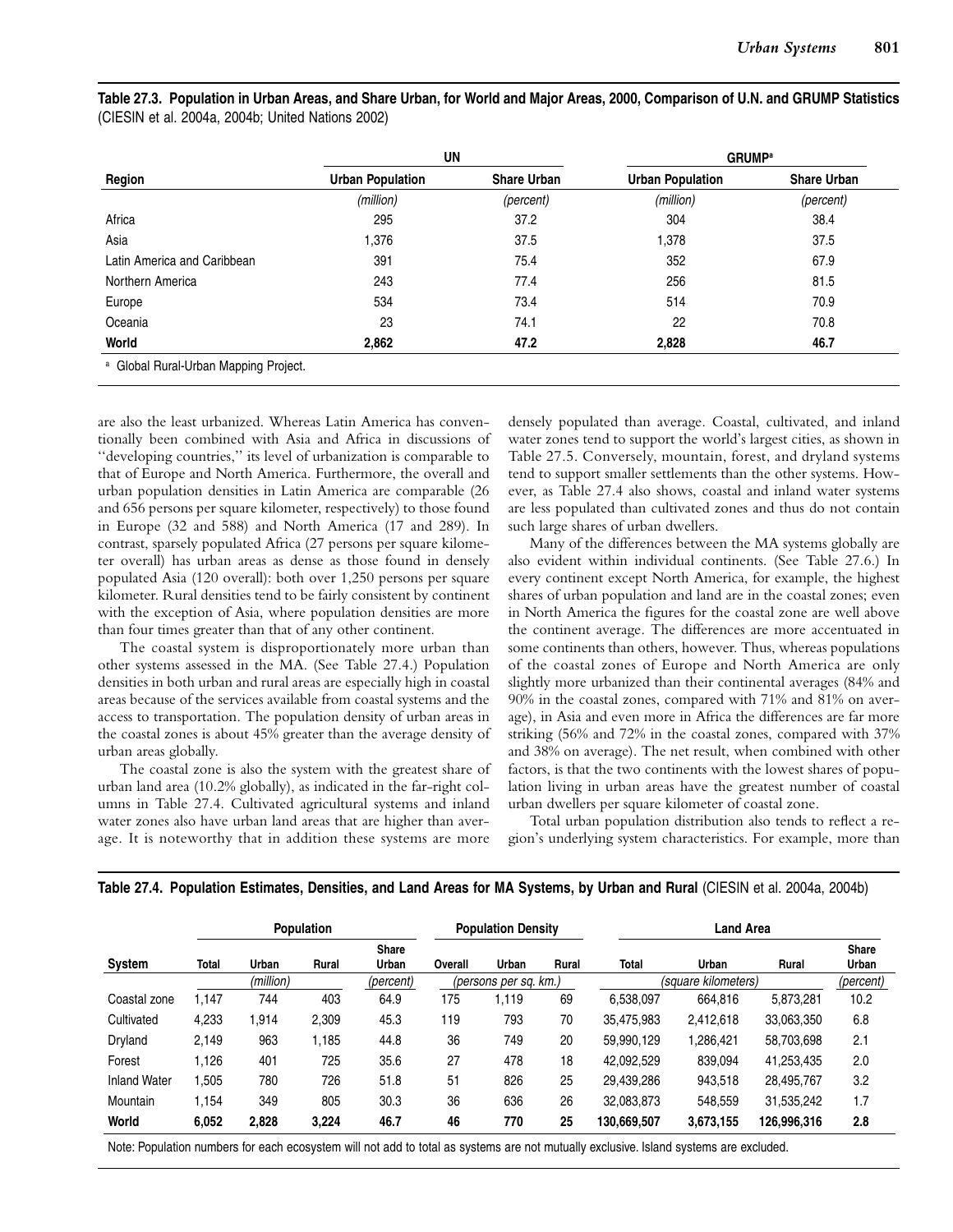**Table 27.5. Population and Share of Various Population Sizes in Urban Areas within Selected MA Systems, 2000** (CIESIN et al. 2004a, 2004b)

|              |                                   |                     |                      |                       | <b>Urban Population by Settlement Size</b> |                       |                         |                          |                       |
|--------------|-----------------------------------|---------------------|----------------------|-----------------------|--------------------------------------------|-----------------------|-------------------------|--------------------------|-----------------------|
| System       | <b>Urban</b><br><b>Population</b> | $5,000 -$<br>20,000 | $20,000 -$<br>50,000 | $50,000 -$<br>100,000 | 100,000-<br>500,000                        | 500,000-<br>1 million | 1 million-<br>5 million | 5 million-<br>10 million | 10 million<br>or more |
|              |                                   |                     |                      |                       | (thousand)                                 |                       |                         |                          |                       |
| Coastal zone | 744,000                           | 13,000<br>$(1.7\%)$ | 28,000<br>(3.7%)     | 33,000<br>$(4.4\%)$   | 112,000<br>$(15.0\%)$                      | 69,000<br>$(9.2\%)$   | 196,000<br>(26.4%)      | 119,000<br>$(16.0\%)$    | 175,000<br>(23.5%)    |
| Cultivated   | 1,914,000                         | 75,000<br>$(3.9\%)$ | 175,000<br>$(9.1\%)$ | 166,000<br>$(8.6\%)$  | 411,000<br>(21.5%)                         | 183,000<br>$(9.5\%)$  | 484,000<br>(25.3%)      | 172,000<br>$(9.0\%)$     | 249,000<br>$(13.0\%)$ |
| Dryland      | 963,000                           | 39,000<br>$(4.1\%)$ | 84,000<br>(8.7%)     | 88,000<br>$(9.2\%)$   | 224,000<br>(23.3%)                         | 111,000<br>(11.5%)    | 260,000<br>$(27.0\%)$   | 71,000<br>$(7.4\%)$      | 85,000<br>$(8.9\%)$   |
| Forest       | 401,000                           | 22,000<br>$(5.5\%)$ | 43,000<br>$(10.7\%)$ | 37,000<br>$(9.2\%)$   | 83,000<br>(20.8%)                          | 41,000<br>$(10.1\%)$  | 98,000<br>(24.3%)       | 26,000<br>$(6.4\%)$      | 52,000<br>$(12.9\%)$  |
| Inland water | 780,000                           | 24,000<br>$(3.1\%)$ | 49,000<br>$(6.2\%)$  | 48,000<br>$(6.1\%)$   | 151,000<br>$(19.4\%)$                      | 81,000<br>$(10.4\%)$  | 193,000<br>(24.8%)      | 79,000<br>$(10.2\%)$     | 154,000<br>(19.8%)    |
| Mountain     | 349,000                           | 21,000<br>$(6.1\%)$ | 47,000<br>(13.3%)    | 35,000<br>$(10.1\%)$  | 77,000<br>(22.1%)                          | 34,000<br>$(9.7\%)$   | 85,000<br>(24.4%)       | 25,000<br>(7.2%)         | 24,000<br>$(7.0\%)$   |

Note: Urban population figures have been rounded to nearest million, therefore total population does not equal the sum of populations in all settlement sizes. Percent columns do not sum to 100. Island systems are excluded.

half of Africa's urban population lives in dryland or cultivated systems because these systems predominate in Africa, even though the total population of these systems is only about 20% urban. Similar patterns are observed globally. Further, predominating ecosystems—drylands in Africa, for example—may be home to Africa's largest cities, even though they tend to be less urban overall than other systems, simply by virtue of the size of the system (and the constraints imposed by political borders).

Although it is beyond the scope of this chapter to examine the differential impact of cities across the ecosystems they inhabit, which depends heavily on local conditions, monitoring urban locations in relation to ecosystems is a potentially important contribution to policy debate and decision-making. More attention needs to be paid to preventing or restricting urban growth where this threatens ecosystem services, such as in watersheds or ecologically fragile areas. It may also be possible to identify locations where cities can benefit more from ecosystem services. It should be kept in mind, however, that urban growth in a liberal market economy occurs where investors decide to locate job-creating enterprises rather than where planners decide that growth ought to occur. Political processes can influence urban development, but urban location is not itself a policy decision.

#### **27.1.2 Urbanization Trends**

During the twentieth century, the world's urban population increased almost fifteenfold, rising from less than 15% to close to half the total population. In most middle- and high-income nations, the majority of the population to live in and work in urban areas. Many aspects of urban change during the twentieth century were unprecedented, including the size of each region's urban population, the number of nations having predominantly urban populations and economies, and the size and number of very large cities. For Europe, North America, and parts of Latin America, the most rapid urban change was mostly in the first half of the century; for most of the rest of the world, it was in the second half. During the past 50 years, most nations in Africa, Asia, and Latin America experienced rapid urban change, including cities whose population grew more than tenfold, and a growing share of the world's urban population and its largest cities have been in Africa, Asia, and Latin America. (See Table 27.7.) By 2000, most of the world's largest cities were, once again, found in Asia, not in Europe and North America. (See Table 27.8.)

Although there have been numerous cities with over 1 million inhabitants during the past 2,000 years, until recently they were rare (at most only one or two within the world at any one time), and they still existed within predominantly rural societies, except for a few city-states. Only in the late nineteenth century did London emerge as the first city with several million inhabitants; the megacities with 10 million or more inhabitants only emerged in the second half of the twentieth century. By 2001, there were 17 of these (United Nations 2002). Only with the industrial revolution did the increasing concentration of population (and production) in urban areas become commonplace.

Changes in urbanization levels were underpinned by large economic, social, political, and demographic changes. The main driver of urbanization (understood as an increase in the proportion of a population living in urban areas) is economic growth; in general, the most urbanized nations are those with the highest per capita incomes, and the nations with the largest increases in their levels of urbanization are those with the largest economic growth. Decolonization and the development of independent nationstates had large influences on urbanization levels for all of Africa and much of Asia, in part as controls on the rights of the inhabitants to live in or move to urban centers were dismantled, and in part because the building of the institutions for independent governments increased urban employment. In some countries, such as Australia, colonizing populations concentrated in urban settlements from the start, resulting in somewhat different patterns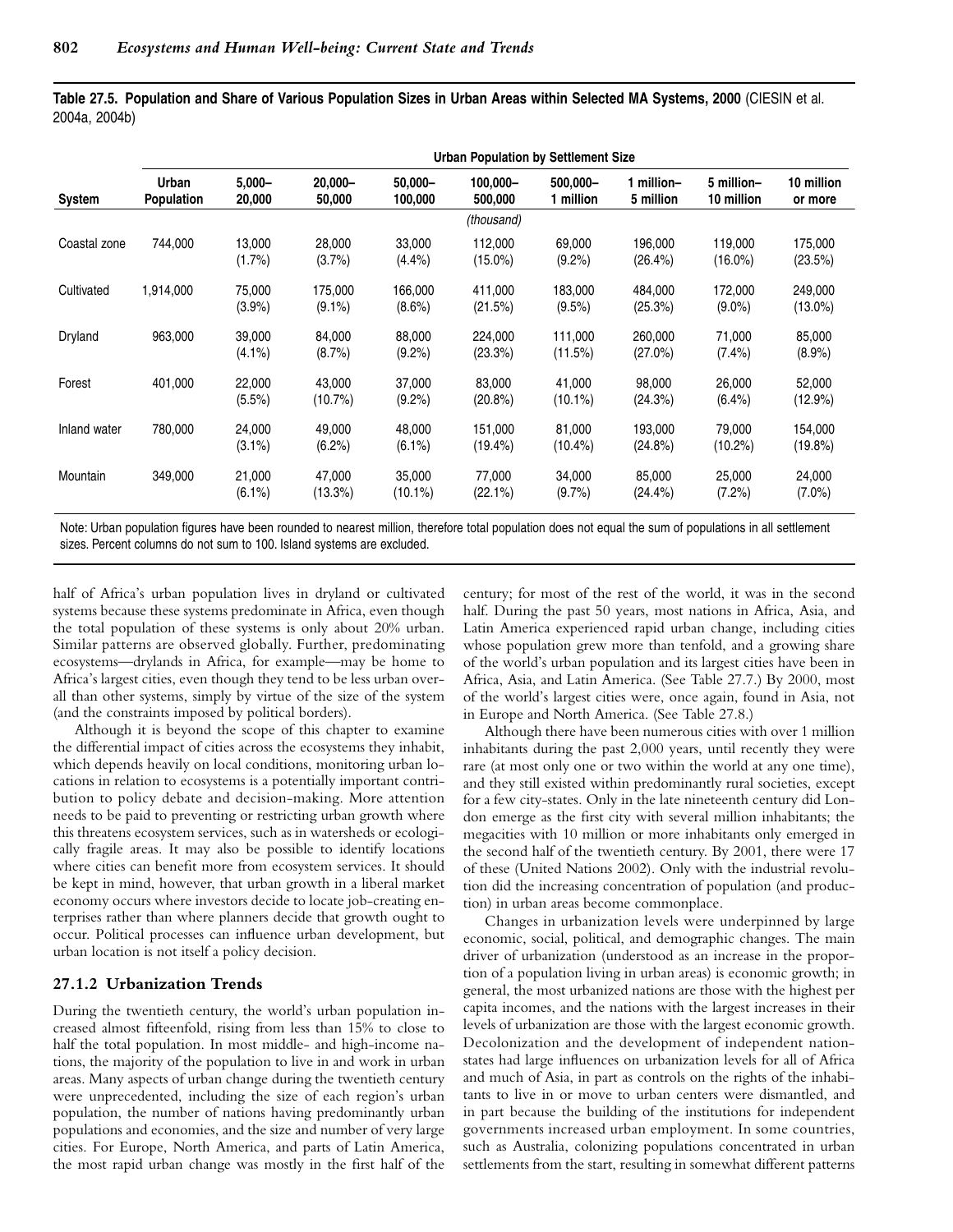**Table 27.6. Urban Population and Land Percentages and Densities by Selected MA Systems and Continent** (CIESIN et al. 2004a, 2004b)

| System                                           | Africa | Asia  | <b>Latin America</b> | Oceania                        | <b>Europe</b> | <b>North America</b>    | World  |
|--------------------------------------------------|--------|-------|----------------------|--------------------------------|---------------|-------------------------|--------|
| Share of population that resides in urban areas  |        |       |                      |                                |               |                         |        |
|                                                  |        |       |                      | (percent)                      |               |                         |        |
| Coastal                                          | 71.5   | 55.7  | 82.1                 | 89.2                           | 83.7          | 90.4                    | 64.9   |
| Cultivated                                       | 40.5   | 36.6  | 68.8                 | 71.1                           | 71.6          | 97.5                    | 45.3   |
| Dryland                                          | 43.5   | 37.7  | 67.0                 | 54.2                           | 67.4          | 88.2                    | 44.8   |
| Forest                                           | 22.7   | 23.2  | 58.9                 | 47.0                           | 56.2          | 69.3                    | 35.6   |
| Inland water                                     | 51.2   | 41.3  | 74.6                 | 80.5                           | 79.1          | 85.3                    | 51.8   |
| Mountain                                         | 21.7   | 23.0  | 57.8                 | 12.4                           | 47.9          | 66.1                    | 30.3   |
| Overall                                          | 38.4   | 37.5  | 67.9                 | 70.8                           | 70.9          | 81.5                    | 46.7   |
| Urban land as share of total land                |        |       |                      |                                |               |                         |        |
|                                                  |        |       |                      | (percent)                      |               |                         |        |
| Coastal                                          | 5.4    | 13.0  | 8.8                  | 3.3                            | 11.6          | 11.6                    | 10.2   |
| Cultivated                                       | 1.8    | 6.9   | 4.6                  | 1.9                            | 9.7           | 13.0                    | 6.8    |
| Dryland                                          | 0.6    | 3.0   | 2.7                  | 0.1                            | 5.0           | 4.1                     | 2.1    |
| Forest                                           | 0.5    | 2.6   | 1.2                  | 1.0                            | 1.9           | 4.2                     | 2.0    |
| Inland water                                     | 1.2    | 5.0   | 2.8                  | 1.0                            | 3.2           | 3.8                     | 3.2    |
| Mountain                                         | 1.1    | 1.6   | 2.7                  | 0.4                            | 1.7           | 1.8                     | 1.7    |
| Overall                                          | 0.8    | 3.5   | 2.6                  | 0.6                            | 3.9           | 4.7                     | 2.8    |
| <b>Urban population density</b>                  |        |       |                      |                                |               |                         |        |
|                                                  |        |       |                      | (persons per square kilometer) |               |                         |        |
| Coastal                                          | 2,123  | 1,934 | 789                  | 610                            | 640           | 497                     | 1,119  |
| Cultivated                                       | 1,279  | 1,352 | 548                  | 300                            | 630           | 258                     | 793    |
| Dryland                                          | 1,200  | 1,034 | 541                  | 159                            | 522           | 265                     | 749    |
| Forest                                           | 997    | 956   | 685                  | 300                            | 387           | 206                     | 478    |
| Inland water                                     | 1,647  | 1,536 | 655                  | 451                            | 604           | 302                     | 826    |
| Mountain                                         | 810    | 879   | 746                  | 191                            | 387           | 154                     | 636    |
| Overall                                          | 1,278  | 1,272 | 656                  | 427                            | 588           | 289                     | 770    |
| Average population density                       |        |       |                      |                                |               |                         |        |
|                                                  |        |       |                      | (persons per square kilometer) |               |                         |        |
| Coastal                                          | 160    | 451   | 83                   | 23                             | 89            | 64                      | 175    |
| Cultivated                                       | 56     | 255   | 36                   | 8                              | 85            | 34                      | 119    |
| Dryland                                          | 18     | 82    | 21                   | 0                              | 39            | 12                      | 36     |
| Forest                                           | 23     | 105   | 14                   | 6                              | 13            | 12                      | $27\,$ |
| Inland water                                     | 37     | 185   | 25                   | 6                              | 25            | 13                      | 51     |
| Mountain                                         | 42     | 60    | 34                   | 6                              | $14$          | $\overline{\mathbf{4}}$ | 36     |
| Overall                                          | 27     | 120   | 26                   | 4                              | 32            | 17                      | 46     |
| Share of urban dwellers in cities over 1 million |        |       |                      |                                |               |                         |        |
|                                                  |        |       |                      | (percent)                      |               |                         |        |
| Coastal                                          | 56.1   | 69.6  | 54.9                 | 67.7                           | 50.9          | 79.0                    | 65.3   |
| Cultivated                                       | 49.8   | 47.5  | 40.6                 | 37.0                           | 44.0          | 55.5                    | 47.0   |
| Dryland                                          | 50.3   | 41.6  | 39.4                 | 27.2                           | 38.4          | 59.6                    | 43.3   |
| Forest                                           | 25.9   | 39.9  | 53.7                 | 39.9                           | 36.7          | 54.8                    | 42.9   |
| Inland water                                     | 54.6   | 56.7  | 45.9                 | 56.0                           | 46.1          | 61.3                    | 54.4   |
| Mountain                                         | 19.8   | 34.1  | 59.8                 | $0.7\,$                        | 23.3          | 46.5                    | 38.5   |
| Overall                                          | 45.9   | 50.6  | 49.3                 | 57.4                           | 44.5          | 61.5                    | 49.8   |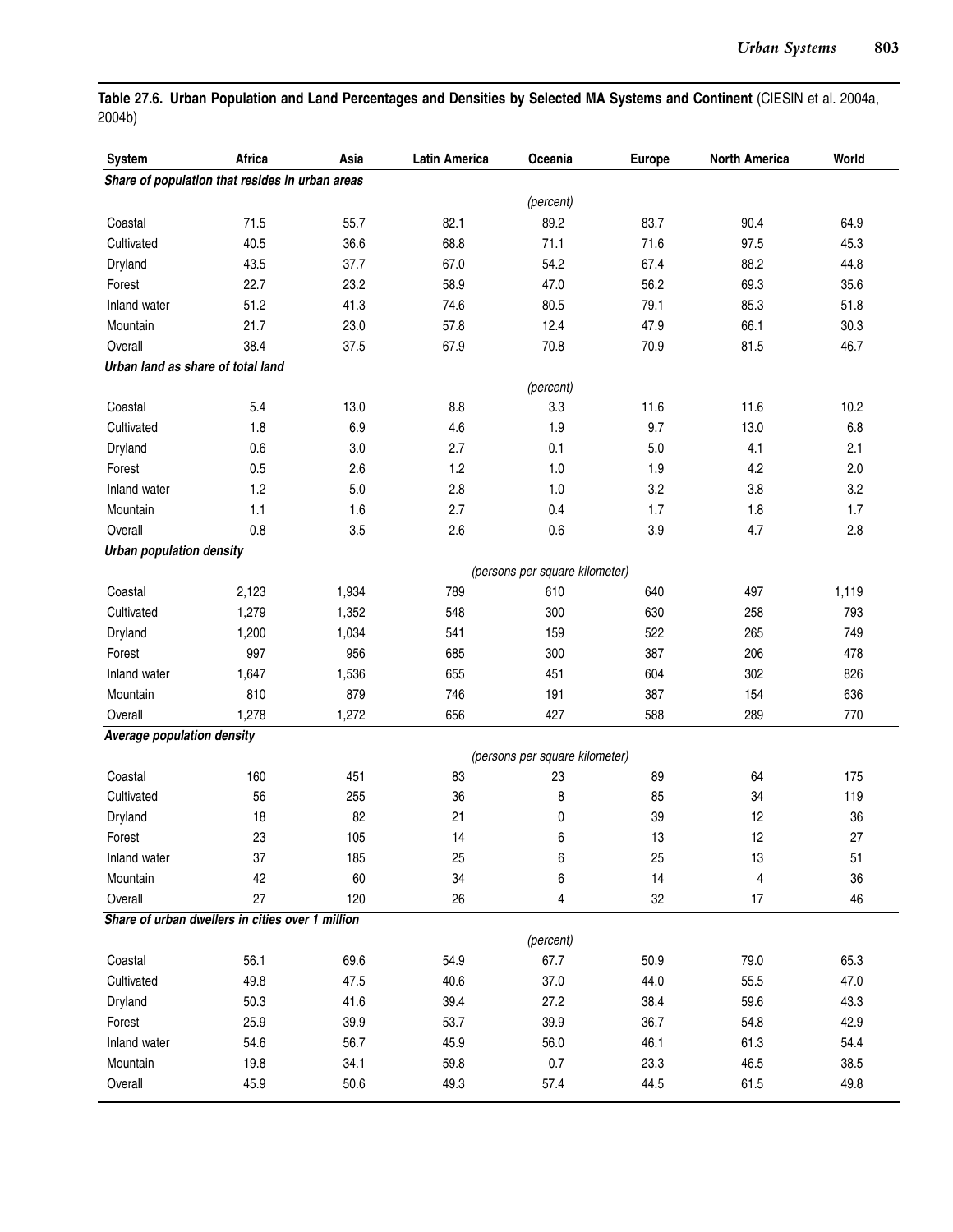|       | Table 27.7. Distribution of World's Urban Population by Region, 1950–2010 (Satterthwaite 2002, with statistics from United Nations |  |  |  |  |
|-------|------------------------------------------------------------------------------------------------------------------------------------|--|--|--|--|
| 2002) |                                                                                                                                    |  |  |  |  |

| Region                                    | 1950 | 1970  | 1990      | 2000  | Projection for 2010 |
|-------------------------------------------|------|-------|-----------|-------|---------------------|
| <b>Urban population</b>                   |      |       | (million) |       |                     |
| Africa                                    | 32   | 82    | 197       | 295   | 426                 |
| Asia                                      | 244  | 501   | 1,023     | 1,376 | 1,784               |
| Europe                                    | 287  | 424   | 521       | 534   | 536                 |
| Latin America and the Caribbean           | 70   | 164   | 313       | 391   | 470                 |
| Northern America                          | 110  | 171   | 213       | 243   | 273                 |
| Oceania                                   | 8    | 14    | 19        | 23    | 26                  |
| World                                     | 751  | 1,357 | 2,286     | 2,862 | 3,514               |
| Share of population living in urban areas |      |       | (percent) |       |                     |
| Africa                                    | 14.7 | 23.1  | 31.8      | 37.2  | 42.7                |
| Asia                                      | 17.4 | 23.4  | 32.2      | 37.5  | 43.0                |
| Europe                                    | 52.4 | 64.6  | 72.1      | 73.4  | 75.1                |
| Latin America and the Caribbean           | 41.9 | 57.6  | 71.1      | 75.4  | 79.0                |
| Northern America                          | 63.9 | 73.8  | 75.4      | 77.4  | 79.8                |
| Oceania                                   | 61.6 | 71.2  | 70.8      | 74.1  | 75.7                |
| World                                     | 29.8 | 36.8  | 43.5      | 47.2  | 51.5                |
| Share of world's urban population         |      |       | (percent) |       |                     |
| Africa                                    | 4.3  | 6.1   | 8.6       | 10.3  | 12.1                |
| Asia                                      | 32.5 | 37.0  | 44.8      | 48.1  | 50.8                |
| Europe                                    | 38.3 | 31.3  | 22.8      | 18.7  | 15.3                |
| Latin America and the Caribbean           | 9.3  | 12.1  | 13.7      | 13.7  | 13.4                |
| Northern America                          | 14.6 | 12.6  | 9.3       | 8.5   | 7.8                 |
| Oceania                                   | 1.0  | 1.0   | 0.8       | 0.8   | 0.8                 |

of urban growth. In general, rapid demographic growth influenced growth rates for urban populations but had little influence on urbanization levels.

Although the general trend worldwide is toward increasingly urbanized societies, the aggregate statistics in Tables 27.7 and 27.8 obscure the great diversity in urban trends between nations (and how these change over time) and within nations, especially the large-population nations. Nations may have been urbanizing more slowly than anticipated in the past two decades because of poor economic performance, but this may not register in the official estimates of countries that have not had recent population censuses. Many of the world's largest cities have had significant decelerations in their population growth rates and have much smaller populations in 2000 than had been anticipated. In 1978, for example, the United Nations Population Division projected Mexico City's population in 2000 to be 31 million and that of São Paulo to be 26 million, whereas the population of both these cities in 2000 was estimated at 18 million (Satterthwaite 2002).

Most of the world's largest cities either have key global roles (the command-and-control centers for global or regional economies) or are centers linking large national economies with the global economy. The exceptions tend to be national capitals or former national capitals in large-population nations (such as Cairo, Lagos, and Delhi), and there are also locations that have major roles in the global economy without very large cities, as shown by Zurich and Silicon Valley. However, the world's large cities will increasingly be those that are successful in concentrating enterprises able to compete in the global economy, and the lowand middle-income nations that urbanize most will be those with more successful economies (Satterthwaite 2002).

The low-income nations in Africa, Asia, and Latin America that do not have successful economies are unlikely to urbanize much unless civil conflict or famine drives people to urban centers. However, recent trends in Africa may appear to contradict this assessment. In the most recent U.N. Population Division figures for urban trends, it appears that most of sub-Saharan Africa continued urbanizing rapidly during the 1990s, despite very poor economic performance. However, a lack of reliable census data means that most urban population statistics for the region from 1990 onwards are based on projections from older census data. In many sub-Saharan African nations, there is only one census available between 1959 and the present; for many more, there are only two. In the most recent U.N. Population Division compendium of urban statistics (United Nations 2004), very few sub-Saharan African nations had new census data from the past 10 years. Thus it is likely that many sub-Saharan African nations urbanized much more slowly during the 1990s than the U.N. figures (based on projections) suggest.

Although most urbanization will take place in the nations with growing economies, this is likely to be less concentrated in very large cities than in the past, or at least less concentrated in what are today the world's largest cities. In successful economies with good transport and communications systems and increasingly competent local authorities outside the larger cities, new investment is often targeted outside the largest cities, and most large cities are also becoming more dispersed (McGee and Robinson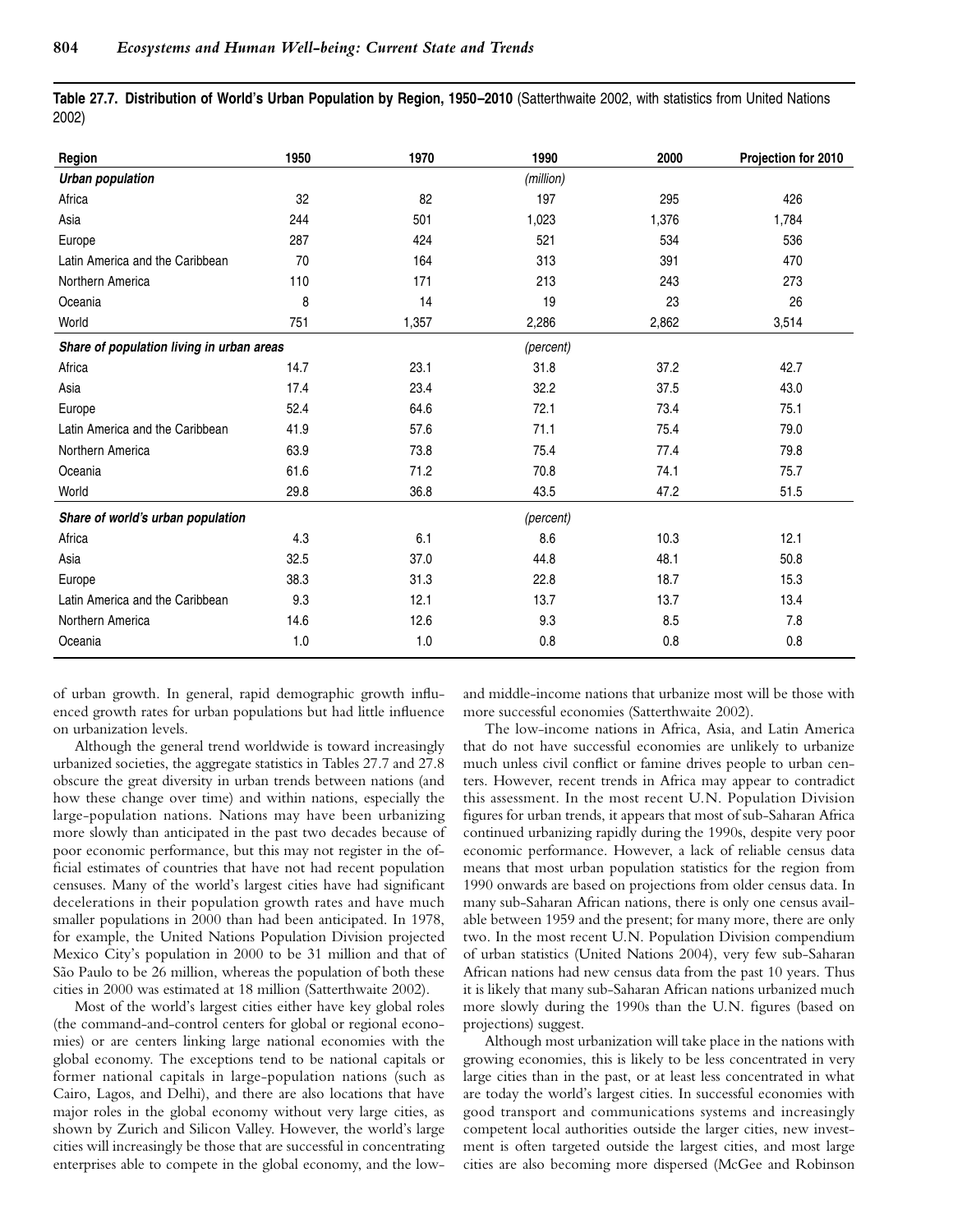**Table 27.8. Distribution of World's Largest Cities by Region over Time.** The statistics for 2000 in this Table are an aggregation of national statistics, many of which draw on national censuses held in 1999, 2000, or 2001, but some are based on estimates or projections from statistics drawn from censuses held around 1990. There is also a group of countries (mostly in Africa) for which there are no census data since the 1970s or early 1980s, so all figures for their urban populations are based on estimates and projections. (Satterthwaite 2002; data for 1950 and 2000 from United Nations 2002; data for 1800 and 1900 from IIED database, drawn from various sources, including Chandler et al. 1974, Chandler 1987, and Showers 1979)

| Region                                                  | 1800    | 1900    | 1950        | 2000        |
|---------------------------------------------------------|---------|---------|-------------|-------------|
| Number of "million cities"                              |         |         |             |             |
| Africa                                                  |         | 0       | 2           | 35          |
| Asia                                                    |         |         | 31          | 195         |
| Europe                                                  |         |         | 29          | 61          |
| Latin America and the Caribbean                         |         |         |             | 50          |
| Northern America                                        |         |         | 14          | 41          |
| Oceania                                                 |         |         | 2           | 6           |
| World                                                   | 2       | 17      | 85          | 388         |
| Regional distribution of the world's largest 100 cities |         |         |             |             |
| Africa                                                  | 4       | 2       | 3           | 8           |
| Asia                                                    | 65      | 22      | 36          | 45          |
| Europe                                                  | 28      | 53      | 35          | 15          |
| Latin America and the Caribbean                         | 3       | 5       | 8           | 17          |
| Northern America                                        | 0       | 16      | 16          | 13          |
| Oceania                                                 |         | 2       | 2           | 2           |
| Average size of the world's 100 largest cities          | 187,000 | 725,000 | 2.1 million | 6.2 million |

1995). Within wealthier nations, urbanization has become obscured as increasing numbers of rural dwellers do not work in typical ''rural'' occupations such as forestry and farming, including those who commute to urban areas, those who are retired and live supported by pensions, and those able to work in rural areas because of advanced telecommunications systems (such as industrial or service enterprises located in greenfield sites in what are officially classified as ''rural'' areas or those who telecommute) (Pahl 1965).

## **27.1.3 Urban Systems and Ecosystem Services**

The net flow of ecosystem services is invariably into rather than out of urban systems. These flows have increased even more rapidly than has urban population growth in recent centuries, and the average distance of these flows has increased substantially as well.

In the fourteenth century, Ibn Khaldûn could advise the planners of his day to locate new towns in well-protected locations with wholesome air, ample freshwater resources, and easy access to pastures for livestock, arable fields for grain, and forests for fuel (Khaldûn 1981). Few modern urban populations can still rely on local ecosystem services to meet their fuel, food, or water needs. The scale of the relationship between urban centers and ecosystem services has expanded, and while the global linkages may be especially evident for the more affluent cities, this expansion has been experienced by virtually all urban areas.

In light of these changing spatial relations, it is useful to distinguish among the linkages between urban systems and ecosystem services that exist within urban areas, between urban centers adjoining nonurban ecosystems, and between urban centers and distant ecosystems. Moreover, to appreciate the importance of relations between urban systems and ecosystem services, it is important to consider the negative as well as the positive effects that

urban systems can have on ecosystem services. Even if urban systems are not major producers of ecosystem services, urban activities can alter the supply of ecosystem services at every scale, from within to far beyond the bounds of the urban area itself.

Within urban areas, the primary issue from the perspective of human well-being is whether the urban settlements provide a healthy and satisfying living environment for residents. Urban development can easily threaten the quality of the air, the quality and availability of water, the waste processing and recycling systems, and many other qualities of the ambient environment that contribute to human well-being. Certain groups (such as lowincome residents) are particularly vulnerable, and certain services (such as those not easily traded or brought in from outside—the recreational services provided through urban parks, for instance) are of concern to all urban dwellers. Moreover, even for easily traded products, local ecosystems can be important, especially for households that lack the monetary income to purchase imports. Agriculture practiced within urban boundaries, for example, contributes significantly to food security in urban Sub-Saharan Africa (Bakker et al. 2000).

The urban area and its surrounding region is a better scale at which to understand the relations between urban development and local ecosystems. People in urban areas have historically been heavily dependent on adjoining systems for food, clean water, waste disposal, and a range of other services. The intensity of interaction between an urban system and its surroundings tends to fall off with increasing distance. Interaction also tends to be more intense along certain corridors (such as rivers and roads) and within environmentally bounded areas, such as watersheds. Because most urban centers are growing in population and extent, the peri-urban areas where the systems adjoining urban systems are located are also undergoing a twofold transformation, with arable land coming under increasingly intense cultivation and both arable and nonarable land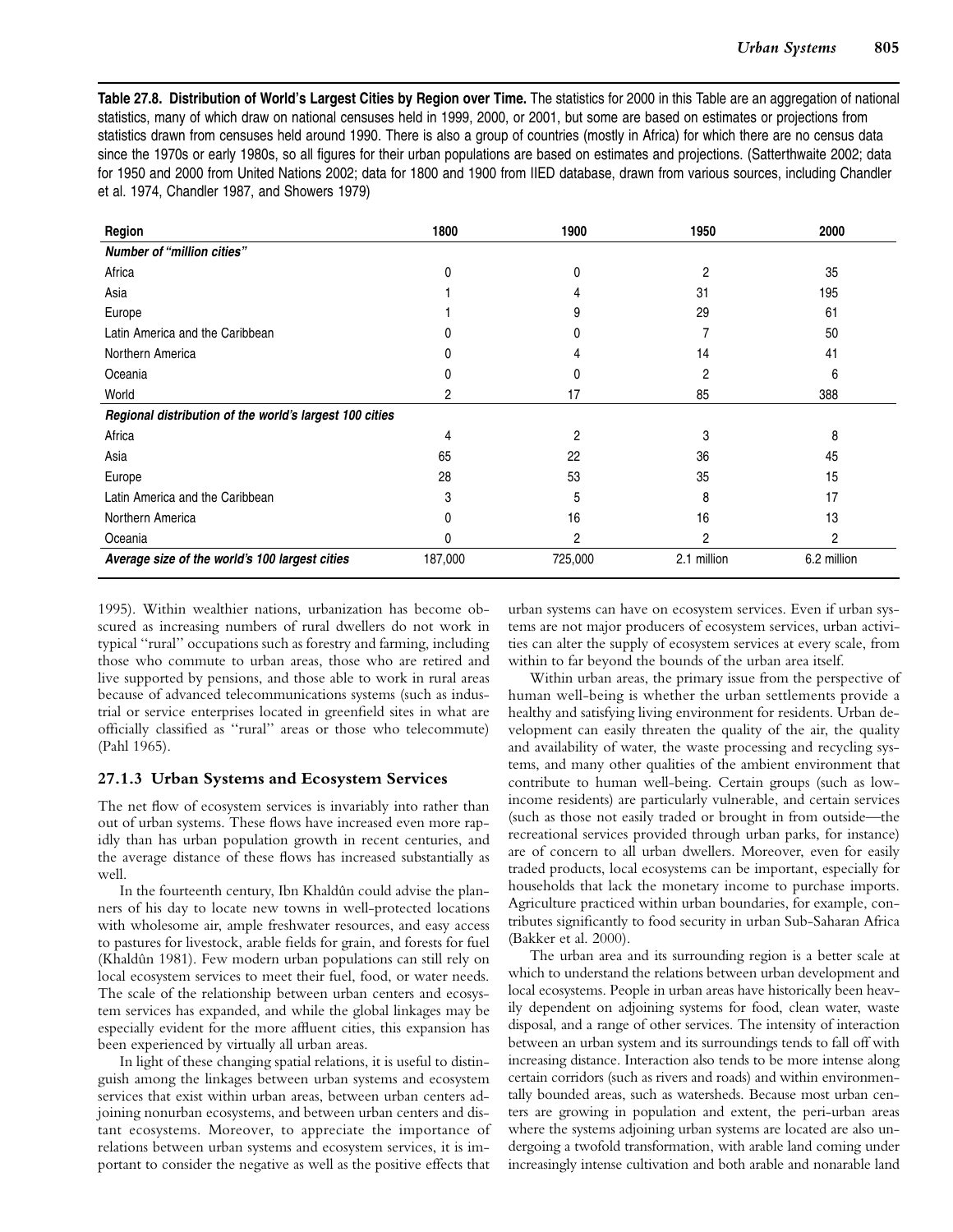being increasingly built over to provide space for commercial, industrial, and residential establishments and for roads and parking facilities. The more populated an urban area is, the greater its influence is likely to be on surrounding areas, although other characteristics, such as industrial production levels and per capita incomes, can also be important (Hardoy et al. 2001). (Peri-urban is used in this chapter to refer to land around the edges of an urban area, either just within or beyond urban boundaries, where land use patterns are often in the process of changing from more rural (agriculture) to more urban (buildings).)

In order to capture all the ecosystem service flows into urban areas, it is also necessary to consider the global scale, as many of the ecosystem services contributing to urban well-being do not depend upon the condition of local environments and ecosystems. Many products and amenities used in urban areas, including food, are traded extensively, and their availability depends primarily on the purchasing power of local residents. By importing goods, urban consumers are effectively drawing on ecosystem services from other parts of the planet. The institutions and practices controlling the ecosystems of origin remain outside the political reach of urban consumers (although emerging exceptions include certification systems (Bass et al. 2001)). Affluent consumers (and producers) are also increasingly likely to be contributing to pollutants whose impacts are themselves spread out across increasingly large areas (Wackernagel and Rees 1996; McGranahan et al. 2001).

Table 27.9 presents problems relating to urban systems and ecosystem services that are potentially of critical importance to human well-being at each of these three scales. Superficially, these problems can seem to represent a temporal sequence from past problems (such as bad urban water and sanitation) toward modern and even future problems (such as climate change). However, there are many urban centers today that still have bad urban water and sanitation, and the more obvious description of the current state of affairs is that all sets of problems coexist, but with different severity in different parts of the world. Similarly, although superficially there can seem to be a shift from issues involving the provisioning of private goods (such as water for home consumption) to those involving the provision of public goods (such as global climate stability), at their own scales all these issues involve externalities and public goods.

All these problems also involve issues of human well-being and social justice, with distinct spatial dimensions. Unhealthy and unpleasant living conditions involve the most vulnerable groups living in urban areas and the risks they face when local ecosystem services are lacking and alternatives are inaccessible. At the second scale, when urban development harms ecosystems in the surrounding region, there are more extensive issues of spatial injustice, although most of those affected are likely to be of the same nationality. The third scale involves burdens that urban activities impose on distant people and future generations by reducing their access to ecosystem services, either because these services are diverted to urban uses or because the ecosystems themselves are degraded: this raises international issues of spatial justice as well as issues of temporal justice.

As described in Box 27.3, the patterns described in Table 27.9 can also be represented in terms of stylized urban environmental transitions, displaying a historical tendency for more economically successful urban settlements to create more extensive and delayed environmental burdens. There is also a great deal of variation between urban centers of similar economic status, and no reason to assume that this stylized transition represents current or future urban development patterns. Currently, however, it is rare to find a very poor urban community that does not face serious environmental health hazards or a very affluent urban community that does not impose a large ecological footprint (as described later in this chapter).

# **27.2 Condition and Trends of Urban Systems and Ecosystems**

This description of condition and trends builds on the spatial classifications presented earlier. The first section examines the condi-

| Problem and<br><b>Characteristics</b>                | Intra-Urban (Urban Systems as<br>Human Habitats)                                                                                        | <b>Urban-Region (Urban Systems</b><br>and Their Biospheres)                                                    | <b>Urban-Globe (Urban Systems</b><br>and Global Ecosystems)                                              |
|------------------------------------------------------|-----------------------------------------------------------------------------------------------------------------------------------------|----------------------------------------------------------------------------------------------------------------|----------------------------------------------------------------------------------------------------------|
| Priority problem identified                          | unhealthy and unpleasant living<br>environments                                                                                         | deteriorating relations with adjoining<br>ecosystems                                                           | excessive "ecological footprints"                                                                        |
| Urban areas most closely<br>associated with problems | low-income cities and neighborhoods                                                                                                     | large, middle-income, industrial cities                                                                        | affluent cities and suburbs                                                                              |
| Indirect driving forces                              | demographic change, inequality; trade<br>and development that ignores ecology<br>of infectious diseases and urban<br>ecosystem services | industrialization, motorization; trade<br>and development that ignores impacts<br>on adjoining ecosystems      | material affluence, waste generation;<br>trade and development that<br>ignores global ecosystem impacts  |
| Direct driving forces                                | inadequate household access to safe<br>water, sanitation, clean fuels, land<br>for housing                                              | ambient air pollution, groundwater<br>degradation, river pollution, resource<br>plundering, land use pressures | greenhouse gas emissions, import<br>of resource and waste intensive<br>goods (linear vs. circular flows) |
| Negative impacts associat-<br>ed with problem        | spread of infectious diseases, loss of<br>human welfare and dignity                                                                     | loss of natural ecosystem services,<br>"modern" diseases, declining<br>agroecosystem productivity              | global climate change, loss of<br>biodiversity, depletion of globally<br>scarce natural resources        |
| Temporal characterization of rapid<br>key processes  |                                                                                                                                         | varied                                                                                                         | slow                                                                                                     |
| Example of historically<br>relevant response         | sanitary reform                                                                                                                         | pollution controls                                                                                             | sustainable cities?                                                                                      |

# **Table 27.9. Priority Problems in Urban Systems and Ecosystem Services at Three Different Spatial Scales**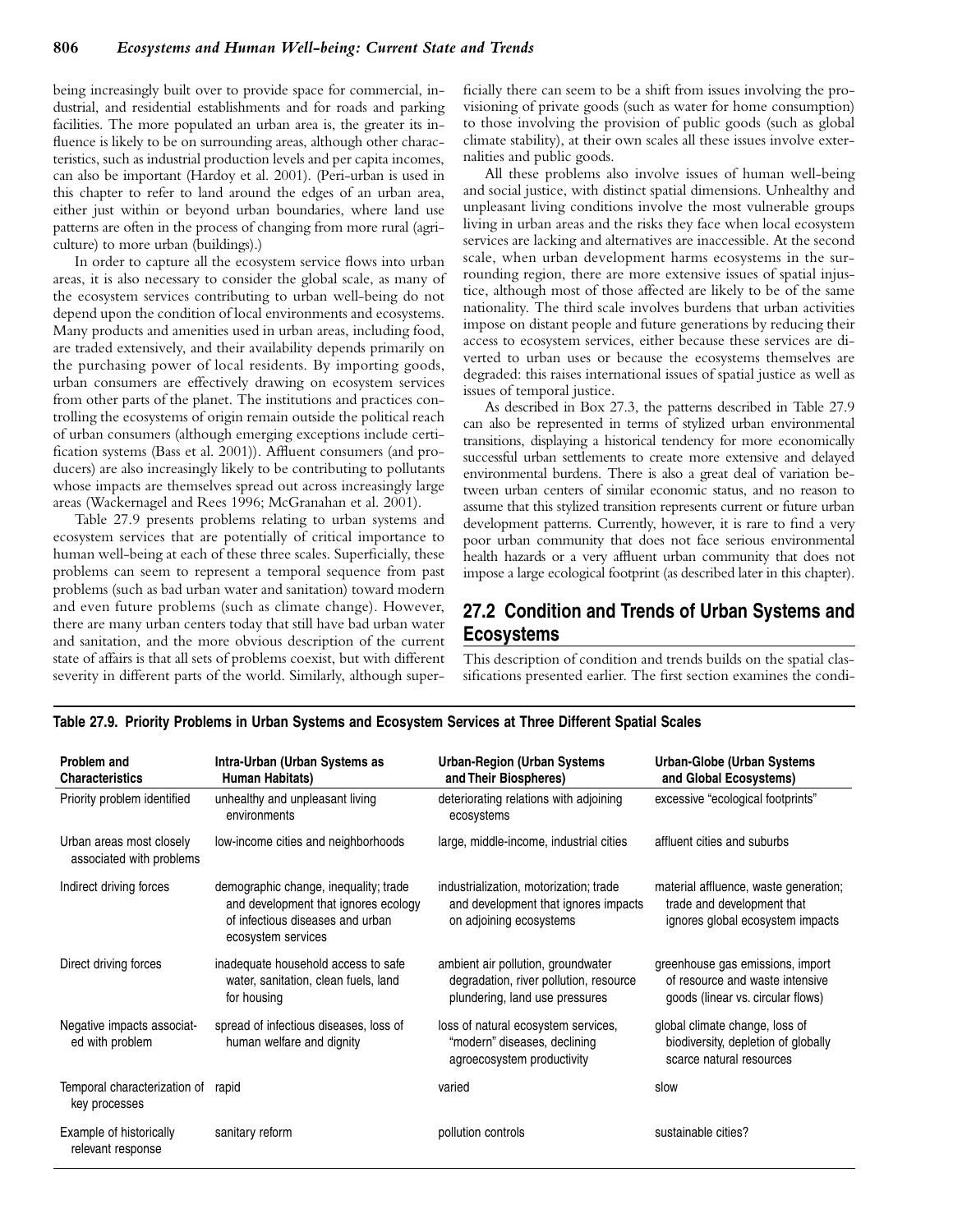

tion and dynamics of ecosystems in and around urban settlements. The second focuses on the condition and trends in the suitability of urban areas as habitats for humans. The third section examines how urban systems relate to adjoining ecosystems and their ecosystem services. The fourth and last section focuses on the global pressures that urban systems exert on ecosystems.

# **27.2.1 Condition and Dynamics of Ecosystems within Urban and Peri-urban Areas**

Ecosystems in urban and peri-urban areas often display distinctive characteristics and dynamics that are neither of human design nor a hold-over from some rural past. Historically, urban planners have been inclined to focus on the purposefully designed and built components of urban systems and to ignore all but the most glaring changes in local ecosystems. Their environmental critics, on the other hand, have been inclined to focus on the loss of rural ecosystems and services. The combined effect has been the neglect of new opportunities that urban development creates for nonhuman species and ecosystems (not all of which benefit humans, of course).

#### *27.2.1.1 Nonhuman Species and Ecosystems in Urban Areas*

Although a concentration of humans is a defining feature of them, urban areas typically contain numerous opportunities for the persistence of native nonhuman species as well as the invasion or introduction of exotic species. Similarly, although a high share of built-over land is often used to identify areas as urban, urban land is far from impervious and often includes a range of different land use types, including gardens, grassland, wooded land, and agricultural land.

Urban and peri-urban ecosystems are heavily influenced by environmental change driven by people, but they also reflect the whereas the ''small'' processes are ''fast'' (MA 2003, pp. 114–17), with the result that the burdens associated with low-income settlements affect poor people in the present, whereas those associated with affluent settlements affect a more extensive public after a considerable delay.

A number of similar diagrams have been generated to describe urban ''transitions''. Smith and Lee (1993) presented an urban environmental risk transition in terms of two curves—one representing declining traditional risks (such as fecally contaminated water and food, or indoor air pollution due to smoky cooking fuels) and the other increasing modern risks (such as exposure to industrial pollution). Holdren and Smith (2000) more recently adapted the Figure reproduced here to present a risk transition that incorporates the risks arising from global threats such as climate change.

Bai and Imura (2000) and Bai (2003) presented similar curves to provide a conceptual illustration of a staged evolutionary trajectory of environmental problems in cities as they become more affluent and as their environmental burdens shift from poverty-related to production-related and finally to consumption-related challenges. Marcotullio (2004) and Marcotullio and Lee (2003) used the Figure as a basis for exploring the differences between western and rapidly developing Asian urban environmental transition histories, hypothesizing that transitions in rapidly developing

ability of plants, animals, and microorganisms to survive and exploit these changes. Urban construction and production typically conflict with wildlife and habitat conservation (Thompson 2003). They frequently result in the loss of critical wetland habitats, forest environments, and coastal sites and threaten many aspects of biodiversity. Urban development does not eliminate natural processes, however. It creates different opportunities and allows for new combinations of species through both introductions of exotic species to parks and gardens and the migration of invasive species. Many new opportunities are provided by the habitat shifts created by modification of biogeochemical cycles and the adjustment of micro- and local climates to make human life more comfortable, and some species are more able than others to exploit urban opportunities (see Rydell 1992 and Shapiro 2002 for examples relating to bats and butterflies).

Urban structures themselves provide opportunities for organisms—from the rats in the sewers to the birds nesting under the eaves of buildings. Spillages in factories, retail outlets, transport depots, and homes can create abundant food sources. Important mineral nutrients, such as calcium and magnesium, are common in building materials and find their way into urban soils (Bradshaw 2003). Parks, gardens, and zoos provide sites for a variety of plants and animals, including introduced and exotic species. Vacant and derelict sites are also colonized, and urban areas often include disused sites at various stages of succession. (See Table 27.10.)

The thermal properties of built-over land surfaces result in more solar energy being stored and converted to sensible heat (the heat energy stored in a substance as a result of an increase in its temperature), and the removal of shrubs and trees reduces the natural cooling effects of shading and evapotranspiration. The average ambient temperature in urban systems is generally 2–3 degrees higher than in nonurban systems, which can cause discomfort and even health risks in locations that are already warm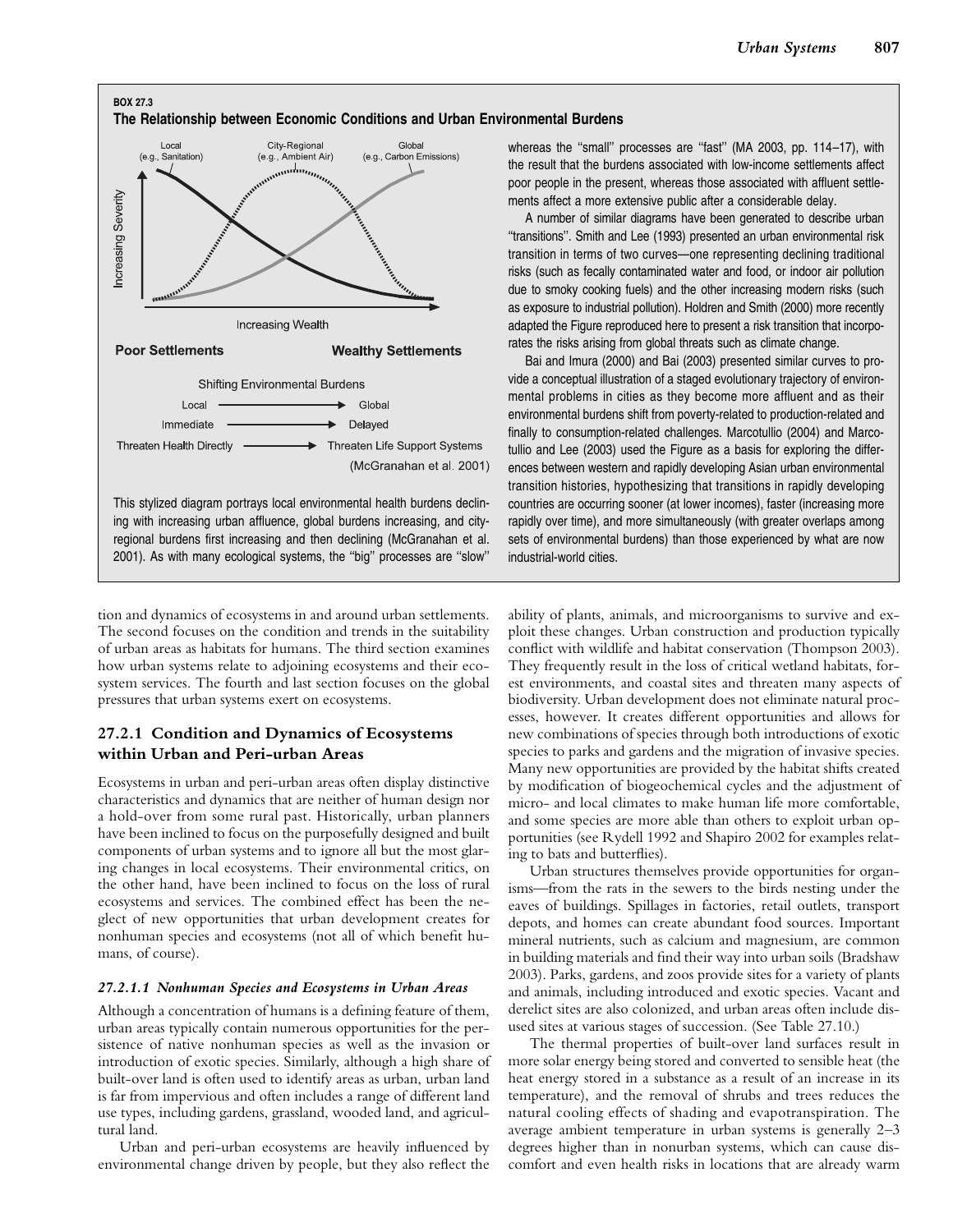| Table 27.10. Essential Steps in the Process of Natural |  |  |  |
|--------------------------------------------------------|--|--|--|
| Succession in Urban Areas (Bradshaw 2003)              |  |  |  |

| <b>Ecosystem Attribute</b>              | <b>Processes Involved</b>                                                                |  |  |
|-----------------------------------------|------------------------------------------------------------------------------------------|--|--|
| Colonization by species                 | immigration of plant species                                                             |  |  |
|                                         | establishment of those plant<br>species adapted to the local<br>condition                |  |  |
| Growth and accumulation of<br>resources | surface stabilization and accumula-<br>tion of fine mineral materials                    |  |  |
|                                         | accumulation of nutrients,<br>particularly nitrogen                                      |  |  |
| Development of the physical             | accumulation of organic matter                                                           |  |  |
| environment                             | immigration of soil flora and fauna<br>causing changes in soil structure<br>and function |  |  |
| Development of recycling process        | development of soil microflora and<br>fauna                                              |  |  |
|                                         | possible difficulties in urban areas                                                     |  |  |
| Occurrence of replacement process       | negative interactions between<br>species by competition                                  |  |  |
|                                         | positive interaction by facilitation                                                     |  |  |
| Full development of the ecosystem       | further growth                                                                           |  |  |
|                                         | new immigration, including aliens                                                        |  |  |
| Arrested succession                     | effect of external factors                                                               |  |  |
|                                         | reduction of development                                                                 |  |  |
| Final diversification                   | the city as a mosaic of environ-<br>ments                                                |  |  |
|                                         | high biodiversity as a result                                                            |  |  |

or can lead to greater use of air-conditioning and attendant energy consumption. It can also exacerbate urban air pollution, alter rainfall patterns in and around urban centers, and change the composition of urban wildlife (see, e.g., Nowak et al. 2002). On the other hand, the heat island effect can attract warmth-seeking species to urban areas, and for people, too, more warmth is not always a disadvantage.

Within built-up areas, complex mosaics of land use emerge. The inner areas of many older North American cities, for example, have abandoned areas that may be totally neglected or derelict but that provide opportunities to create urban gardens that can be beneficial to local residents' well-being and health (Dinno 2000). In addition to abandoned spaces, there are numerous areas of vegetation that are planted or managed to some degree, ranging from roadside verges and canal and railway corridors to formal gardens, parks, urban woodlands, ponds, and lakes.

There is a trend to develop areas of more natural vegetation in cities, establishing urban nature reserves, such as the 1-hectare Camley Street Reserve adjacent to Kings Cross Station in London and the 1,215-hectare Rock Creek Park in Washington, D.C., which is 86% wooded. Preserved natural areas can become symbolic for cities, such as the 164-hectare Bukit Timah Reserve in Singapore and the 11-hectare Bukit Nanas Reserve in Kuala Lumpur. Other areas are totally ephemeral, being invaded by vegetation while awaiting development. The value of these ephemeral patches of vegetation depends on how long they are left undisturbed and on the character of their substrates. Many derelict chemical works sites can offer unusually acid or alkaline sites that provide niches for plants associated with acid peat bogs or highly saline marshes not normally found in urban areas.

Collins et al. (2000) suggest a number of reasons why new human-imposed scales for ecological processes are found within urban areas. First, compared with ecosystems in rural areas, urban ecosystems are highly patchy and the spatial patch structure is characterized by a high point-to-point variation and degree of isolation between patches. Second, disturbances such as fire and flooding are suppressed in urban areas, and human-induced disturbances are more prevalent. Third, because of the higher temperatures in urban systems, in temperate climates there are longer vegetation growth periods. Fourth, ecological successions are altered, suppressed, or truncated in urban green areas, and the diversity and structure of communities of plants and animals may show fundamental differences from those of nonurban areas (Niemela 1999; Pickett et al. 2001).

The patchwork nature of urban ecosystems is accentuated by the variety of agencies, landowners, individuals, and businesses responsible for parcels of urban land, ranging from municipal parks and gardens departments, to public hospitals and educational institutions, to private individuals and corporations. Their differing goals and practices create diversity among these managed spaces. The urban environment is thus full of ecological discontinuities. Many species overcome these, simply surmounting obstacles—for example, the way urban foxes dash across main roads to get at other food sources. For some, however, migration corridors are important, and many planning strategies incorporate green corridors along streams or public utility easements. Preliminary results of investigations in Birmingham, England, suggest that the River Cole ''wildlife corridor'' does not enhance the number of wetland specialist species but it may act to increase and stabilize the number of habitat generalist species (Small 2000).

Compared with relatively simple temperate forest ecosystems, temperate industrialized agroecosystems, or tropical plantations, urban areas tend to be high in species richness as a result of the high habitat diversity of urban areas (Rebele 1994). However, some of the species richness is due to introduced species and is not always conducive to high levels of biodiversity at larger scales. An imported species that initially increases the species diversity within an urban area can, in certain circumstances, become an invasive species that reduces biodiversity in the surrounding areas. For example, on March 6, 1890, 40 pairs of the European Starling (*Sturnus vulgaris*) were released in New York's Central Park. Within a few years the starlings had spread from coast to coast, and they are now one of the most common birds in the United States, competing with native species (Kieran 1995; Mittelback and Crewdson 1997).

#### *27.2.1.2 Contrasting Urban and Peri-urban Areas*

In several studies, species diversity along an urban-rural gradient has tentatively been found to be hump-shaped in distribution, with the highest diversity in areas between rural areas and the urban core (Blair 1996; Blair and Launer 1997). The generality of this pattern across taxa has not been thoroughly investigated, nor have the mechanisms leading to such a pattern. It is, however, consistent with a more general observation that peri-urban areas are more varied and changing than are central urban or more distant rural locations.

In the heart of built-up areas, there is often a large share of fixed or long-term land uses. Although one building may replace another, comparatively few green spaces are built on, few new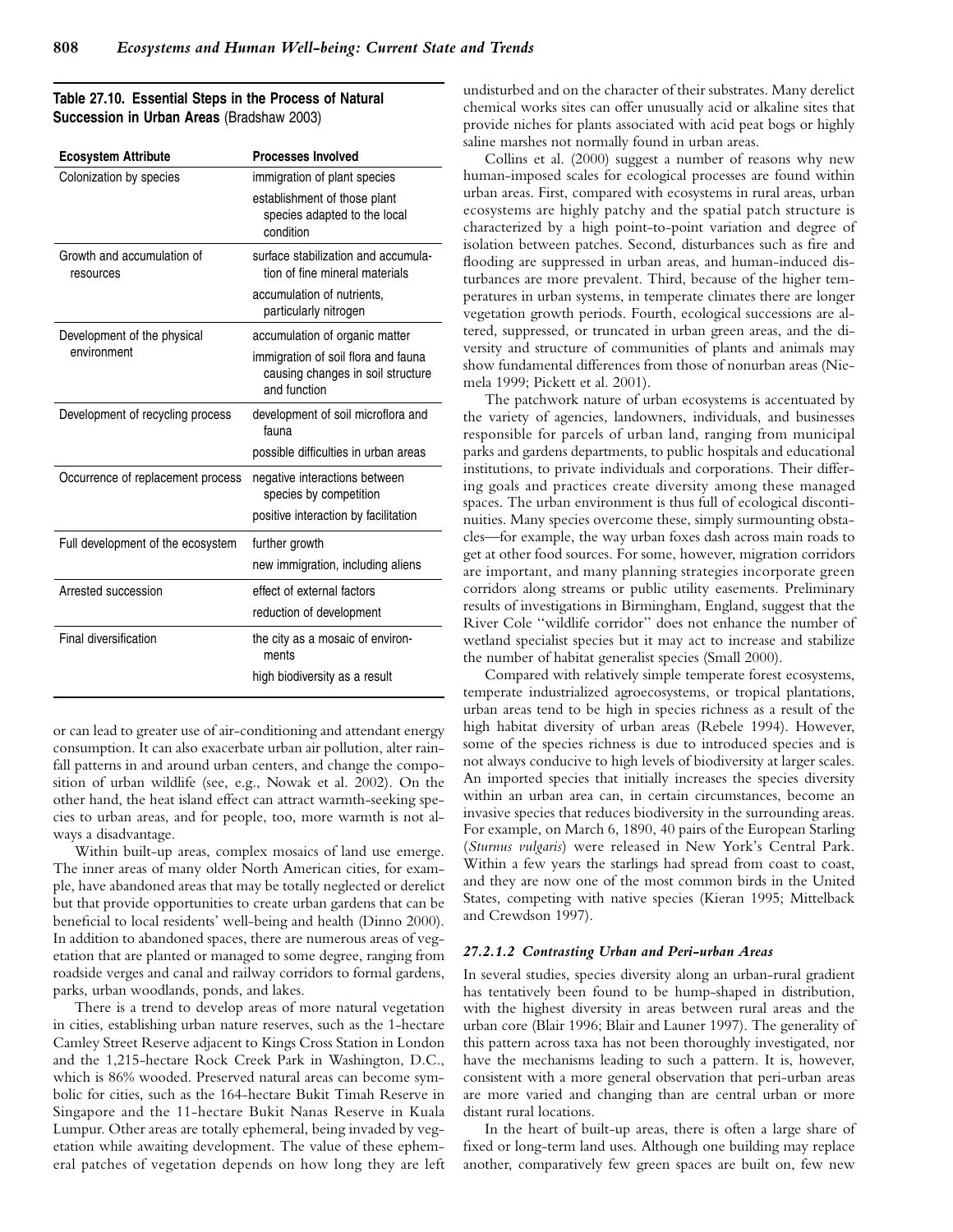roads are created, and few new plants are introduced. It is in the peripheries and suburbs that the most rapid land use changes typically occur, usually with a loss of gardens and other open spaces and with increases in paved and roofed impermeable areas, as apartments or compound housing units replace single family dwellings and as retail land office buildings get larger. Sometimes new green spaces are created in such redevelopment projects, although these are often landscaped and maintained.

At the edge of the built-up area, large tracts of land are affected by transient uses. These peri-urban areas (except for many protected areas, which often include river valley and transportation corridors) undergo a change from rural to increasingly urban uses. In many North American and Australian peri-urban areas, the transition typically begins with the building of isolated houses for comparatively affluent townspeople. In much of Africa, Asia, and South America, on the other hand, migrants and a mix of longstanding residents frequently occupy peri-urban areas. Extremely poor people build temporary dwellings on any land from which they are not immediately evicted, provided there are employment opportunities. They may also cultivate food for themselves, hoping to sell the surplus at the roadside or in urban markets. (See Box 27.4.) Such land cover changes introduce not only plants but also a variety of waste and other materials to the local environment, which is likely to alter both the character and the dynamics of local ecosystems.

Alternatively, land-market economics can lead to agricultural land around the city being taken out of production while the owner waits for the price for urban uses to rise. In urbanizing rice-growing areas of Asia, this process can result in a patchwork of developed former rice fields, abandoned rice fields, and rice fields that are still being cultivated. Settlements and even regions may combine characteristically urban and rural features (McGee 1991).

With tight greenbelt planning regulations around many European cities (Hall 2002), the pace of peri-urban land cover change is often not as obvious as elsewhere in the world, such as in the United States, where it has been estimated that urban area has doubled since 1960 (Heimlich and Anderson 2001). In many rapidly growing cities in low- and middle-income countries, areas that were totally rural 10 years ago may be part of suburbia today. The peri-urban transition zone migrates out from the city almost relentlessly unless tight regulations are enforced or transport costs are high, as they were when many of the more compact cities developed (Bairoch 1988; Newman and Kenworthy 1999).

Rapid urban development also creates peri-urban demands for earth resources, especially aggregates and brick-making clays, and for land for disposal of wastes. Frequently, industries with high levels of pollution or hazardous wastes are also located in periurban zones, so that there is a high risk of contamination from industrial chemicals and toxic substances. Thus peri-urban zones may accommodate potentially conflicting activities. The juxtaposition of emissions of chemicals, disposal of waste, and peri-urban agriculture can lead to many health hazards. Vermin from waste dumps can be a threat to crops, domestic animals, and human beings.

Where urban settlements are themselves combining into large conurbations, the distinction between urban and peri-urban areas often ceases to be meaningful. In a multicentered agglomeration, for example, an area near the middle of the agglomeration may be peripheral to several sub-centers and retain at least some features characteristic of peri-urban areas. Green areas often remain between the original major towns, particularly where there is a history of greenbelt designation. At the same time, the inner areas of the city show successive waves of building, demolition, and

rebuilding as needs change and as industry and business activity grows and declines.

#### *27.2.1.3 Ecosystem Services in Urban and Peri-urban Areas*

Whereas urban development is driven by deliberate human activity, most of the ecosystem changes that occur in and around cities are unintentional. These changes affect the supply of ecosystem services, including the regulation and ecology of human diseases.

By the time a given area is urbanized, most pre-existing ecosystems are likely to be severely disrupted, if not entirely transformed. Even the ecosystems associated with lands that remain comparatively undisturbed are likely to be altered by the habitat fragmentation and pollution that typically accompany urbanization (Bradshaw 2003). New opportunities for native species may arise, but in a different context and with potentially important implications for local ecosystem dynamics. Newly introduced species find opportunities beyond their area of introduction and compete with native species.

In urban areas and their margins, ecosystems can provide an especially wide range of services. The most widely recognized services are associated with green spaces and are recreational and cultural. Parks have become a central part of the identity of many urban centers, and greenbelts are an increasingly accepted means of providing outdoor recreation facilities for urban dwellers. In the MA sub-global assessment for Stockholm, 10 potential urban ecosystem services in National City Park have so far been examined, including not only recreational and cultural values but also air filtration, regulation of microclimate, noise reduction, surfacewater drainage, nutrient retention, genetic library, pollination, seed dispersal, and insect pest regulation (Bolund and Hunhammar 1999). The sustainable supply of these ecosystem services depends not only on the presence of the parkland but also on the resilience of the ecosystems that provide them. This resilience could be undermined by insufficient conservation of parkland and by increased fragmentation. Alternatively, many of these services are also provided to at least some degree by non-park land, even if a park is one of the urban sites where the scope for managing and enhancing the value of these services is greatest (Elmqvist et al. 2004).

Just as not all ecosystem services arising from urban ecosystems are from green spaces, not all green spaces are ecologically beneficial. Urban and suburban lawns, for example, provide recreational services to their homeowners, aesthetic value to the neighborhood, and a number of other ecosystem services. However, large quantities of water, fertilizer, and pesticides are applied to maintain the aesthetics of the green lawns, especially in affluent countries, with numerous adverse consequences (Robbins et al. 2001). Indeed, fertilizers and pesticides are applied more intensively to lawns in the United States than to arable lands in large parts of the world (Robbins et al. 2001).

The lack of some ecosystem services in urban systems makes them more valuable. For example, the at-field value of urban agricultural produce is greater than that produced elsewhere because it does not need to be transported so far to reach the consumer. Some ecosystem services in urban areas can become so degraded through overuse that changes that would otherwise increase service delivery are of no avail. For example, once groundwater is no longer used for drinking purposes due to low quality, a further loss in the capacity of local ecosystems to filter and clean the water is less directly relevant. The result is the importation of the service from other ecosystems (in this case, through piped or bottled water), often at higher overall cost. Moreover, high population densities and the fact that some of these services provide spatially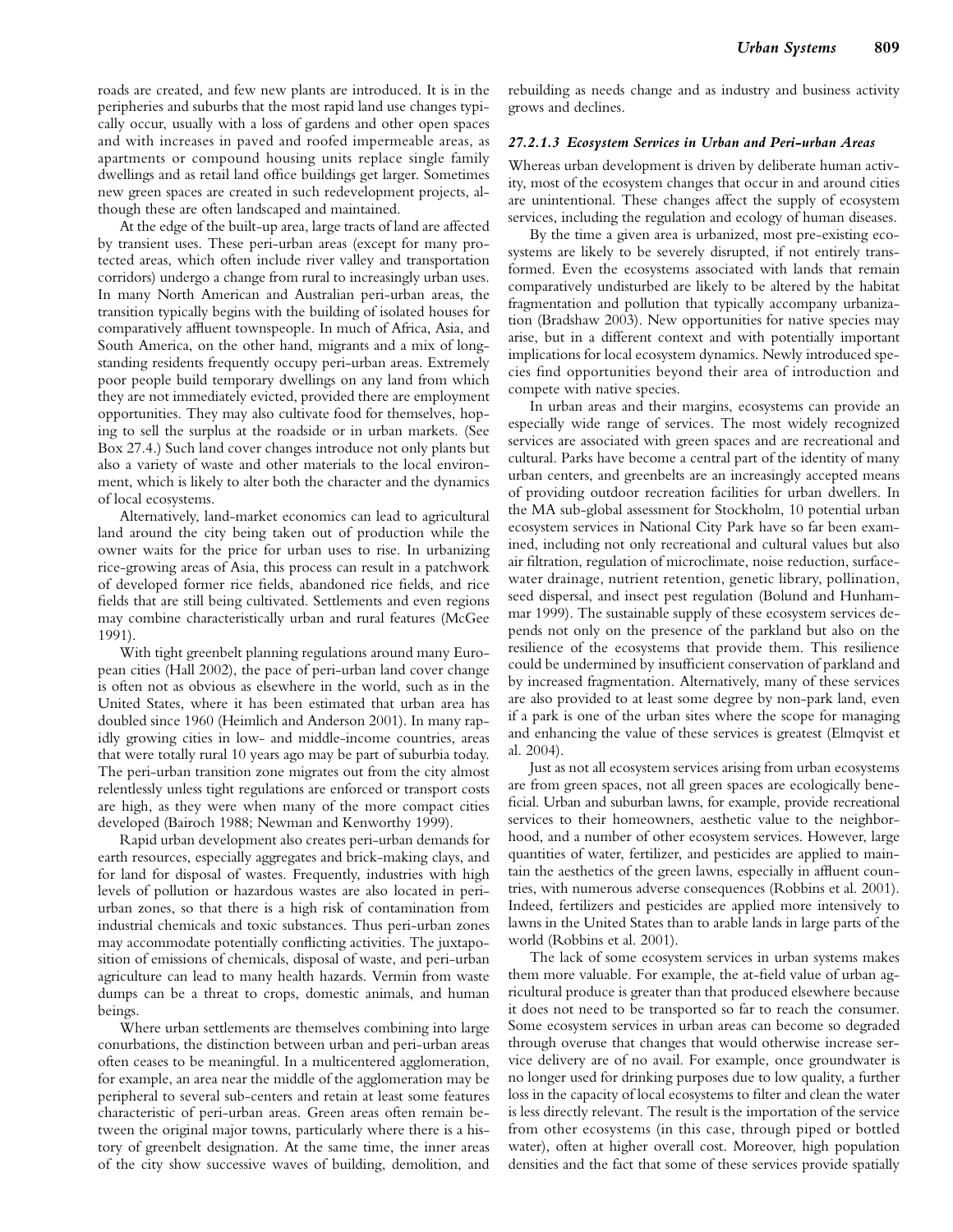## **BOX 27.4**

#### **Urban Agriculture, Vulnerability, and Recycling**

For many of today's urban dwellers, urban agriculture provides an impor- indeed in some cities the very poor find it difficult to gain access to land. tant source of food and supplementary income, especially in times of Regardless, urban agriculture has helped many urban Africans weather economic crisis. Although urban agriculture is associated with environ- the continuing crisis, and where the data have been examined there is at mental health risks, it also has many environmental advantages and can least some evidence that urban agriculture is contributing to food security

extent of urban agriculture is particularly sensitive to where urban bound-<br>trade embargo (Altieri et al. 1999; Moskow 1999). aries are drawn, because a large share is located on the margins of urban lncreasingly, proponents of urban agriculture also emphasize its ecoareas. More centrally located agriculture is often spatially scattered and logical benefits (Smit and Nasr 1992). One of the ecological disadvaninvolves a large number of small plots (or even pots and pools) and ani- tages of urban development is that it tends to replace circular flows with mals (domestic fowl, for instance) that are difficult to identify, let alone linear ones: ecological cycles are disrupted; materials previously returned monitor. In many cities, agriculture is officially banned, further complicat-<br>to the soil as nutrients become urban waste; substances that are hazard-

of urban agriculture in particular locations and for particular groups (United Hilhorst 2003) and can be combined with ''ecological sanitation'' to im-Nations Development Programme 1996; ETC—Urban Agriculture Pro- prove public health (Esrey 2002). The cultivation of plants in urban areas gramme 2001). This research suggests that urban agriculture can provide can also provide other ecosystem services of particular value to urban a number of major benefits: income and food security for producers; em- dwellers, such as cooling and pollution reduction. ployment for under- or unemployed residents; lower prices for urban con-<br>Urban agriculture does pose various problems. It can create environsumers; environmental improvements such as reduced runoff; and avoided mental health problems including food contamination, water pollution, and costs of wastewater treatment and solid waste disposal. Urban farming the increased prevalence of disease vectors such as malarial mosquitoes takes place not only in peri-urban fields but also on rooftops, in backyards, (Birley and Lock 1998). When combined with ecological sanitation, there in community vegetable and fruit gardens, and on unused or public spaces. is the potential for improving public health if the systems are well man-It produces high-value products like fruit, vegetables, and fish, staples such aged, but there are also severe risks if management is poor. Moreover, as cassava, maize, and beans, and supplementary products such as ber- theft can be an especially serious problem for urban agriculture. The fact ries, nuts, herbs, and spices. Urban agricultural enterprises range from that it remains illegal in a great many cities where it is practiced constrains highly commercialized operations to small informal and occasional enter-<br>its potential (Allen 1999). On the other hand, when a griculture is formally commercially commercialized operations to smally prises. These latter operations are typically managed by long-term urban allowed, it often has difficulty competing against alternative urban land residents, by the moderately poor, and often by women. uses (Midmore and Jansen 2003); in some contexts, making urban agri-

contribution of urban agriculture probably does not lie in the share of access to the land. overall agriculture production for which it accounts, but in the food security In affluent cities, urban agriculture now tends to be associated with and supplementary income it can provide to cash-strapped urban resi- the production of high-value products supplied fresh to discerning local dents, and to women in particular. In response to the economic depriva- consumers. Because arable land is scarce and costly, farm sizes tend to tions of recent decades, urban agriculture in sub-Saharan Africa provided be small and yields tend to be high. In the United States, for example,

worth et al. 2001; Page 2002; Bryld 2003), largely as an informal activity tural production (Heimlich and Anderson 2001). Even in the United States, involving either on-plot cultivation in more densely settled areas or off-plot however, urban agriculture is sometimes promoted as a means of improvcultivation on urban peripheries and marginal lands (Rogerson 1995). The ing food security for some of the more deprived urban communities (Allen urban farmers are often not from the poorest groups (Flynn 2001), and 1999).

delimited public benefits (that is, one person's use does not detract from use by others) also help make ecosystem services more valuable in urban areas.

Some ecosystem services in urban locations are especially important to vulnerable groups. As described in Box 27.4, urban agriculture can enhance food security and supplement the livelihoods of the urban poor. In many urban areas, although the more affluent residents no longer use it, local groundwater continues to be used by those living in poverty despite being heavily contaminated. In Jakarta, for example, bottled water has become popular for those who can afford it, and piped water is available at a price in many parts of the city, but a large share of low-income households still rely on shallow groundwater and are very aware of differences in quality even among different wells in the neighborhood (McGranahan et al. 1998). Local ecosystem filtration clearly

help to provide a range of ecosystem services within urban areas. (Maxwell et al. 1998). Urban agriculture has often played a similar role in There are no reliable estimates of the land used, the labor applied, or other parts of the world. For example, it emerged in Cuba in response to the outputs produced by urban agriculture. This is not surprising. The the decline of Soviet aid and trade and the persistence of the American

ing any attempt to collect reliable statistics. ous at high concentrations accumulate. Urban agriculture provides the There is, however, a growing body of research detailing the importance opportunity to recycle the nutrients in urban organic waste (Eaton and

From the perspective of current human well-being, the most significant culture legal could make it even harder for the poorest residents to gain

an important safety net for those who could find the land (Maxwell 1999). farming in metropolitan areas accounts for less than one fifth of the crop-Urban agriculture reportedly grew rapidly in many African cities (Ho- land but for about one third of farms and one third of the value of agricul-

> affects the quality of water, even if it often cannot make it truly potable. More generally, those who cannot afford to purchase alternatives are more dependent on local ecosystem services. This does not mean that protecting ecosystems and ecosystem services in urban areas will necessarily benefit vulnerable groups: vulnerable people are sometimes evicted from their homes in the name of environmental protection. It does mean, however, that there is the potential in many cities for policies that would both enhance ecosystem services and benefit vulnerable groups.

> Among planners and decision-makers, there has historically been a strong tendency to neglect ecosystem services and other relations between ecosystems and human well-being, at least until a local or international crisis has forced such concerns onto the policy agenda. In many urban settlements, the quality of the urban groundwater and of the ambient air, for example, has been al-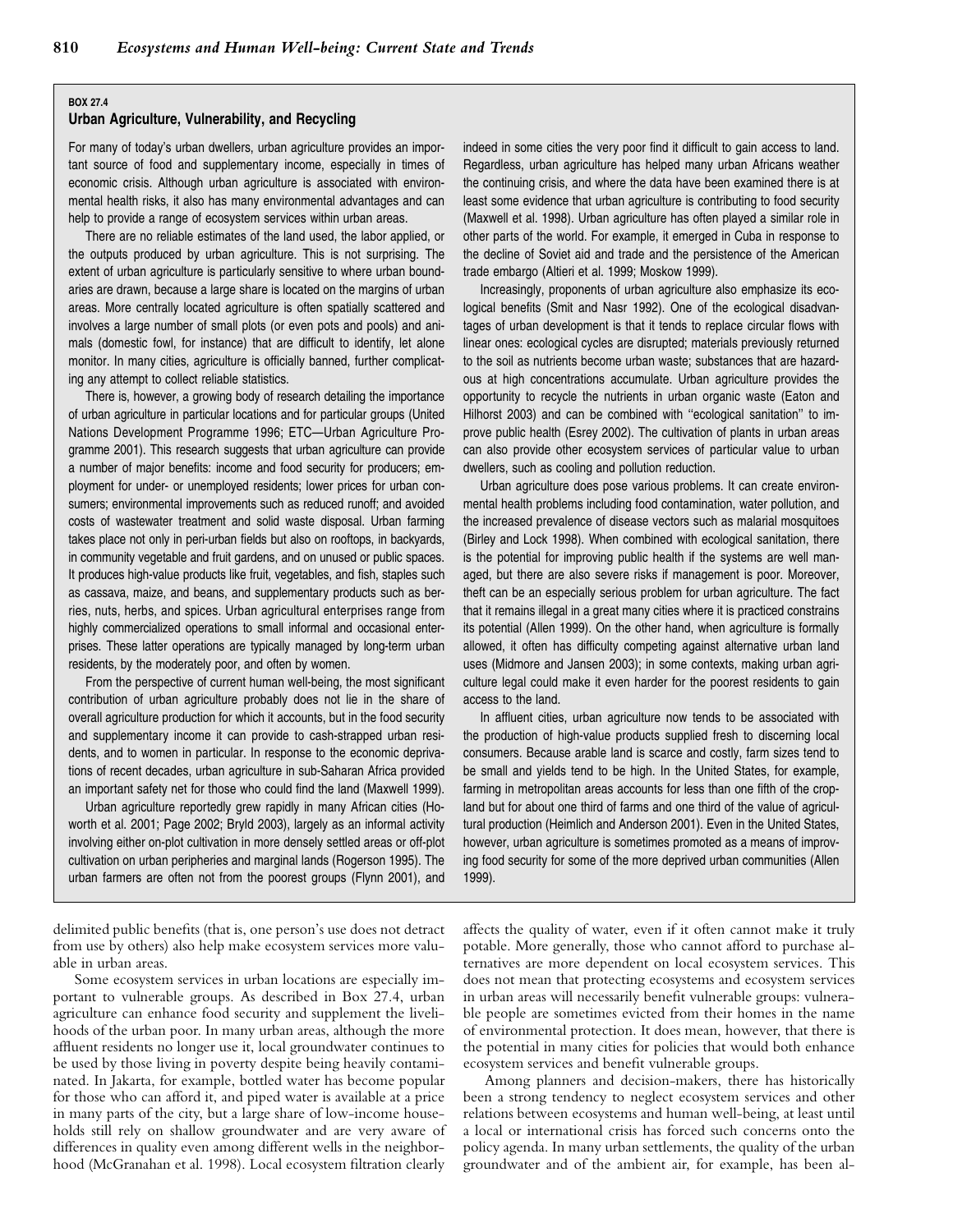#### **27.2.2 Urban Systems as Habitats for Humans**

As long as people continue to live in urban areas, it is important for their well-being that the urban air be healthy to breathe, that there be sufficient water of adequate quality to meet domestic needs, that the urban landscape be pleasing to the eye, that the urban climate be comfortable, and generally that the urban environment be healthy and pleasant for people to live in. With urbanization, the ability of local ecosystems to provide these services tends to decline, even as the number of people per unit of area, and hence the need for these services, increases.

Many of the services once provided by local ecosystems are now provided by some combination of more-distant ecosystem services (such as water diverted to the city through constructed waterways) and manufactured services (such as water treatment plants). Even if the health benefits of the economic growth that has accompanied urbanization in most countries has outweighed the local loss of ecosystem services, these losses have been extremely important historically and remain important to this day, as described later in this section.

Urban development can bring major investments in public health infrastructure and measures to reduce exposure to environmental hazards. Without such investments and measures, urban areas would still be far less healthy than rural areas. With them, however, urban habitats are on average healthier (Montgomery et al. 2003, Chapter 7). Yet the benefits from urban investments in public health infrastructure are very unevenly distributed (Hardoy et al. 2001).

Although urban living is often associated in people's minds with industrial and motor vehicle pollution, the role of cities in facilitating the spread of infectious diseases has probably been more important to human health, and it remains important today. Humans are exceptional among animals in the high proportion of their deaths due to disease (see, e.g., McKeown 1988). Changes in human densities and travel patterns are implicated in the emergence of many of the most devastating infectious diseases.

Without sufficiently large urban settlements, a number of diseases, including measles and smallpox, could not be maintained in human populations (the measles virus, for example, can only persist in one person for a couple of weeks, and so at least 26 times a year it must move to a person who has not been previously infected) (Mascie-Taylor 1993). Trade and urban conditions helped spread the vectors and eventually the plagues that beset Europe during its early urbanization, and in the more extreme cases killed upward of 25% of the population (McNeill 1989). Urban settlements are still important to the spread of epidemics and pandemics, including, for example, HIV/AIDS (Dyson 2003; see also Chapter 14).

The water, sanitation, and hygiene problems described in the next section provide an example of urban conditions that historically created some of the most serious health problems and that remain significant to this day. In a recent World Health Organization ranking of leading risk factors in terms of attributable disease burdens, unsafe water, sanitation, and hygiene ranked sixth (WHO 2002). Water and sanitation deficiencies tend to be a particular risk in economically deprived areas, both rural and urban.

Urban exposure to chemical pollution is also important to human health and well-being. Urban development often leads to unintentional threats to health and well-being by increasing waste generation or by bringing people into closer contact with waste products, some of which contain harmful chemicals (as well as pathogens). These waste products may be in the urban air, water, or land, in public or private spaces, and in relatively more or less frequented locations. Exposure to health-threatening ambient urban air pollution is highest in large industrialized and motorized cities (McGranahan and Murray 2003), whereas health-threatening indoor air pollution is particularly severe in homes where smoky fuels are used without adequate ventilation (Saxena and Smith 2003). Neither surface nor groundwater is potable in most urban settlements, with chemical water pollution a particularly serious problem in industrial centers. Solid waste can contribute to urban air pollution (through burning, for instance) or water pollution (such as through leaching) or can result in direct exposure.

The ambient air pollution problems described in more detail later provide an example of an environmental health problem often considered quintessentially urban. The burden of disease attributable to urban air pollution is estimated to be less than one quarter of the burden from water and sanitation problems (WHO 2002). The burden of illness due to indoor air pollution, by contrast, is nearly the same as that due to water and sanitation problems (WHO 2002).

The later sections on air pollution and on water, sanitation, and health attempt to provide simplified accounts of how urban conditions affect ecosystem services (such as clean air and water) and hence human health. It is also important to recognize, however, that complex environmental interactions and enormous inter- and intraurban variation in environmental health conditions are themselves characteristic of the challenges encountered in urban habitats.

First, in the evolution of an epidemic or of an individual's health, there are discontinuities and thresholds in relations between environmental conditions and health outcomes. Thus, for example, declining sanitary conditions may initially increase the burden of endemic diarrheal diseases, and then, after crossing some threshold, allow a cholera epidemic to break out. An urban settlement's role in epidemics also depends on its size, with larger cities acting as reservoirs of disease and providing a source for outbreaks in smaller settlements below the threshold necessary to maintain the infection in the human population (Cliff et al. 1998). Alternatively, whereas the conditions in the United States and Europe were such that relatively small shifts in the ecology of malaria could lead to its disappearance, in the parts of sub-Saharan Africa where malaria is holoendemic (that is, in an equilibrium where the disease is endemic at a high level among children and adults show less evidence of the disease), the disease can persist in the face of far larger shifts (Bradley 1991).

Second, in service-deprived low-income neighborhoods the conventional boundaries between environmental health problems do not apply (McGranahan et al. 2001). As the result of home industries, occupational health hazards are often encountered in people's homes. When fecal material is not separated off and contained or flushed away, it can contaminate water supplies, become mixed with the solid waste, and attract flies and other pests. Where water is not piped into people's homes, it is more easily contaminated with fecal material and less likely to provide for good hygiene within the home, and there is a risk that water storage containers will become a breeding site for vectors of diseases such as dengue and dengue hemorrhagic fever. When solid waste is not contained and carried away, there is a significant likelihood that it will create unsightly, malodorous, and inconvenient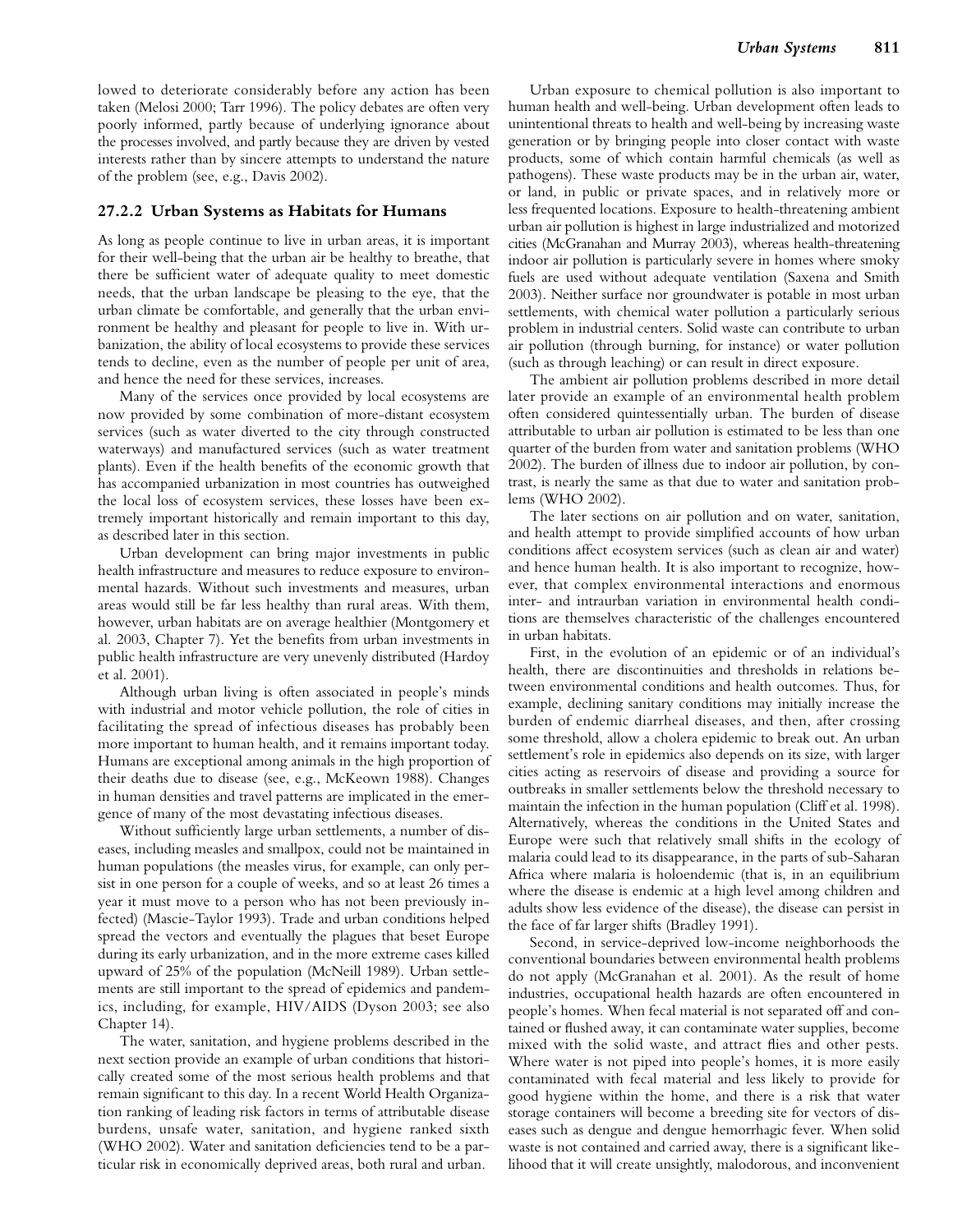accumulations of refuse and become a breeding ground for pests. And it will also cause air pollution when it is burned or flooding when it is washed into the drains. Combined with crowded housing, smoky fuels, the use of pesticides, and food storage problems, these multiple hazards often create extremely unhealthy living environments, especially for infants and children who have not yet built up resistance to infectious diseases (see, e.g., Cairncross and Feachem 1993; McGranahan et al. 2001; McGranahan and Murray 2003).

Third, many of the environmental conditions that facilitate the transmission of infectious diseases in deprived urban areas lie in the public domain, such as those associated with poor sanitation and solid waste removal, and create local public health risks that private actions cannot address effectively (Pickering et al. 1987; Bateman et al. 1993; McGranahan et al. 2001). Others, on the other hand, involve transmission within households. The relative importance of public and domestic routes of transmission varies, depending on the disease (Cairncross et al. 1995). Much the same applies to exposure to chemical pollutants; it is noteworthy that whereas indoor air pollution was identified as one of major risks to health in the most recent burden of disease estimates (WHO 2002), it was not even included in previous estimates (Murray and Lopez 1996).

The very nature of these interconnections makes the resulting hazards difficult to address, either through the privately negotiated trades that have historically underpinned the success of market economies or through public agency. Those who are most affected tend to have very little income or assets with which to trade and comparatively little political power with which to influence government agencies or political processes. In any case, pathogens, pests, and toxins respect neither the boundaries of private property nor those of organized communities, administrative areas, or ministerial responsibilities. These difficulties are important factors when considering both the history of urban environmental health and the contemporary situation with regard to urban water, sanitation, and air pollution.

## *27.2.2.1 Urban Water, Sanitation, and Hygiene and Human Health*

In most parts of the world, there have been enormous improvements in urban water and sanitation since the mid-nineteenth century, when urban water and sanitation problems first gained international prominence. Nevertheless, according to the most recent global burden of disease assessment, unsafe water, sanitation, and hygiene still account for almost 6% of the burden of disease in ''high-mortality developing regions,'' exceeding all but two other risk factors (Ezzati et al. 2002). Although the ''urban penalty''—the increase in mortality rates associated with living in urban areas (see, e.g., Dobson 1997; Woods 2003)—that helped to motivate reform in the nineteenth century is no longer evident, eliminating unhealthy conditions in African, Asian, and Latin American urban areas remains a major challenge.

Urban poverty, particularly when combined with rapid urban population growth, is still closely associated with unsafe water and sanitation. Reducing the share of the population without adequate water and sanitation services is still central to the development goals and targets that have been adopted internationally, including most notably the Millennium Development Goals. (See MA *Policy Responses,* Chapter 20.)

In Table 27.11, the left-hand columns summarize the water and sanitation statistics that were used in developing exposure estimates for the burden of disease just mentioned and also used in starting to monitor progress toward the water and sanitation targets associated with the MDGs. These statistics might seem to suggest that only a small minority of urban dwellers lack provision of clean water and sanitation. Even in Africa, 85% of the urban population had ''improved'' provision for water and 84% had ''improved'' provision for sanitation by 2000. Problems are probably much more serious in rural areas, where most of the 1.1 billion people without access to improved drinking water and most of the 2.4 billion people without access to improved sanitation live (WHO and UNICEF 2000).

Unfortunately, these statistics are based on a definition of ''improved'' provision for water and sanitation that includes conditions where the risk of human contamination from fecal-oral pathogens remains high (Prüss et al. 2002). The Global Assessment from which the statistics are taken acknowledges that, because of the lack of internationally comparable data, it was not able to calculate the proportion of people with ''adequate'' provision or with ''safe'' water (WHO and UNICEF 2000).

For water supply, access to ''improved'' supplies was defined as being able to obtain at least 20 liters of water per person per day from a household connection, public standpipe, borehole, protected dug well, protected spring, or rainwater collector within 1 kilometer of the user's dwelling (WHO and UNICEF 2000). In many low-income urban settings, however, standpipes or other publicly available water sources available within a kilometer may be shared with hundreds and occasionally thousands of people, and there are often serious deficiencies in the quality of the water and the regularity of the supply (Hardoy et al. 2001; UN-Habitat 2003a).

For sanitation, ''improved'' provision was defined as access to a private or shared toilet with connection to a public sewer or a septic tank or access to a private or shared pour-flush latrine, simple pit latrine, or ventilated improved pit latrine (WHO and UNICEF 2000). In many urban settings, however, dozens of households share each latrine, making access difficult and maintenance inadequate, sometimes causing people and especially children to avoid using the latrines (UN-Habitat 2003a).

Moreover, detailed case studies often indicate levels of provision that are difficult to reconcile with the national estimates used in calculating the figures on ''improved'' provision in Table 27.11, even accepting the definitions of ''improved'' supply. For instance, the national estimates for Bangladesh show that 99% of its urban population had access to ''improved'' water supplies in 2000 (WHO and UNICEF 2000), whereas detailed studies in its two largest cities (Dhaka and Chittagong) show large sections of their populations having to rely on poor-quality water that was difficult to obtain (UN-Habitat 2003a). Similarly, the national estimates for Tanzania and Kenya show that virtually all their urban populations had ''improved sanitation,'' but detailed studies in their major cities and smaller urban centers showed otherwise, especially in the large informal areas within urban settlements where a high proportion of the population of Dar es Salaam and Nairobi live (UN-Habitat 2003a). The numbers in the right-hand columns of Table 27.11 are very crude estimates, but they suggest a far higher level of water and sanitation deprivation (UN-Habitat 2003a).

Such statistics, even if they are rigorously defined and measured, can misleadingly imply that the underlying problem is a lack of infrastructure. In effect, health risks arising from the local ecology of waterborne or water-related diseases are ascribed to the absence of the presumed solution: more extensive piped water and sanitation systems (or other ''improved'' technologies). As part of this more general tendency to oversimplify, in policy discussions it is often presumed that ''waterborne'' diseases, which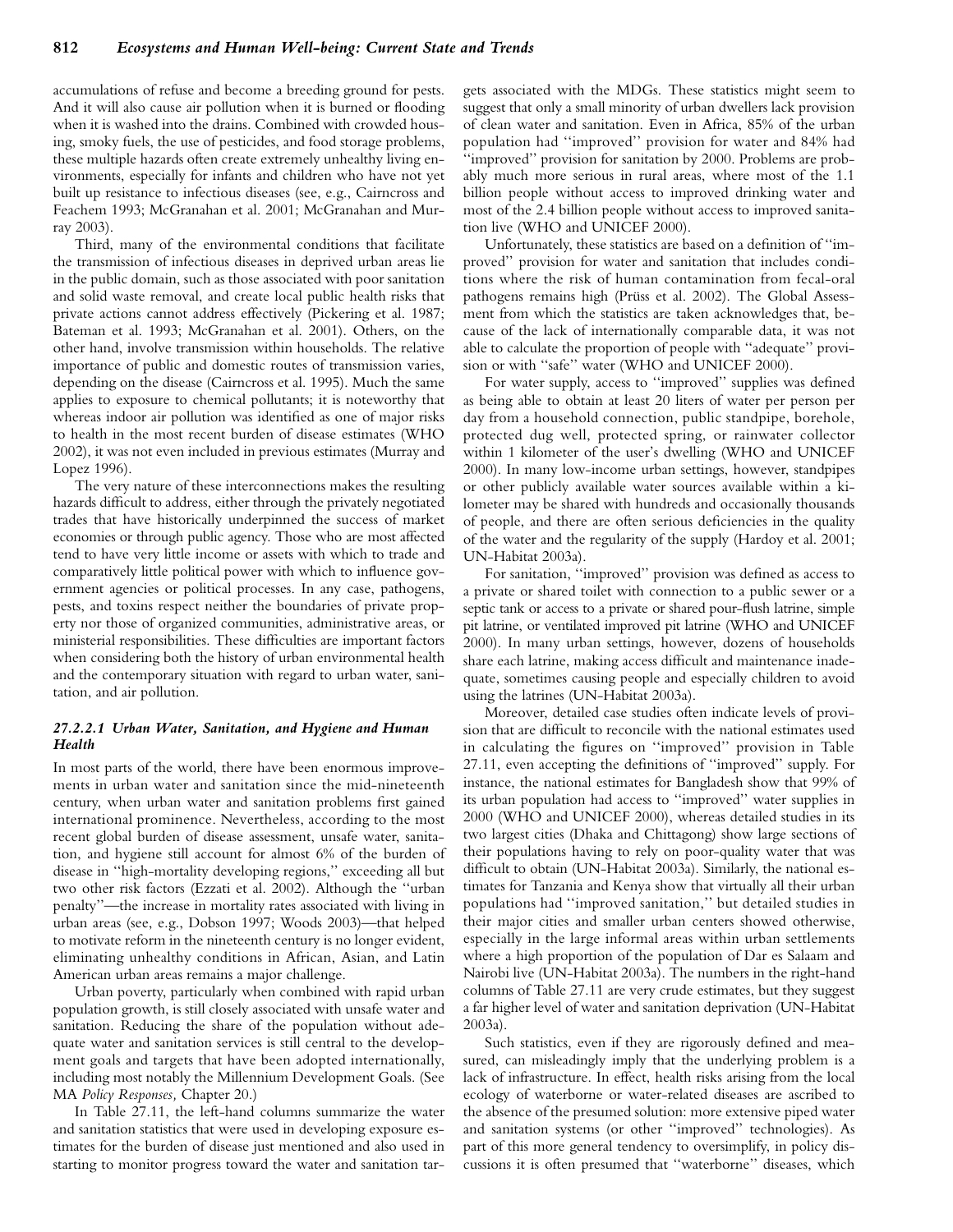| Region                             | Number (and Share) of Urban Dwellers<br>without "Improved" Provision for: |                   | Indicative Estimates for the Number (and Share)<br>of Urban Dwellers without "Adequate" Provision for: |                   |  |
|------------------------------------|---------------------------------------------------------------------------|-------------------|--------------------------------------------------------------------------------------------------------|-------------------|--|
|                                    | Water                                                                     | <b>Sanitation</b> | Water                                                                                                  | <b>Sanitation</b> |  |
| Africa                             | 44 million                                                                | 46 million        | 100-150 million                                                                                        | 150–80 million    |  |
|                                    | (15%)                                                                     | (16%)             | $(c. 35 - 50\%)$                                                                                       | $(c. 50 - 60\%)$  |  |
| Asia                               | 98 million                                                                | 297 million       | 500-700 million                                                                                        | 600-800 million   |  |
|                                    | (7%)                                                                      | (22%)             | $(c. 35 - 50\%)$                                                                                       | $(c. 45 - 60\%)$  |  |
| Latin America and the<br>Caribbean | 29 million                                                                | 51 million        | 80-120 million                                                                                         | 100-150 million   |  |
|                                    | (7%)                                                                      | (13%)             | $(c. 20 - 30\%)$                                                                                       | $(c. 25 - 40\%)$  |  |

**Table 27.11. Different Estimates of Number of Urban Dwellers Lacking Provision for Water and Sanitation, 2000** (WHO and UNICEF 2000; UN-Habitat 2003b)

include most diarrheal diseases, are contracted by people drinking water contaminated with fecal material.

In fact, although waterborne diseases can be spread via drinking water, they can also spread through person-to-person contact, and often by other means (Cairncross and Feachem 1993). Many waterborne diseases can be transmitted mechanically by insects, and there is some evidence that the presence of flies can make a large difference to their prevalence (Cohen et al 1991; Levine and Levine 1991; Crosskey and Lane 1993). Contaminated food is quite possibly an even greater problem than contaminated water. Insufficient water for washing is probably more important to health than poor-quality drinking water. Better sanitation facilities are unlikely to achieve their potential health improvements unless they are accompanied by changes in hygiene behavior; in some circumstances, changes in behavior are the most significant factor in reducing the prevalence of fecal-oral diseases (Curtis et al. 2000; Curtis and Cairncross 2003).

## *27.2.2.2 Urban Air Pollution and Human Health*

Serious exposure to air pollution began with the advent of burning fuels for cooking and heat within unventilated abodes. Air pollution was a major nuisance for many and a serious concern for some in the industrializing cities of the nineteenth century (Mosley 2001), but concerted efforts to address ambient air pollution only began in the twentieth century. In particular, it was the urban air pollution episodes between the late 1940s and mid-1960s in Donora (in the state of Pennsylvania), London, Osaka, and New York City, among other locations, when many died or were hospitalized, that prompted public concern and responses including clean air legislation, regulations, and other actions.

Table 27.12 provides the sources of indoor and outdoor air pollution associated with some of the principal pollutants. The distribution, magnitude, and trends of many of these pollutants within ecosystems are addressed in Chapter 13. This section focuses on their generation and health impacts within urban systems.

Recent estimates of the global burden of disease suggest that approximately 5% of trachea, bronchus, and lung cancer, 2% of cardiorespiratory mortality, and about 1% of respiratory infections are attributed to urban outdoor air pollution ( WHO 2002, and see also Ezzati et al. 2002). This amounts to about 800,000 deaths (1.4% of the total) and about 0.8% of the total global burden of disease. This burden falls predominantly on low- and middleincome countries, with 42% occurring in parts of the WHO Western Pacific Region and 19% occurring in parts of the WHO Southeast Asian Region.

Although these figures suggest that outdoor urban air pollution is an important health concern, the burden of indoor air pollution is estimated to be considerably higher (Smith and Akbar 2003; WHO 2002). Indoor air pollution concentrations tend to be highest in low-income settings, and more specifically where smoky fuels are used in homes with poor ventilation (Saxena and Smith 2003). Nearly half the world cooks with biofuels, including more than 75% of those living in India, China, and nearby countries, and 50–75% of those living in parts of South America and Africa (WHO 2002). Exposure to pollutants from burning these fuels is particularly intense for women and young children, who spend much of their time indoors, and is in aggregate substantially greater than exposure to outdoor air pollution in cities with severe air pollution problems (Smith and Akbar 2003). Although ambient air pollution is usually worse in urban centers, overall exposure to air pollution (both indoor and ambient) is higher in rural areas because most of these biofuel users are rural (Saxena and Smith 2003).

There is also considerable variation in exposure to air pollution between and within urban centers, depending on geographical factors as well as the types of activities undertaken in and around the urban centers and the fuels used to power them. Ambient air pollution has reached excessively high levels in many large cities in Asia, Africa, and Latin America (Krzyzanowski and Schwela 1999), where concentrations of ambient air pollution often rival and exceed those experienced in industrial countries in the first half of the twentieth century. Pollution from industries and power plants can account for a large share of urban emissions, and it also tends to be the target of initial pollution control measures. Vehicular pollution is also a chief contributor to overall local and regional ambient air pollution  $(NO<sub>x</sub>, O<sub>3</sub>, CO, volatile)$ organic compounds, and suspended particles).

In general, low- and middle-income countries account for only 10% of the world's vehicles, including 20% of the buses (Elsom 1996). Growth rates for vehicle ownership, however, are two to three times higher in these countries than in high-income countries. For example, during the 1980s Pakistan experienced an annual average vehicle growth rate of 9%, Brazil's was 11%, China 14%, Kenya 26%, and both the Republic of Korea and Thailand 30%, compared with 2–3% growth in the United Kingdom and the United States (Elsom 1996). In 1990, there were 700,000 private cars in China and 5 million other motor vehicles. By 2001, this had risen to more than 5 million private cars and some 13 million other vehicles. For the next 20 years, East and Southeast Asia are expected to have the fastest-growing car markets in the world (Walsh 2003). The number of motor vehicles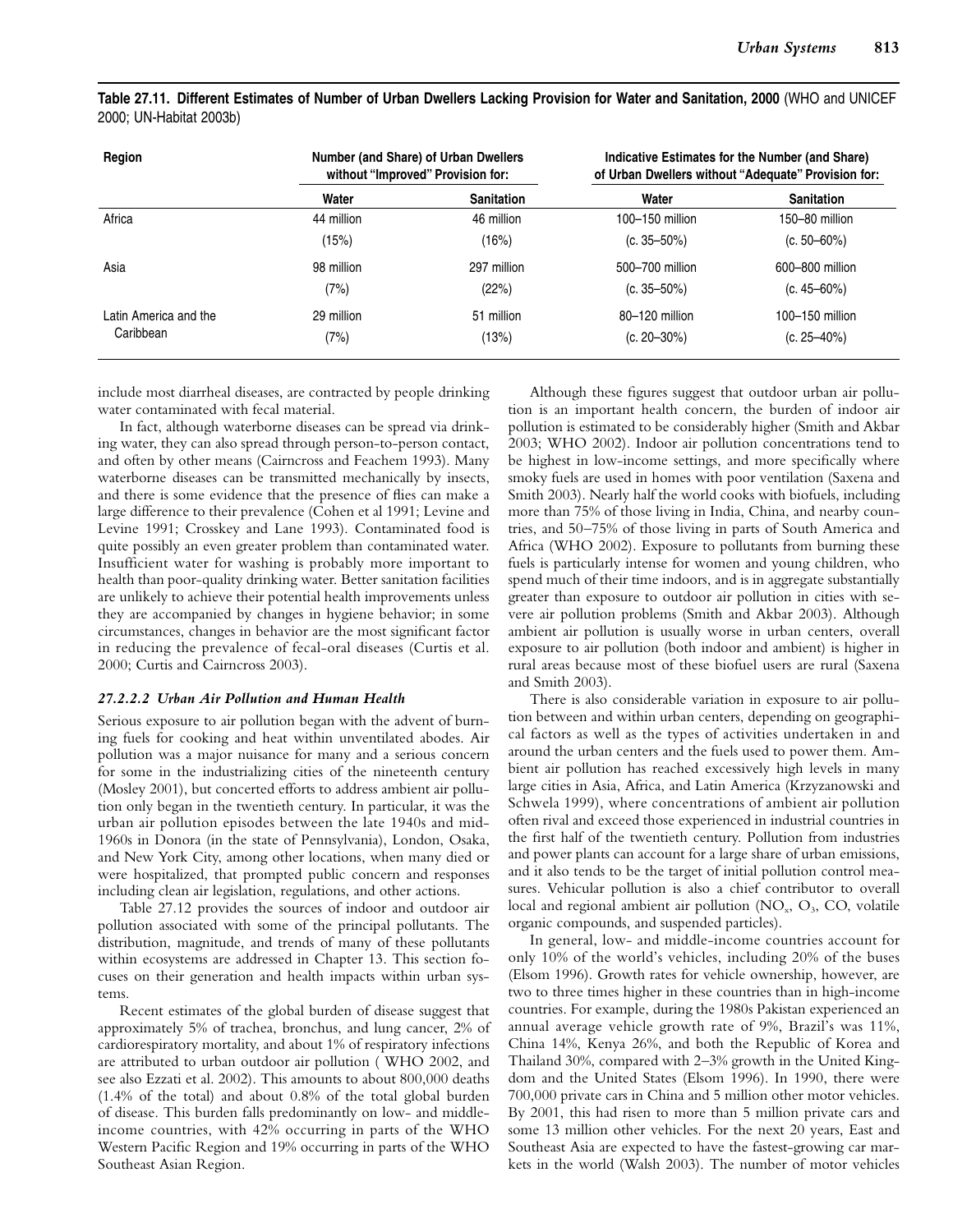## **Table 27.12. Sources of Outdoor and Indoor Emissions and Principal Pollutants** (Murray and McGranahan 2003)

| <b>Sources</b>                                                                                    | <b>Principal Pollutants</b>                                      |  |  |
|---------------------------------------------------------------------------------------------------|------------------------------------------------------------------|--|--|
| <b>Predominantly outdoor</b>                                                                      |                                                                  |  |  |
| Fuel combustion, smelters                                                                         | sulfur dioxide and particles                                     |  |  |
| <b>Photochemical reactions</b>                                                                    | ozone                                                            |  |  |
| Trees, grass, weeds, plants                                                                       | pollens                                                          |  |  |
| Automobiles                                                                                       | lead, manganese                                                  |  |  |
| Industrial emissions                                                                              | lead, cadmium                                                    |  |  |
| Petrochemical solvents, vaporiza-<br>tion of unburned fuels                                       | volatile organic compounds,<br>polycyclic aromatic hydrocarbons  |  |  |
| <b>Both indoor and outdoor</b>                                                                    |                                                                  |  |  |
| Fuel burning                                                                                      | nitrogen oxides and carbon<br>monoxide                           |  |  |
| Fuel burning, metabolic activity                                                                  | carbon oxides                                                    |  |  |
| Environmental tobacco smoke.<br>re-suspension, condensation of<br>vapors and combustion products  | particles                                                        |  |  |
| Biologic activity, combustion,<br>evaporation                                                     | water vapor                                                      |  |  |
| Volatilization, fuel burning, paint,<br>metabolic action, pesticides,<br>insecticides, fungicides | volatile organic compounds                                       |  |  |
| Fungi, moulds                                                                                     | spores                                                           |  |  |
| <b>Predominantly indoor</b>                                                                       |                                                                  |  |  |
| Soil, building construction<br>materials, water                                                   | radon                                                            |  |  |
| Insulation, furnishing,<br>environmental tobacco smoke                                            | formaldehyde                                                     |  |  |
| Fire-retardant, insulation                                                                        | asbestos                                                         |  |  |
| Cleaning products, metabolic<br>activity                                                          | ammonia                                                          |  |  |
| Environmental tobacco smoke                                                                       | polycyclic aromatic hydrocarbons,<br>arsenic, nicotine, acrolein |  |  |
| Adhesives, solvents, cooking,<br>cosmetics                                                        | volatile organic compounds                                       |  |  |
| Fungicides, paints, spills, or<br>breakages of mercury-containing<br>products                     | mercury                                                          |  |  |
| Consumer products, house dust                                                                     | aerosols                                                         |  |  |
| House dust, animal dander                                                                         | allergens                                                        |  |  |
| Infections                                                                                        | viable organisms                                                 |  |  |

worldwide is expected to increase from around 660 million in 1990 to 1 billion by 2030 (Faiz et al. 1990).

Besides absolute numbers, the quality and fuel efficiency of motor vehicles also affects emissions and hence ambient air quality. High emissions per vehicle are associated with outdated technologies, older vehicles, poorly surfaced or badly maintained roads, weaker environmental legislation or weak enforcement of the regulations, poor vehicle maintenance (as vehicle emission inspections are less rigorous or nonexistent), and the dominance of low-quality fuels (such as diesel with high sulfur content) (Elsom 1996). These circumstances tend to be more common in low- and middle-income cities than in high-income cities.

Leaded fuels are also more common in low-income cities and account for most atmospheric lead in countries where they are still in use.

## **27.2.3 Urban Systems Interrelating with Surrounding Regions**

Partly because of the demands that urban systems place on ecosystems in the surrounding region, cities and towns are often presented as environmentally damaging. This is misleading, particularly if human well-being is a central concern. If urban activities and residents moved to rural areas, the demands placed on ecosystems would be more dispersed, but not reduced. Yet even if, from an ecosystems perspective, urbanization is preferable to most rural alternatives involving similar economic production levels, urban pressures are increasing rapidly as the result of population growth, economic growth, and urbanization. Moreover, for adjoining ecosystems, the concentration of people and activities in urban areas can be a particular burden. Urban centers in the vicinity of fragile ecosystems are especially problematic. Cities associated with highly polluting industries typically have a greater impact on nearby ecosystems than those dominated by service industries. Poorly managed urban development can be especially destructive to nearby ecosystems.

#### *27.2.3.1 Urban Systems and Rural Lands*

In peri-urban areas, the influence of urban development is visible and often involves the conversion of land to urban uses, as described earlier, but the less direct urban influence on somewhat more distant rural lands can be just as great and extends from demand-driven land use changes to the effects of urban remittances on rural development patterns.

In an ecological history of Chicago and the ''Great West,'' Cronon (1992) describes how innovations in grain markets were linked to the loss of species diversity in the grasslands, how developments in meat handling and marketing affected animal stocks and living conditions on the farms, and how the urban lumber industry led to the decline of the White Pine forests on which it depended. When such changes occur, it is not just the increasing size of urban demands that influences the surrounding ecosystems, but the changing qualities of urban demands, including, for example, the tendency of many urban markets to demand standardized produce, thereby favoring monoculture and reducing biological diversity.

Although most contemporary cities do not have as great an influence on their hinterlands as Chicago once did, urban development remains a major influence on agricultural systems. A recent study of peri-urban agriculture in Hanoi documents a process that is likely to be present in the peripheries of most developing urban centers: the shift by farmers to producing higher-value goods in response to consumer demand in the urban areas (van den Berg et al. 2003). Such goods include vegetables, milk, and other perishable commodities (including from fish farming, shrimp farming, and flower production). Here, as in and around many other cities, agriculture is also disrupted by land speculation or the conversion of land to urban uses (including farmers who sub-divide and sell their land for housing, sometimes illegally). However, cities often provide surprising new opportunities for farmers: for instance, the demand for "turf" (sod) and ornamental plants for middle-class gardens in Mexico City and the demand by international tourists for authentic ''pre-Columbian'' food produce new opportunities for farmers around Mexico City (Losada et al. 1998; Losada et al. 2000).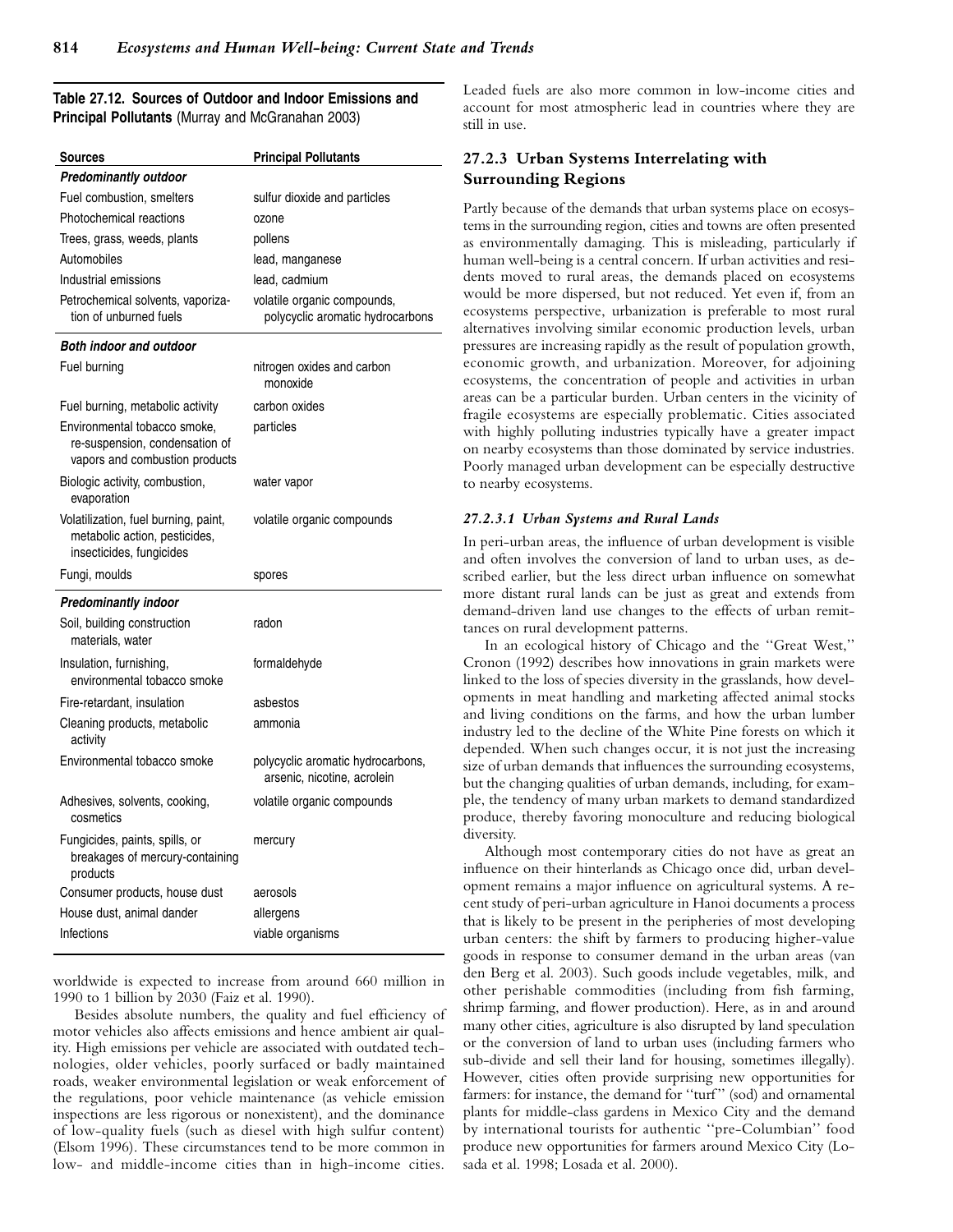While increasing urban demand for agricultural produce can be expected to lead to a larger expanse of agricultural land, urban demands for marketable wood products are often assumed to reduce tree cover. In the 1980s and 1990s, for example, urban demands for fuelwood and charcoal were often presented as leading to ''rings of deforestation'' around African and Asian cities where charcoal is a major cooking fuel (Cleaver and Schreiber 1994). However, as described in Chapter 21, such outcomes depend on the institutions guiding the resource use. Increasing urban demand can contribute to institutional conflicts over forest use. On the other hand, it can also motivate efforts to protect and plant forests. Although the slow growth of most woody products may inhibit private investment, trees can be planted, and in some circumstances an increasing demand for wood will result in an expansion of forest area.

From the perspective of human well-being, many of the more destructive relations between urban and adjoining systems involve interrelations that are neither valued within the market economy nor given priority by government agencies. Urban water demands often conflict with agricultural demands, and in many circumstances the institutions for reconciling such conflicts are neither equitable nor efficient (Baumann et al. 1998). Urban water pollution can damage downstream agriculture; conversely, the use of agricultural fertilizers and pesticides pollutes urban water sources. Cultivated systems can also lead to erosion, siltation, and more flooding in downstream urban areas, as well as damage to water storage facilities and water conveyance services. (See Chapter 26.) Urban air pollution contributes to acid precipitation, affecting forests and croplands with low buffering capacity; forest fires contribute to urban pollution concentrations as well as to urban fire risks.

Although some of these negative relationships have little to do with urban settlement patterns per se, others are directly related to the spatial concentration of urban consumption and production. Urban centers rely on adjacent ecosystem services to break down their biodegradable wastes, but when the capacities of these local ecosystems are overwhelmed, people living in downstream settlements are put at risk. These same biodegradable wastes may represent the loss of nutrients from agricultural and forestry systems. Urban consumption and production can also result in the accumulation of nondegradable and sometimes toxic substances (such as heavy metals) at waste sites, where they may leach into the groundwater or result in human exposure through some other means. Even relatively small urban centers face such problems, but they are magnified in large cities, and particularly in large industrial cities.

Again, it is important to distinguish between the often negative impacts that urban development has on ecosystems services and the often positive comparisons that can be made between well-managed urban development and alternative, less urban, development options. It has been suggested, for example, that urban development in drylands should lead to a reduced risk of desertification when compared with agricultural development (Portnov and Safriel 2004). In some circumstances, urban development can also provide the justification for expensive investments in water infrastructure, providing the basis for other developments.

#### *27.2.3.2 Urban Development and Regional Water Systems*

Historically, urban centers have often been founded near water sources and waterways, both to provide for urban water demands and to take advantage of water transport. As described earlier, the coastal zone is not only the most urbanized of all of the major systems identified for the MA, it is also the most densely populated with rural dwellers. A disproportionate number of urban centers, including especially large urban centers (over 500,000 people), are located at or near river mouths, which are also ecologically critical sites, particularly for some migratory aquatic and bird species. (See Chapter 20.)

Water is also a resource with a strong regional dimension. Freshwater resources from surrounding regions are still the major source of water for urban consumption, unlike many other resources that can more easily be imported great distances. Intraregional water flows provide critical connections between urban systems and the surrounding regions; as indicated earlier, unintentional changes to these water flows can create serious problems. Even groundwater aquifers can have a regional dimension. The flow of water represents the largest material flow in and out of urban areas, and it has been estimated that water represents about 90% of all material entering megacities (Decker et al. 2000).

In assessing the water relations between urban centers and their surrounding regions, it is important to consider:

- Urban->Upstream: how measures designed to meet urban demands for water and hydropower have changed the upstream water flows, affecting, for example, the availability of water for urban and nonurban users upstream.
- Upstream $\rightarrow$ Urban: how upstream water and land use changes not specifically designed to change urban water conditions have affected the qualities and quantities of water available to or flowing through urban centers.
- $Urban \rightarrow Downstream$ : how urban water and land use changes have affected the qualities and quantities of water available downstream (including coastal waters).

There are some changes that are not captured by these three categories. Thus, for example, dams and water diversions created to serve urban demands affect not just upstream users, but also those downstream, in all the river basins affected. While competition for good-quality water is often central to these relations, changes in urban water regimes can also influence flood risks, biodiversity, wetland and delta ecosystems, fisheries, migratory aquatic species, and a range of other less obvious water-related issues. Moreover, groundwater depletion often leads to land subsidence, which can have severe consequences in urban areas.

During the nineteenth and twentieth centuries, rapidly growing and economically successful urban centers relied on bringing in water from increasingly distant sources (Tarr 1996). Conflicts between urban and nonurban users have been common. Urban water use requires a higher-quality and more stable supply than that in most rural uses (for irrigation, for example), and the social, economic, and political importance of cities often ensures that their demands are given priority. The manner in which the water demands of Los Angeles were allowed to dominate over those of Owens Valley provides a well-documented example (Kahrl 1982; Reisner 2001).

When water is diverted from agriculture to urban areas, agricultural productivity can be severely affected. For example, in the Hai river basin in China, most of the freshwater resources captured by large reservoirs are directed to meet the increasing water demands from Beijing and Tianjin, and access to water has become the limiting factor in the region's agricultural productivity (Bai and Imura 2001). On the other hand, with decreases in water availability, farmers have traded off grain production for other more economically productive uses for their land and their time, not all of which are so dependent on water, and despite declining water resources, incomes have been increasing (Nickum 2002).

In most parts of the world, the spatial range of urban water withdrawals is expanding. In countries with capital-intensive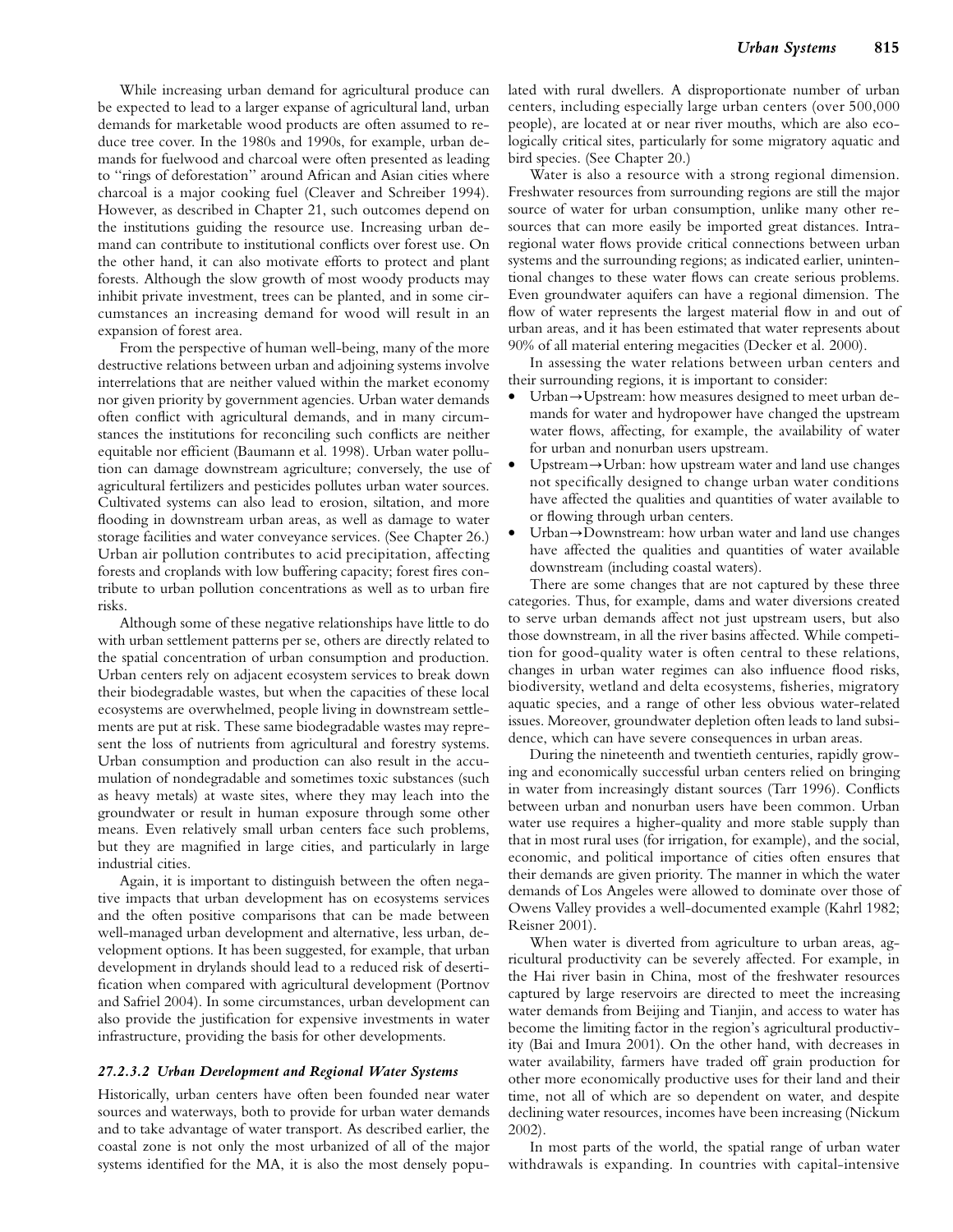water infrastructure, some of the regional water systems have become so closely integrated that it is no longer meaningful to link urban centers with spatially delimited supply networks: as with electricity systems, they are simply ''attached to the network'' (Baumann et al. 1998). Even where there is less water infrastructure, cities are reaching further upstream for more and fresher water resources, sometimes even from other river basins. In Africa, where inadequate infrastructure is often cited as a major problem, in the early 1970s many urban centers still used groundwater supplies as their primary water sources, but by the 1990s the primary water sources were more likely to be rivers, and increasingly these river sources were more than 25 kilometers away (Showers 2002).

Investment in tapping water supplies that are further away is often undertaken when less costly alternatives have not been explored. Moreover, when cities and surrounding rural areas compete for water resources, ecological water requirements (the water needed to maintain ecosystem function and local hydrological cycles) are often neglected. In many situations, demand-side management is an inexpensive means of freeing up water supplies and could be used to avoid tapping distant water supplies or undermining ecological functions (Baumann et al. 1998). Alternatively, economic analysis of other measures to improve water supplies in New York City found that in many cases it would be cheaper for the city's residents to pay upstream individuals and enterprises operating in the city's upper watershed to adopt less damaging practices than to invest in more water supply and treatment facilities. Investing in water filtration in New York is estimated to cost approximately \$6 billion for design and construction and \$300 million in annual operating expenses (NRC 2000; Pires 2004).

Urban centers themselves can cause a wide range of problems for people and ecosystems downstream, including those in other urban locations. Urban areas usually have a high percentage of paved areas, which concentrates rainwater rather than dissipating it. This tends to intensify flooding and can cause flash floods. Changes in the water flows can also affect downstream fish stocks, recreational opportunities, and biodiversity. (See Chapter 20.) Sewers convey human waste out of urban locations, often releasing it untreated in local waterways or coastal waters. Human waste not only poses a health risk for people who might come to ingest the contaminated water, it causes eutrophication and damages aquatic ecosystems downstream. (See Chapter 12.) Chemical water pollution is also a major problem, particularly around large industrial centers.

Coastal zones are among the worst affected by urban development, and they combine many of the most critical land and water issues. As indicated earlier, the share of land in coastal zones that is urban is particularly high, and land conversion and habitat losses of coastal wetlands, dune systems, and coral reefs are often irreversible. (See Chapter 19.) Urban areas at river mouths often constitute bottlenecks for aquatic migratory species. Other important situations related to urban areas in coastal systems are the development of ports out of natural harbors, the dredging of shipping channels, and the development of industrial centers in the coastal fringe. Port development also creates the risks of species invasion, with large ships in harbors acting as vectors for species introduced via ballast-water transfer and hull fouling.

Although high levels of urbanization are not in and of themselves a problem, urban development undertaken with little regard for its ecological implications can be extremely destructive. Dispersed rural settlements can bring about more vegetation fragmentation than population concentration in urban areas, with a strong negative impact on the health of inland water systems. The concentration of population in urban areas makes it easier to treat wastewater and avoid pollution, as point pollution sources are more likely to be controlled or eliminated. There are also many opportunities in urban areas for reusing wastewater and for engaging in demand-side management for conservation and for improving well-being. There are indications that water-management systems are slowly changing, with more attention being given to improving water use efficiency and productivity and less of a tendency to assume that water shortages must be met by more water infrastructure (Gleick 2003). On the other hand, concentrating settlement concentrates the burdens, and where urban development is poorly managed, concentration will make local disturbances even worse.

## **27.2.4 Urban Systems Creating Global Ecosystem Pressures**

If the environmental shortcomings of the affluent city in the nineteenth century were unsanitary slums and environmental health problems within the city, and those of the affluent city in the twentieth century were urban pollution and environmental degradation in and around the city, then the major environmental burden of the affluent city in the twenty-first century is likely to be the global burden it imposes, often on ecosystems far removed from the city itself.

The importance of global trade and of global environmental burdens has grown considerably over the past two centuries, and especially in the last few decades. (See Chapter 3.) Urban development has been an integral part of this process; all urban centers are engaged to some degree in the production and consumption of internationally traded goods and in contributing to globally burdensome wastes such as greenhouse gases, persistent organic pollutants, and ozone-depleting substances. In general, however, global ecosystem pressures derive from the consumption and wastage undertaken to support the lifestyles of the world's more affluent residents, most of whom live in the urban centers of highincome countries. As much as two thirds of total consumption and pollution can be traced to cities in rich countries alone (Rees 1997).

Increasing long-distance trade spreads the ecological burden of consumption, but it also increases the likelihood that consumers will neglect the costs of ecological pressures and damage. If a population depends on local ecosystems and degrades these through excessive growth or overexploitation, the negative consequences (declining productivity) are more likely to inhibit further growth. Trade serves to short-circuit such negative feedback and may even lead to positive feedback. Urbanites who live mainly on imported goods lose their incentive to conserve remaining local or regional stocks of natural capital (biophysical resources). Thus, a city interested in promoting economic growth may sacrifice prime cropland on the urban fringe to ''highest and best (economic) use,'' permanently destroying the land's agricultural potential. Second, people living on imports are less likely to be aware of the negative ecological or social consequences of unsustainable production processes in the distant regions that are supplying them. The most successful traders are those who seek out and find the least-cost supplies, whether the low costs are based on a real comparative advantage or on the fact that the loss of ecosystem services is not being costed into the supply chain.

Urban systems are also vulnerable to global environmental shifts, including climate change and its consequences. In addition to the direct effects of warming on the habitability of urban centers, many cities are vulnerable to flooding from sea level rise or to damage from tropical storms. Nevertheless, most assessments of the global pressures of urban development focus first and foremost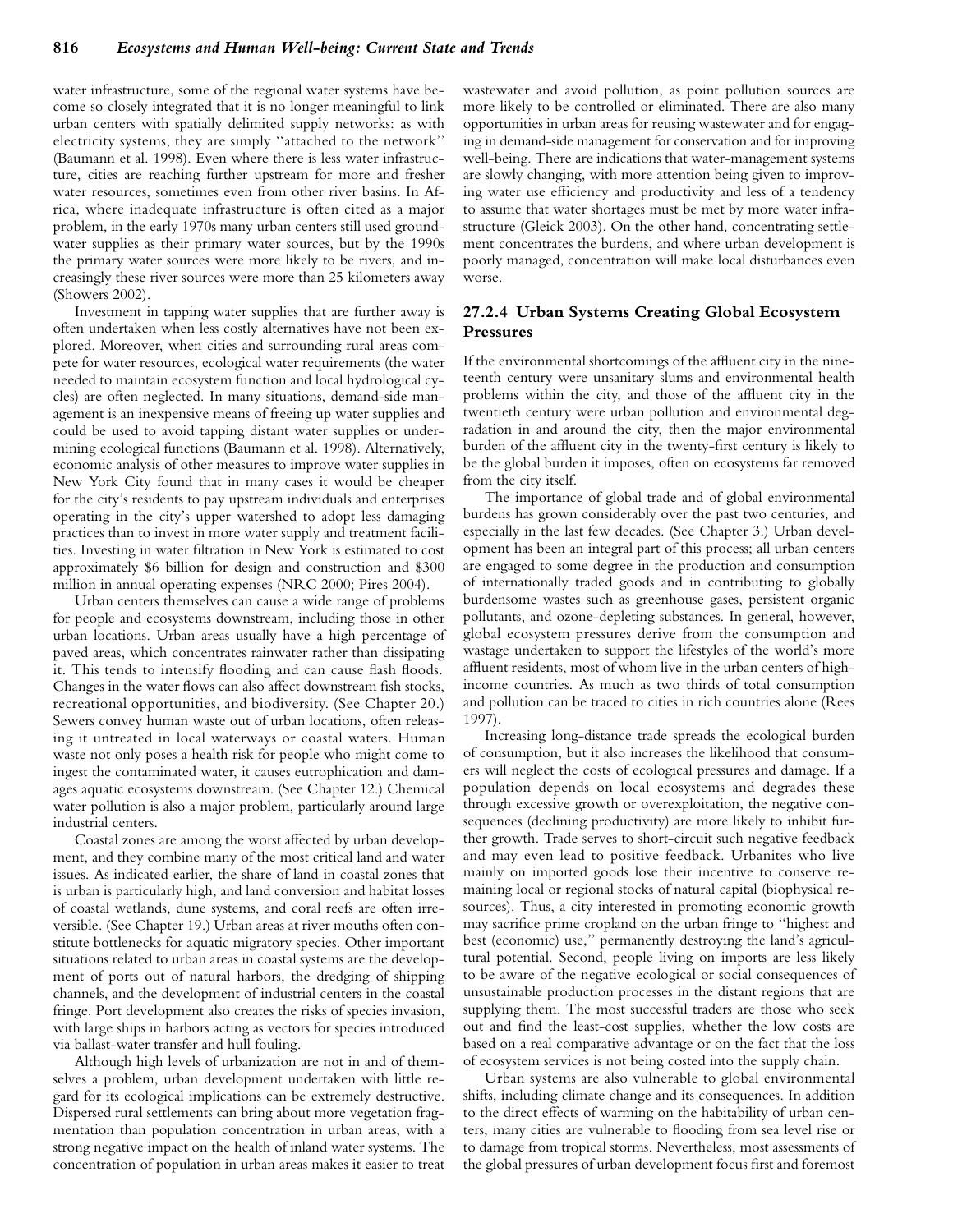on impacts outside urban boundaries, recognizing that in the long run these impacts too will affect the well-being of urban residents.

#### *27.2.4.1 Ecological Footprint Analysis*

Ecological footprint (or eco-footprint) analysis is a quantitative tool that estimates the load imposed on the ecosphere by any specified human population in terms of the land and water (ecosystem) area dedicated to supporting that population (Rees 1992; Rees and Wackernagel 1994; Wackernagel and Rees 1996). It does not capture the dynamics of either ecosystems or markets, nor does it provide the basis for assessing whether any given ecological burden involves economic externalities or can be justified in terms of human well-being. Summing up ecological footprints is inevitably complicated by the diversity of services that any given ecological area can provide. Ecological footprint estimates are revealing, however, not only in demonstrating how much more extensive urban footprints are than the urban areas themselves, but also in allowing the ecological pressures of different urban centers or different population groups to be compared, at least roughly.

An eco-footprint analysis begins with the quantification of the material and energy resources required to support the consumption demands of the study population at its present material standard of living. The method is based on the fact that many of these resource and waste flows can then be converted into a corresponding productive land and water area. Thus, the ecological footprint of a specified population can be formally defined as ''the area of land and water ecosystems required, on a continuous basis, to produce the resources that the population consumes, and to assimilate the wastes that the population produces, wherever on Earth the relevant land/water is located'' (Rees 2001). A complete eco-footprint analysis would therefore include the ecosystem area that the population effectively appropriates to supply its needs through all forms of economic activity, including trade, plus the area it needs to provide its share of certain (usually free) landand water-based services of nature, such as the carbon sink function.

The size of the eco-footprint depends on four factors: population, the average material standard of living, the productivity of the land/water base (whether local or ''imported'' in trade goods), and the efficiency of resource harvesting, processing, and use. Regardless of the relative importance of these factors and how they interact, every population has an ecological footprint. (For full details of the methodology, see Wackernagel et al. 1999; Rees 2001, 2003; World Wide Fund for Nature 2002; Monfreda et al. 2004.)

Eco-footprint analysis reveals that the residents of the more urban high-income countries impose a vastly larger load on Earth than do the residents of low-income countries. The citizens of high-income countries such as the United States and Canada have average ecological footprints of 8–10 hectares, or up to 20 times larger than the eco-footprints of the citizens of the world's poorest countries such as Bangladesh or Mozambique (see, e.g., World Wide Fund for Nature 2002).

Because consumption, production, and trade data are generally compiled at the national level by domestic statistical offices and international agencies, it is easiest to estimate national ecofootprints. Data specific to lower-level political entities such as states, provinces, or cities are generally much harder to come by. Nevertheless, a rough estimate of the eco-footprint of any given city can be made by multiplying the city's human population by the national per capita ecological footprint, and methods do exist for developing estimates at sub-national levels (see method applied in Wackernagel 1998).

Various researchers have estimated urban eco-footprints by using different assumptions and levels of detail. Despite methodological differences, such studies invariably show that the ecofootprints of typical modern cities are two to three orders of magnitude larger than those of the geographic or political areas they occupy (see, e.g., Rees 2003).

A city may represent as little as 0.1% of the area of the host ecosystems that sustain it. Such fractions emphasize that even in a stable world, no city or urban region as presently configured could be sustainable on its own. Moreover, the combined requirements of urban systems are increasingly unsustainable in the long run; in a politically unstable world, dependence on extensive and often distant ecosystems raises issues of shorter-term sustainability.

#### *27.2.4.2 The Urban Sustainability Multiplier*

Although cities, particularly high-income cities, have large ecofootprints, they also provide many opportunities to lighten the human load on Earth's ecosystems. To begin with, cities are concentrations of buildings and associated infrastructure, and the ''built environment'' is a key consumer of materials and energy, with considerable scope for savings. To a first approximation, the construction, operation, and maintenance of the built environment accounts for 40% of the materials used by the world economy and for about one third of energy consumption. Studies indicate that buildings in the United States account for between 15% and 45% of the total environmental burden in each of eight major categories of impact used for life-cycle assessment (an integrated ''cradle to grave'' approach to assessing the environmental performance of products and services) (Levin et al. 1995; Levin 1997). However, given equivalent levels of consumption, increased human density is associated with lower eco-footprints.

Many other attributes of urban life provide leverage in dealing with the energy and material dimensions of sustainability. Together these factors contribute to what might be called the ''urban sustainability multiplier'' and include the following (Rees 2003):

- high population densities, which reduce the per capita demand for occupied land;
- lower costs per capita of providing piped treated water, sewer systems, waste collection, and most other forms of infrastructure and public amenities;
- a high proportion of condominiums, apartment buildings, and other multiple-family dwelling units, which reduces per capita consumption of building materials and service infrastructure;
- increasing interest in eco-neighborhoods and forms of cooperative housing, which reduces demand for appliances and personal automobiles;
- easy access to the necessities for life and to urban amenities by walking, cycling, and public transit. This further reduces the demand for private automobiles, thereby lowering fossil energy consumption and air pollution (some residents even adopt an auto-free lifestyle);
- a high density and diversity of communication infrastructure, reducing the need for energy-intensive travel to face-to-face meetings;
- greater possibilities and a greater range of options for material recycling, reuse, remanufacturing and a concentration of the specialized skills and enterprises needed to make these things happen;
- economies of scale and agglomeration economies that make electrical co-generation possible and facilitate the use of waste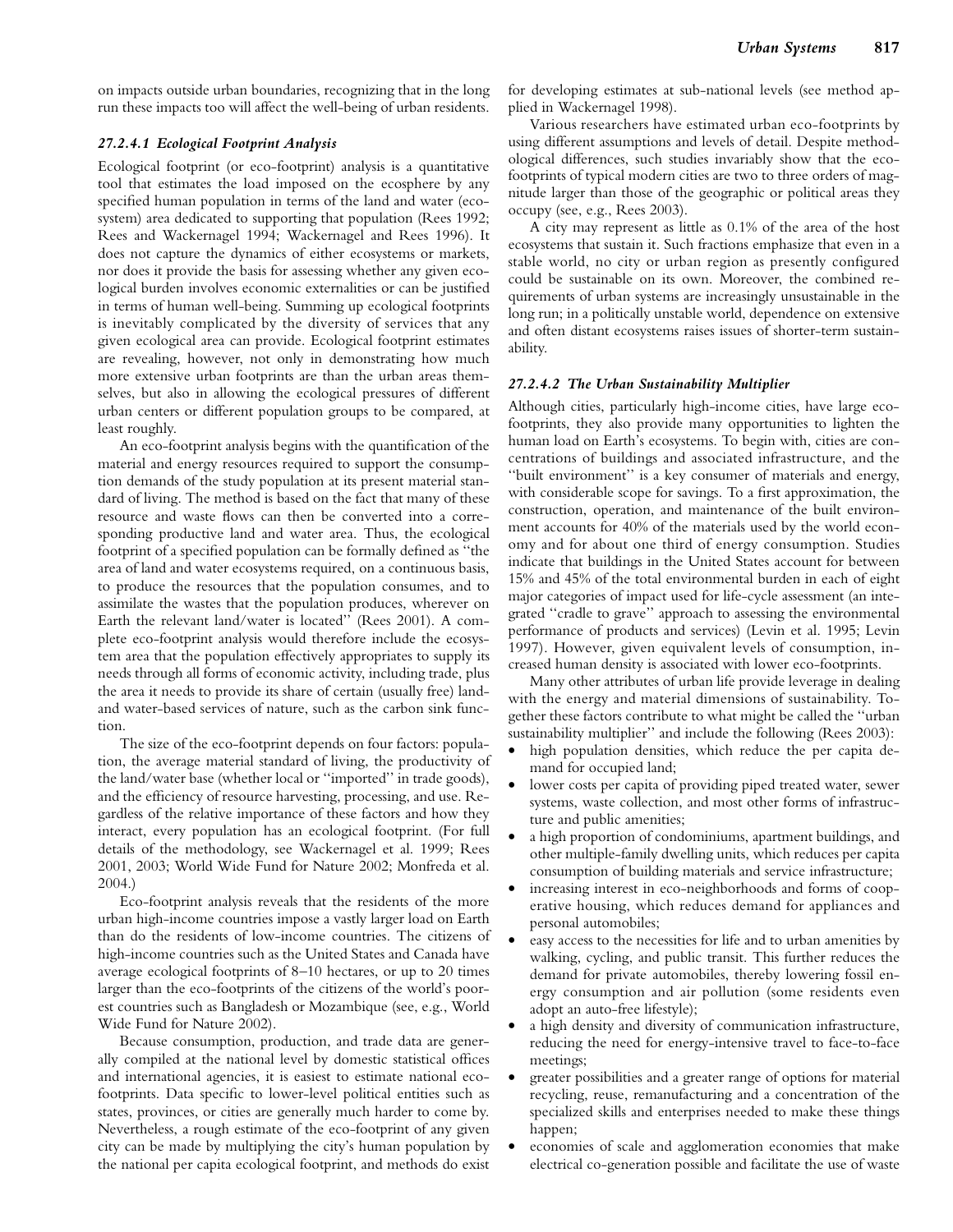process-heat from industry or power plants for local (neighborhood) water and space heating, thus reducing demand for energy; and

• the opportunity to implement the principles of low-throughput ''industrial ecology'' (that is, the creation of closed-circuit industrial parks in which the waste energy or materials of some firms are the essential feed-stocks for others).

Walker and Rees (1997) provide a graphic illustration of the economies associated with housing type and attendant urban form. They show that the increased density and consequent energy and material savings associated with high-rise apartments, compared with single-family houses, reduce the part of the per capita urban ecological footprint associated with housing type and related transportation needs by about 40%. Such gains are independent of building materials used. Similarly, Kenworthy and Laube (1996) detail how personal energy consumption associated with transportation needs is dramatically inversely related to urban density. The sprawling cities of Australia and the United States feature vastly less energy-efficient transportation systems than can be found in wealthy, compact Asian cities. European cities generally fall somewhere in between.

# **27.3 Important Processes Driving Change**

This section explores some of the important drivers of urban system change and their impact on urban systems and, at least indirectly, ecosystem services. Drivers can have either direct or indirect impacts on urban development. (See Chapter 1.) Among indirect drivers being considered in this assessment, those associated with globalization, technological change, political shifts (including institutional and legal framework changes), and demographic shifts are of particular importance for urban systems. Direct drivers for urban centers include, among other things, changes in land use (the expansion of cities and urban areas) and user rights and structures.

Contemporary urban development around the world also reflects the fossil fuel economy; energy use and availability are primary urban drivers. Without petroleum-based fuels and the transportation systems they underpin, existing urban systems would be inconceivable, not just because they would be unsustainable but because they would be dysfunctional (Droege 2004). More generally, energy underpins economic growth, globalization flows, and technological advances, all of which operate through urban centers. Globally, urban activities, including intraand interurban transport, consume approximately 75 percent of the world's fossil fuel production (Droege 2004). Urban activities in high-income countries account for a disproportionate share of this consumption, but even urban centers in very low-income countries have levels of energy consumption that are higher than the historical norm.

Globalization and other drivers are experienced differently in different parts of the world. The urbanization and feminization of poverty (United Nations Centre for Human Settlements 2001; Chant 2003), the aging of populations (Lutz et al. 2004), and the adoption of telecommunication technologies are all examples of trends that are common to many different types of cities but that take different forms (see, e.g., United Nations Centre for Human Settlements 1996, 2001).

The following sections examine drivers and urban development in low-, middle- and high-income cities. This division has been selected because of its political significance as much as its empirical relevance.

# **27.3.1 Low-income Cities and Middle-income Cities with Economic Difficulties**

Not all nations and their cities have benefited economically from globalization. Many nations have not benefited from contemporary trade and foreign direct investments flows, which underpin globalization, and therefore their urban centers are not considered ''world cities'' (see, e.g., Friedmann 1986, 1995). These include, for example, cities in the lowest-income economies of Africa, Asia, and Latin America (Lo 1994; Gilbert 1996; Rakodi 1997). Macroeconomic conditions and national debt burdens have played an important role in the recent development of some of these cities, and the predominance of agricultural and mineral trade and the lack of manufacturing have made them more dependent on rural than on urban economic activity and more susceptible to changes in commodity market prices. When global primary commodity prices fell in the early 1980s and interest rates increased, many of these countries experienced recessions combined with high inflation and increased debt. Foreign and domestic investment typically slowed, housing finance became less available, and infrastructure deteriorated. Without foreign investment, the application of new technologies slowed, particularly digital information and communication technologies, which further exacerbated the ''digital divide'' (United Nations Centre for Human Settlements 2001).

Regulatory frameworks, including policy documents, laws, traditions, regulations, standards, and procedures, influence urban development, although often not in a straightforward manner. The lack of provision of adequate shelter and the generation of slums themselves are often due in part to inappropriate regulatory frameworks (Payne and Majale 2004). The lack of appropriate institutional structures helps drive ecological and environmental trends within and around cities in this category. Ability to finance infrastructure and provide public services depends heavily on intragovernmental institutional arrangements, because capital markets rarely provide an adequate source of finance in low-income countries and because users, or potential users, in these cities are typically unable to pay the large costs associated with construction (United Nations Centre for Human Settlements 1996). Lack of access to land, because of its high cost or inadequate property rights and land tenure arrangements, has facilitated the development and expansion of slum and squatter areas within urban settlements (Hardoy et al. 2001).

These direct and indirect pressures have combined to affect cities in this category in a number of ways. One important outcome has been a reshaping of urban structure through the expansion of urban slums and squatter (sub-) settlements. The UN Habitat suggests, for example, that squatter settlements house 40– 50% of the people living in Calcutta; 50–60% of those living in Bombay, Delhi, Lagos, and Lusaka; and 60% or more of those living in Dar es Salaam, Kinshasa, Addis Ababa, Cairo, Casablanca, and Luanda (see ''Global Trends'' from the Global Urban Observatory, at www.unchs.org/habrdd/global.html). Informal areas within urban settlements are not aberrations; rather, they are the dominant means through which cities in this category are growing. Moreover, many of these are expanding in ecologically sensitive areas, such as on steep hillsides, riverbanks, and wetlands (Hardoy et al. 2001).

The results of these pressures on human ecology have been just as stark as changes in urban form. The increase in size of cities without adequate infrastructure has put pressure on the basic ecosystem services necessary for healthy life. Inadequate and unsafe piped water supply, a lack of proper sewerage and stormwater drainage, lack of provision for garbage collection and dis-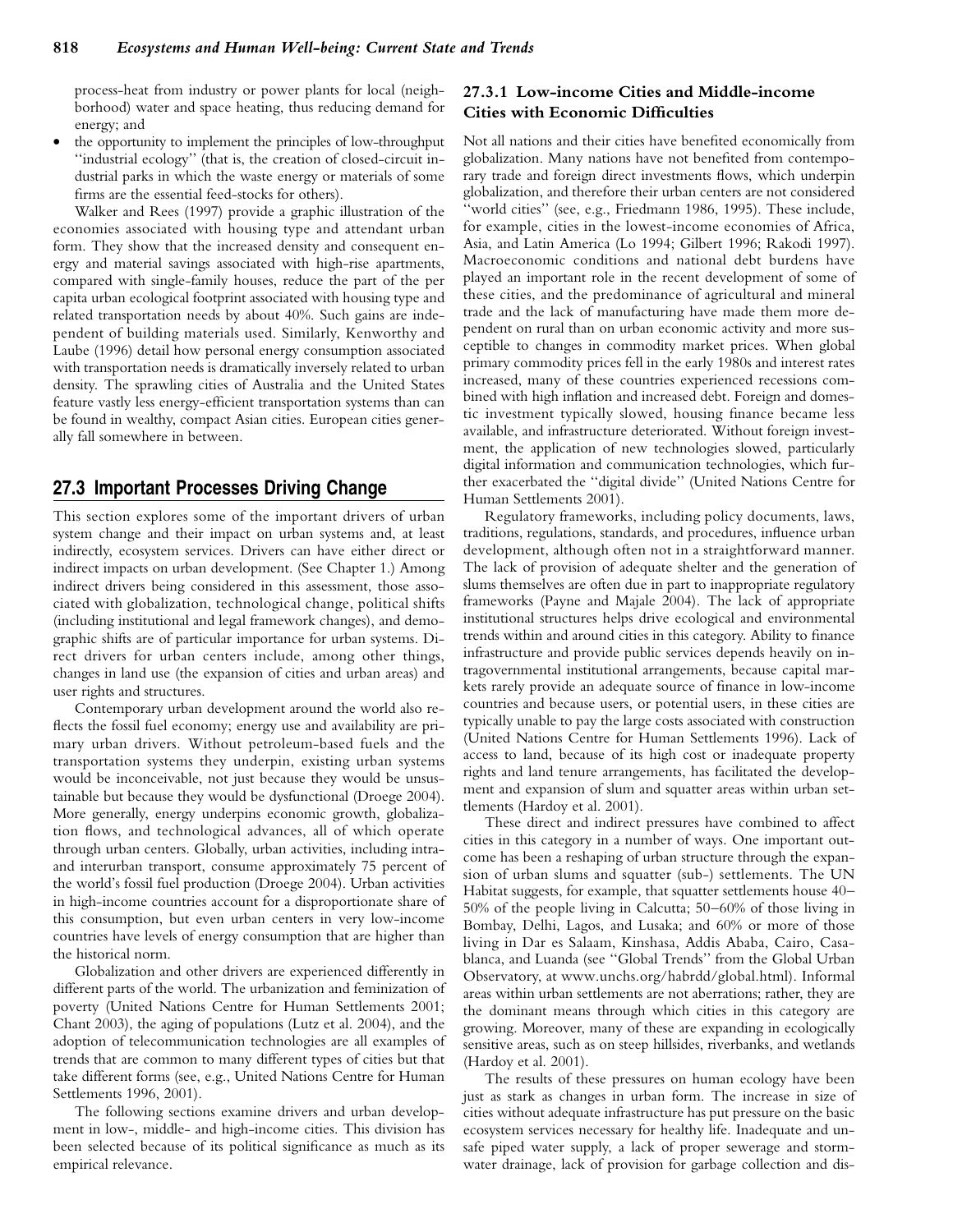posal, and indoor air pollution that results from burning biomass have all affected human health and well-being (Bartone et al. 1994; McGranahan et al. 1996). The shift of population to urban areas, the lack of access to safe drinking water, the lack of the simplest latrines, the spread of preventable diseases and health risks, inadequate secure and healthy shelter, and hunger have combined to move considerable poverty and poverty-related problems from rural to urban settings (United Nations Centre for Human Settlements 2001).

Flooding and a general proneness to other natural disasters affect these communities more than more-wealthy settlements. Natural disasters act as both a driver and a consequence of current development patterns. Without adequate governance, regulation, and public spending, increasing numbers of the urban population are locating on floodplains, within swamps, and in other ecologically sensitive areas. This development pattern is making parts of a large number of cities vulnerable to natural disasters. Among the total reported deaths from disasters between 1993 and 2002, more than 53% were in countries at low levels on the Human Development Index, compared with just 4% of deaths in countries with high levels and 42% in countries with medium levels of human development (International Federation of Red Cross and Red Crescent Societies 2001).

Although most of the ecological challenges remain localized and associated with health and safety issues, activities within cities in this category have generated city-wide ecological impacts. Natural resources in and directly around these cities are being depleted as urban populations search for space to live, biofuels for cooking, and water for daily needs (World Commission on Environment and Development 1987; Hardoy et al. 2001). The pressures inherent in consumption patterns of citizens in cities of this category are far less than those created by more affluent urban residents, but the context can mean that these pressures have serious consequences both locally and throughout the metropolitan region.

In some cities in this category there are promising signs of economic growth. For example, since the 1980s many if not most Latin American countries have experienced positive growth, notwithstanding fluctuations (Tulchin 1994). Recently, some of the cities in Asia that were previously disconnected from the world economic system of trade and foreign direct investment have become connected to it, and cities such as Phnom Penh and Hanoi are on the brink of rapid economic growth. This growth, however, does not ensure either improved well-being for all or decreased ecosystem impact. Indeed, citizens in rapidly developing cities may be experiencing intensive local ecological deterioration while increasing their burdens on hinterlands and ecosystems at larger scales and farther away.

## **27.3.2 Rapidly Growing Middle-income Cities**

Cities in this category are undergoing rapid development and are sometimes included as ''second-tier'' world cities (Taylor 2004). They are the locations of the world's new industrial production systems, and many of them are in Asia. The most obvious impacts of indirect drivers are increasingly rapid economic development. For example, during the mid-1990s Jakarta's economy was growing at 8.2% annually (Soegijoko and Kusbiantoro 2001) and Shanghai's at 14.2% annually (Ning 2001). This growth has been facilitated by the transnational connections between these cities and international investment capital. Many of the cities in this category are linked to the global economy and have experienced the world city formation process—the process by which the world's capital accumulates in cities through global trade and investments (Friedmann and Wolff, 1982), as they become manufacturing production centers (Lo and Yeung 1996; Lo and Marcotullio 2001).

Rapid economic growth has been driven, in some cases, by the emergence of clusters of private-sector organizations applying new technologies to production processes in and around cities (Hall 1995). For example, new industrial regions have sprung up in and around some cities within this category: Guangzhou, Kuala Lumpur, Seoul, Singapore, and Taipei, which are among the leaders of the high-technology and computer industries.

Rapid growth has been associated with rapid urbanization, rapid urban growth rates, and large urban sizes. The trend, particularly within the rapidly developing world, has been toward very large urban agglomerations, or megacities and megaurban regions (Fuchs et al. 1994; McGee and Robinson 1995; Gilbert 1996).

Although cities in this category have been able to compete successfully within the global economy, they have paid the price in terms of disruption to local ecosystems (Lo and Marcotullio 2001). The growth of the largest cities has slowed over the past few decades, but at the same time their internal ecosystem service conditions have worsened, suggesting that rapid demographic growth is not the primary source increasing urban environmental burdens (Brennan 1999). For example, the larger, slower-growing Asian megacities are among the world's most severely environmentally distressed (Asian Development Bank 1997).

In contrast to the experiences of cities in industrial countries, where the emergence of ecological challenges appeared over longer periods of technological and socioeconomic change and in a more sequential order, rapidly developing cities may experience a new mix of environmental challenges at lower levels of income that increasingly appear concurrently (Marcotullio 2004). Within a single city there are often pressing challenges associated with basic sewage and sanitation, industrial water and air pollution, greenhouse gas emissions, and green space.

In Bangkok, for example, transport accounts for 70% of urban energy consumption. The level of the city's GDP is three times the national average, and 70–80% of the city's population has been described as ''middle class'' (Plumb 1999), with the associated increased consumption levels that wealth brings. At the same time, Bangkok, like many of these cities in this category, has substantial numbers of people without water supply and sanitation services. Further, Bangkok is a major source of pollution, both industrial and residential, for the Chao Phraya River and a growing source of consumption, with related wider ecological impacts. Hence, Bangkok is experiencing several different sets of burdens simultaneously (Marcotullio 2003).

Given the forecasts for urbanization and industrialization in the Asian region, the overlapping burdens experienced within cities in this category are not likely to disappear in the medium term. The same may be said for rapidly developing cities in other parts of the world. From the policy perspective, this phenomenon has produced important questions concerning how to manage this mix of environmental problems in order to ensure the well-being of the urban population, the ecological integrity of urban region, and the long-term viability of economic growth.

#### **27.3.3 High-income Cities**

Cities that are at the top of the global networked hierarchy are also rapidly growing as producers of business services for global capital and finance (Sassen 1991; Honjo 1998). During the recent past, those in North America have been undergoing restructuring, as some have moved from industrial to service-dominated economies and others have grown as rapidly as cities in the developing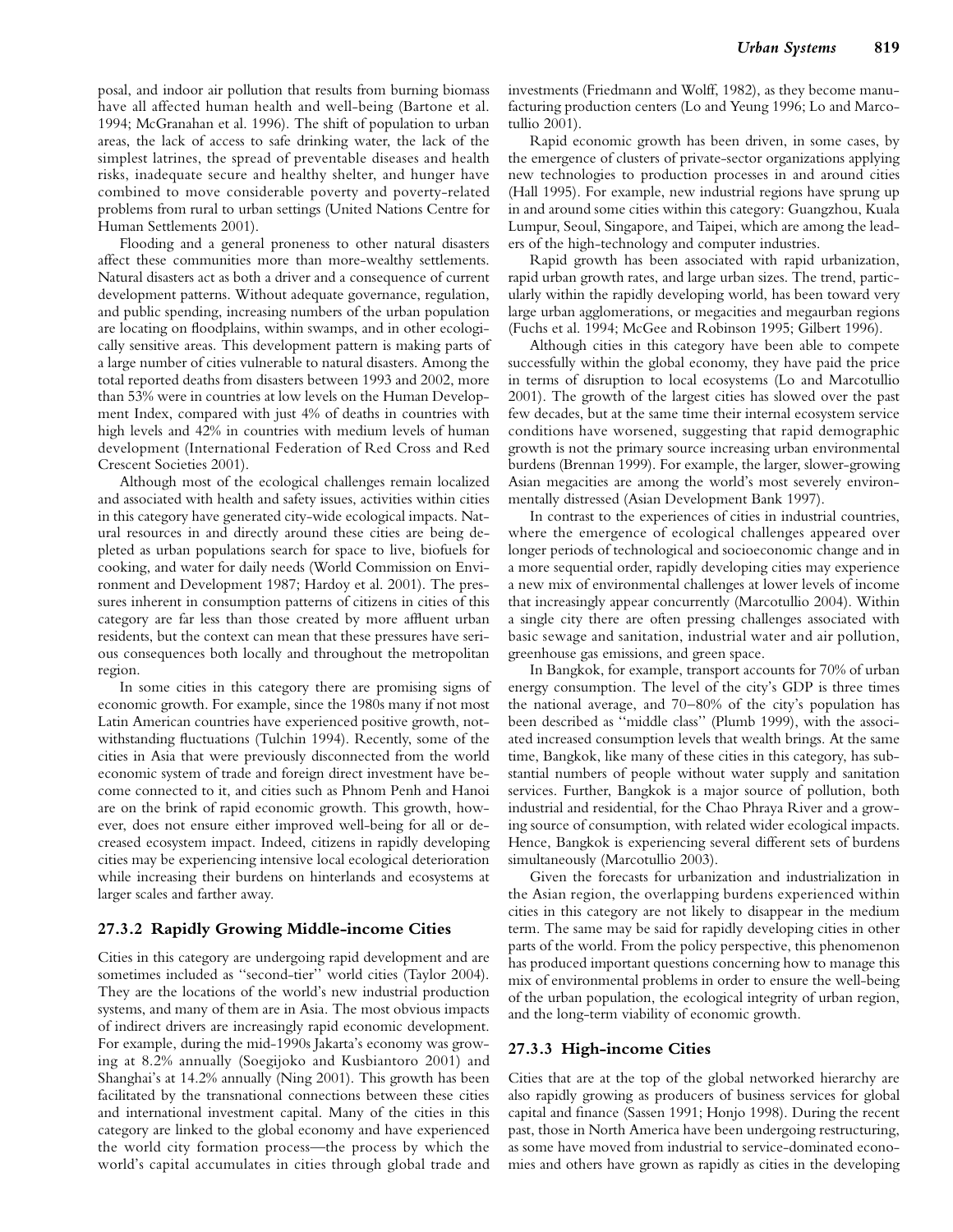world. Other than the influence of globalization flows, particularly important drivers of urban system change in this category include demographic shifts, technological advances, and institutional and policy changes.

Important demographic shifts include the reduced birth rate, the increase in the older population, and the decrease in household size. Most of the OECD nations have stopped growing in size and are experiencing increases in the proportion of aged populations (Lutz et al. 2004). This has substantially affected urban population structures. For instance, while the proportion of the elderly is greater in the nonmetropolitan regions of the United States than in the metropolitan regions, more than 74% of the older population resides in metropolitan areas, and the number and share of the elderly are increasing in both (Glasgow 2000). In 1990, the U.S. population over 65 years of age living in metropolitan areas reached 23.1 million. This has social and economic consequences: increasing numbers and proportions of the elderly translate into both proportionately fewer middle-aged care providers and proportionately fewer contributors of social security funding.

Accompanying the low or even negative overall natural increase in urban populations in the United States and Europe, average household size has shrunk to fewer than three, and the number of single-person households has increased to 25% in Europe and 20% in the United States. In Europe, the increased demand for new households is expected to account for 12.5 million new dwelling units in 2000–05 and for 11.5 million units in 2005–10. Despite the stabilization of the size of the urban population, the increasing number of households is still driving the demands for construction materials, space for building, energy, transport, and natural resources. Satisfying these demands can have an adverse impact on biodiversity (Keilman 2003; Liu et al. 2003).

Another important driver for urban system change is technological advance. Advances in transportation and communications have allowed the decentralization of industry and the loss of manufacturing jobs from urban centers. At the same time, the increasing application of information and communication technologies has facilitated both an expansion of markets and control over national and international economic space (globalization) and the rise of the service sector dominated by advanced business services (Sassen 1991). Moreover, within the OECD, new industrial regions based upon these technologies have sprung up around the older industrial areas (such as the Western Crescent around London, the southwest sector of Paris, the south of France, the Munich region, Silicon Valley, and Los Angeles) and some older cities (such as Munich and Tokyo) have transformed themselves into high-tech centers. Contrary to former predictions that these technologies would make cities unnecessary, dense human concentrations within the new global economy are increasingly important (see, e.g., Sassen 1991; Taylor 2004).

Environment-related policies within cities of this category have played an important role in providing cleaner and more habitable internal urban environments and have therefore become important ecosystem drivers. User charges, including utility charges for water and wastewater and pollution charges for solid waste, affect the use of these services. (See Chapter 7.) Air quality is protected in many urban areas by user charges such as road tolls (used as a traffic regulator) and pollution charges used to control and reduce emissions. Land use is regulated through user charges such as betterment charges and access fees to parks and beaches, which are widely used, in part to protect landscapes. Zoning and transferable development policies have been extensively used to conciliate environmental and development aims, including conservation of greenbelts, wetlands, cultural heritage sites, and coastal areas, and for the preservation of open space, green space, and farmland in urban hinterlands (World Resources Institute 1996).

On the other hand, decreasing household sizes, increasing vehicle ownership and usage, highway development, air-conditioning, mall construction, and new building technologies combine to facilitate land use change at urban fringes (Rusk 2001) and hence directly affect hinterland ecosystems. U.S. cities are consuming land at rates faster than that of population growth. For example, the Washington, D.C., area lost 85,000 hectares of farmland, forest, wetlands, and other open spaces during the 1980s, and California continues to lose wetlands at a rate of almost 2,000 hectares per year. Environmentally related impacts of sprawl are increasingly evident, as urbanization in these economies is associated with the degradation of water resources and water quality, changes in hydrology, increased inputs of water pollution and nutrients, and increased acidity and higher water temperatures of lakes, ponds, and streams (US Environmental Protection Agency 2001). There are also growing concerns about the health implications of this urban sprawl (Frumkin et al. 2004).

Moreover, increased transportation has also had significant global ecosystem impacts through greenhouse gas emissions. In 1997, the U.S. transportation sector accounted for 32% of national carbon emissions from fossil fuels, or 473.1 million tons of carbon. From 1984 to 1997, carbon emissions from transportation increased by 25% (rising from 379 million tons). In addition, vehicle use contributes to emissions of two other greenhouse gases, methane and nitrous oxide. Total emissions of these gases for the United States in 1997 were 213 tons of methane and 205 tons of nitrous oxide (US Environmental Protection Agency 2001).

# **27.4 Responding to the Environmental and Ecological Burdens of Urban Systems**

Many of the reasons why ecosystem services and environmental problems in general have tended to be neglected in urban systems are similar to the reasons they have been neglected elsewhere.

- *Ecosystem services are provided through complex and poorly understood processes, taking place mostly beyond urban boundaries.* It is often difficult to understand how ecosystem changes affect human well-being, and hence which ecosystems are of particular value and which changes will result in the greatest losses (MA 2003). In urban areas, people are also likely to be even less aware than rural dwellers of how dependent they are on ecosystem services and how their actions affect distant ecosystems.
- *Ecosystems services (and environmental burdens that affect ecosystems) are difficult for private agencies to own and trade.* Only a small share of ecosystem services accrue to the owner of property where the ecosystem is located, and it is rarely feasible for the owner to charge beneficiaries for the services that they receive. It is equally difficult for those affected by ecosystem change to negotiate with those who are causing the changes to take place. Thus property owners rarely have the incentive to take account of how they are altering the availability of ecosystem services. Attempts have been made to develop markets for ecological or environmental services, but these remain rudimentary.
- *Ecosystem services are difficult for public agencies to manage or regulate.* Ecosystems located on private land are difficult for government agencies to regulate in the best of circumstances. Even where public land is involved, the benefits of ecosystem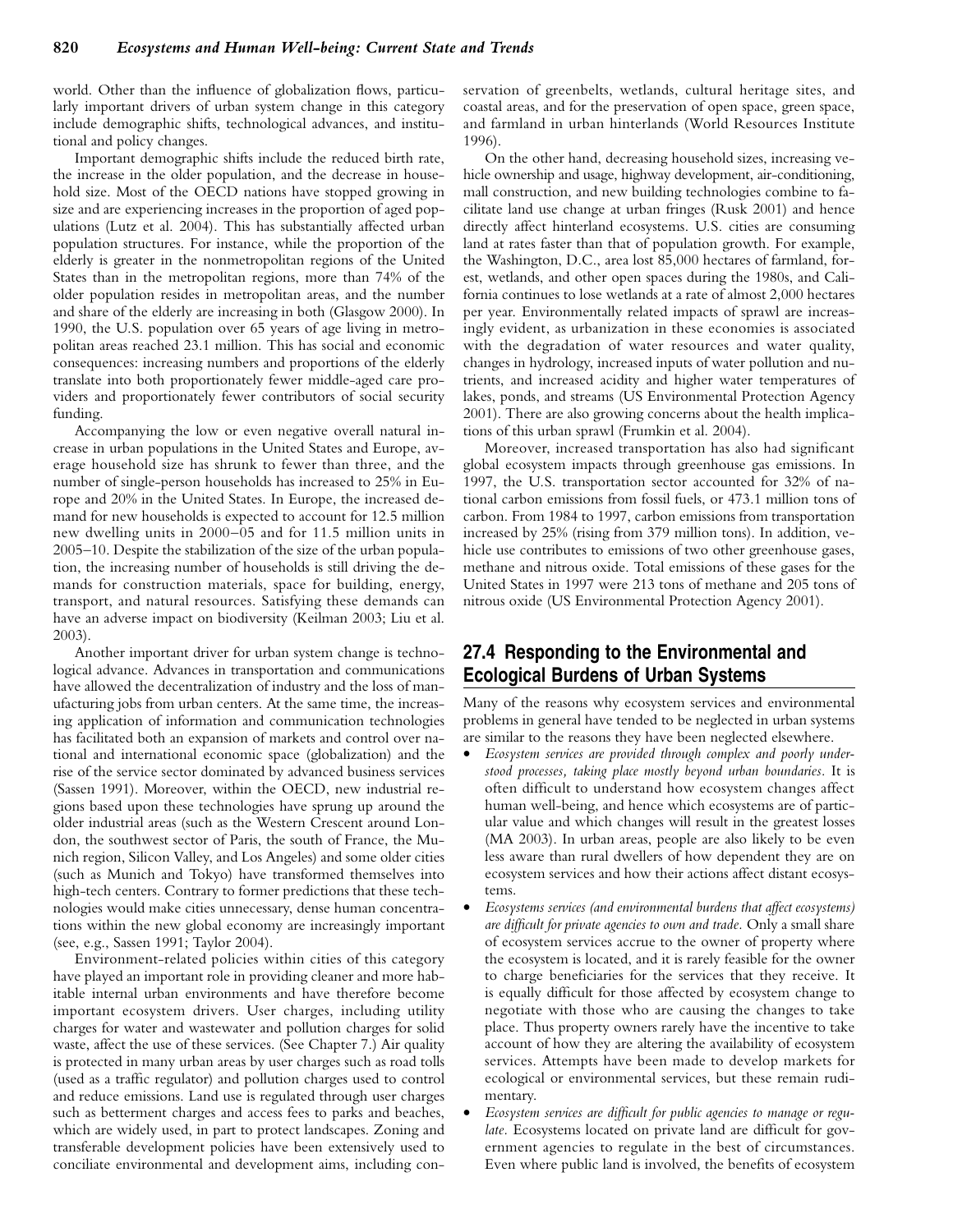services typically cross administrative and sectoral boundaries, and often no agency has the responsibility and capacity to care for the relevant ecosystems.

• *The groups most vulnerable physically and socially tend to be the least influential economically and politically.* The urban dwellers most dependent on local environmental services and conditions are the urban poor in low-income countries. Alternatively, among those most likely to be affected by global ecological degradation and resource depletion are future generations, who do not even have a political or economic presence.

There have been some notable successes despite these difficulties. This applies at all scales, from the intraurban environmental health issues so common in low-income areas to the global pressures associated with affluent urban lifestyles. The enormous variation in and among urban centers makes it difficult to generalize about the relevance of these successes. Moreover, even if they reflect the potential for addressing urban environmental and ecological challenges, the relevance of past successes to future responses is limited.

The concerted responses to sanitary threats that emerged in a number of cities in the nineteenth century are testimony to the potential for changing urban environmental management when the need arises. They included elements addressing each of the four challenges just noted and combined them in what came to be known as the sanitary movement (Melosi 2000).

Enormous progress was made in the study of urban public health issues: the nineteenth century saw eventual ascendance of the bacterial theory of disease over alternatives such as miasma theory, which held the diseases were contracted from the vapors emitted by, for example, urban filth (Rosen 1993). Municipal and national governments were put under pressure to organize sanitary improvements, and although there was successful resistance to demands to control air pollution (Mosley 2001), water and sewerage improvements received widespread support (Melosi 2000). There was public debate over the appropriate organization form for local water and sanitation networks (Jacobson 2000), and in many cities private enterprises helped undertake major public infrastructure projects. The increasing efforts to address water and sanitation were linked to changes that had given more political influence to the urban residents at risk (Szreter 1998, 2002).

Despite these successes, the problems that motivated the nineteenth-century sanitary reforms remain some of the major challenges for twenty-first-century urban areas. It has been estimated that more than 900 million people live in urban slums, characterized as having inadequate housing and basic services (UN-Habitat 2003b, 2003c). As indicated, a poorly documented but appreciable share of urban and rural dwellers do not have access to adequate water and sanitation, and this remains one of the major causes of preventable illness and death globally. The ecology of disease in low-income urban settlements remains poorly understood, debate over the appropriate roles of the public and private sectors continues, and the political influence of slum dwellers is still not sufficient to secure needed improvements. Moreover, conventional infrastructure projects, involving waterborne sewage systems and long-distance water conveyance, can have large environmental as well as economic costs.

The urban environmental problems that helped motivate the environmental movement in industrial countries in the twentieth century also remain a major challenge. There is a considerable body of work on sustainable cities (Haughton and Hunter 1994; Satterthwaite 1999; Beatley 2004), and the agenda for action agreed on at the United Nations Conference on Environment and Development in 1992 (*Agenda 21*) explicitly attempted to ground global aspirations in local initiatives (*Local Agenda 21*s).

Moreover, numerous technologies have been developed that, if adopted on a large scale, would radically reduce the ecological footprint of urban settlements. For example, industrial parks that promote the use of wastes from one production process as inputs into another are emerging in Canada, Denmark, the United States, and many countries in Asia, following the model set by Kalundborg in Denmark (Cohen-Rosenthal and Musnikow 2003). Rapid bus transit systems in Latin American cities such as Bogota´, Quito, and Curitiba provide successful alternative examples to the previous solutions of heavy and light rail (Fjellstrom 2003). Fuel-efficient cars and cleaner fuels are becoming increasingly available, creating a potentially significant influence on reducing local and global burdens of urban transport systems. Indeed, some have argued that the technological bases for reducing environmental pressures manyfold, without sacrificing human well-being, have been available for some time now (Weizsäcker et al. 1997).

There is no evidence, however, that the tendency toward increasing ecological footprints per capita has been reversed, even in upper-income countries where footprints are the largest and least sustainable. In part this is due to the large use of materials to produce the tools necessary for high-technology products. For example, manufacturing one desktop computer and a 17-inch cathode ray tube monitor requires at least 240 kilograms of fossil fuels, 22 kilograms of chemicals, and 1,500 liters of water. In terms of mass, the total amount of materials used is about equal to that of a midsize car (Williams 2003). The large energy and material inputs for these products, without recycling, does not suggest a dematerialization of the ''knowledge society'' in the near future.

In summary, although past trends demonstrate considerable potential for addressing urban environmental and ecological burdens, they do not indicate whether this potential will be realized. Historically, concerted responses have been a reaction to crises rather than the result of forward thinking. Sanitary reform, for example, emerged at a time when epidemics flourished as the result of unsanitary urban conditions, and it has proved far more difficult to maintain in the face of less dramatic diseases. It is possible to interpret the history of some of the world's affluent cities as a series of victories over ecological and environmental challenges: first a sanitary revolution (nineteenth century), then a pollution revolution (twentieth century), and now an anticipated sustainability revolution. It is also possible, however, to interpret this same sequence as a process of displacement that has left most contemporary cities in a very difficult situation.

## **References**

- **Allen,** P., 1999: Reweaving the food security safety net: Mediating entitlement and entrepreneurship. *Agriculture and Human Values,* **16(2),** 117–129.
- **Altieri,** M.A., N. Companioni, K. Canizares, C. Murphy, P. Rosset, M. Bourque, and C.I. Nicholls, 1999: The greening of the ''barrios'': urban agriculture for food security in Cuba. *Agriculture and Human Values,* **16(2),** 131–140.
- **Anderson,** R.M. and R.M. May, 1991: *Infectious Diseases of Humans: Dynamics and Control.* Oxford University Press, Oxford, 757 pp.
- **Armstrong,** W.R. and T.G. McGee, 1985: *Theatres of Accumulation. Studies in Asian and Latin American Urbanization.* Methuen, London.
- **Asian Development Bank,** 1997: *Emerging Asia: Challenges and Changes.* Asian Development Bank and Oxford University Press, Hong Kong.
- **Bai,** X., 2003: The process and mechanism of urban environmental change: an evolutionary view. *International Journal of Environment and Pollution,* **19(5),** 528–541.
- **Bai,** X. and H. Imura, 2000: A Comparative Study of Urban Environment in East Asia: Stage Model of Urban Environmental Evolution. *International Review for Environmental Strategies,* **1(1),** 135–158.
- **Bai,** X. and H. Imura, 2001: Towards sustainable urban water resource management: a case study in Tianjin, China. *Sustainable Development,* **9,** 24–35.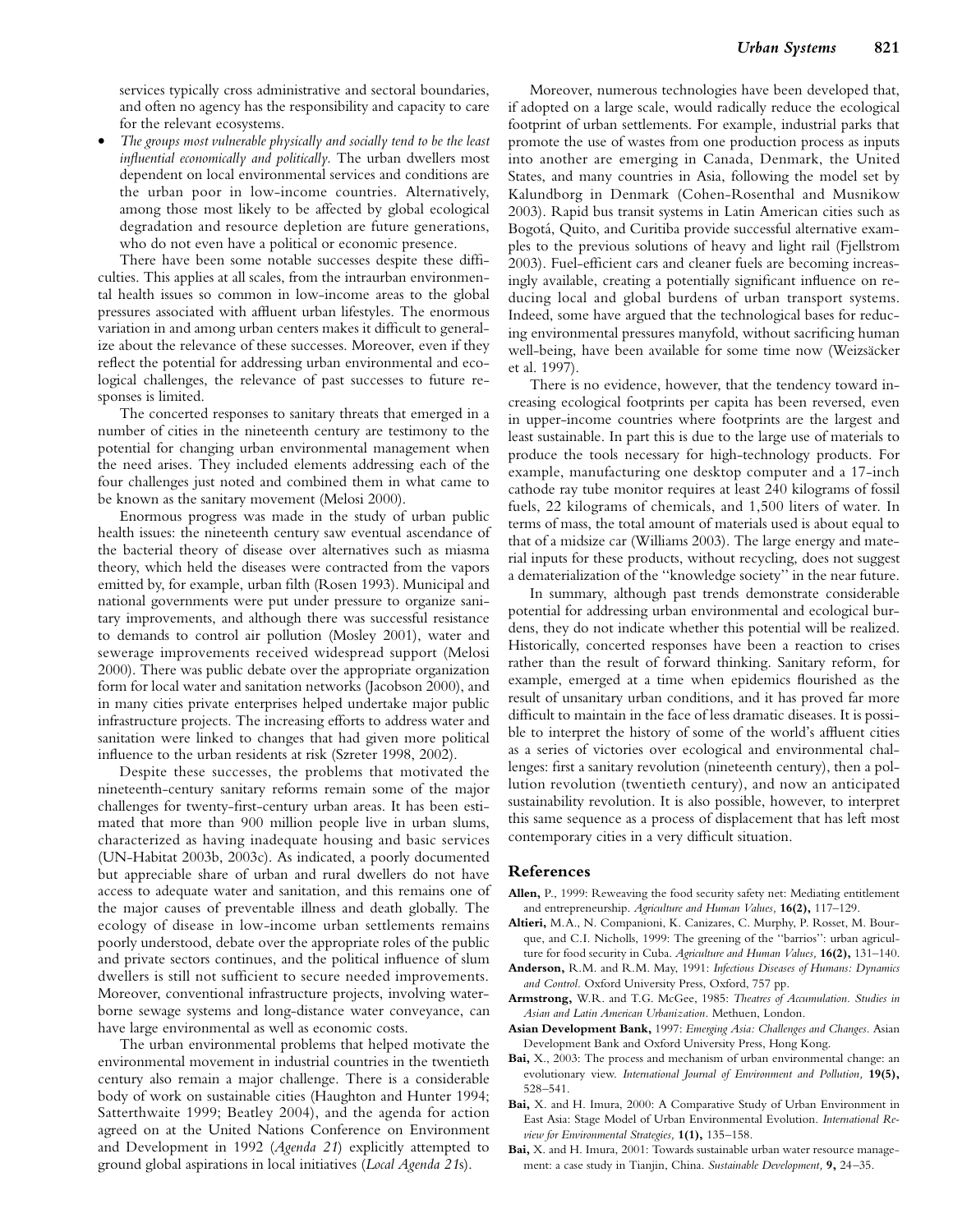- **Bairoch,** P., 1988: *Cities and Economic Development: From the Dawn of History to the Present.* Mansell Publishing, London, 574 pp.
- Bakker, N., M. Dubelling, S. Gündel, U. Sabel-Koschella, and H. de Zeeuw (eds.), 2000: *Growing Cities, Growing Food: Urban Agriculture on the Policy* Agenda. Deutsche Stiftung für Entwicklung (DSE), Feldafing.
- **Balk,** D., F. Pozzi, G. Yetman, U. Deichmann, and A. Nelson, 2004: *The Distribution of People and the Dimension of Place: Methodologies to Improve the Global Estimation of Urban Extents.* CIESIN, New York.
- **Bartone,** C., J. Bernstein, J. Leitmann, and J. Eigen, 1994: *Toward Environmental Strategies for Cities: Policy Consideration for Urban Environmental Management in Developing Countries.* UNDP/UNCHS/World Bank Urban Management Programme 18, World Bank, Washington, DC.
- **Bateman,** O.M., S. Smith, and P. Roark, 1993: *A Comparison of the Health Effects of Water Supply and Sanitation in Urban and Rural Areas of Five African Countries.* WASH Field Report 398, Water and Sanitation for Health Project, WASH Operations Center, Arlington, VA, 1993.
- **Baumann,** D.D., J. J. Boland, and W.M. Hanemann (eds.), 1998: *Urban Water Demand Management and Planning.* McGraw-Hill, New York, 350 pp.
- **Beatley,** T. (ed.), 2004: *The Sustainable Urban Development Reader.* Routledge, London, 348 pp.
- **Berkowitz,** A.R., C.H. Nilon, and K.S. Hollweg (eds.), 2003: *Understanding Urban Ecosystems: A New Frontier for Science and Education.* Springer-Verlag, New York, 523 pp.
- **Birley,** M.H. and K. Lock, 1998: Health and peri-urban natural resource production. *Environment and Urbanization,* **10(1),** 89–106.
- **Blair,** R.B., 1996: Land use and avian species diversity along an urban gradient. *Ecological Applications,* **6(2),** 506–519.
- **Blair,** R.B. and A.E. Launer, 1997: Butterfly diversity and human land use: species assemblages along and urban gradient. *Biological Conservation,* **80,** 113– 125.
- **Bolund,** P. and S. Hunhammar, 1999: Ecosystem services in urban areas. *Ecological Economics,* **29,** 293–301.
- **Bradley,** D. J., 1991: Malaria. In: *Disease and Mortality in Sub-Saharan Africa,* R.G. Feachem and D.T. Jamison (eds.), Oxford University Press for the World Bank, Oxford, 190–202.
- **Bradshaw,** A.D., 2003: Natural Ecosystems in Cities: A Model for Cities as Ecosystems. In: *Understanding Urban Ecosystems,* A.R. Berkowitz, C.H. Nilon, and K.S. Hollweg (eds.), Springer-Verlag, New York, 77–94.
- **Brakman,** S., H. Garretsen, and C. van Marrewijk, 2001: *An Introduction to Geographical Economics: Trade, Location and Growth.* Cambridge University Press, Cambridge, 350 pp.
- **Brennan,** E., 1999: *Population, Urbanization, Environment, and Security: A Summary of the Issues.* Occasional Paper Series, Comparative Urban Studies 22, Woodrow Wilson International Center for Scholars, Washington DC.
- **Brenner,** N., 1999: Globalization as reterritorialisation: the re-scaling of urban governance in the European Union. *Urban Studies,* **36(3),** 431–451.
- **Bryld,** E., 2003: Potentials, problems, and policy implications for urban agriculture in developing countries. *Agriculture and Human Values,* **20(1),** 79–86.
- **Cairncross,** S. and R.G. Feachem, 1993: *Environmental Health Engineering in the Tropics: An Introductory Text.* 2nd ed. John Wiley & Sons, Chichester, 306 pp.
- **Cairncross,** S., U. Blumenthal, P. Kolsky, L. Moraes, and A. Tayeh, 1995: The public and domestic domains in the transmission of disease. *Tropical Medicine and International Health,* **39,** 173–176.
- **CIESIN** (Center for International Earth Science Information Network), Columbia University; IFPRI (International Food Policy Research Institute); World Bank; and CIAT (Centro Internacional de Agricultura Tropical) 2004a. Global Rural-Urban Mapping Project (GRUMP): Gridded Population of the World, version 3, with Urban Reallocation (GPW-UR) [online] CIESIN, Columbia University, Palisades, NY. Available at http://beta.sedac .ciesin.columbia.edu/gpw.
- **CIESIN,** Columbia University; IFPRI; World Bank; and CIAT 2004b. Global Rural-Urban Mapping Project (GRUMP): Urban Extents. [online] CIESIN, Columbia University, Palisades, NY. Available at http://beta.sedac.ciesin .columbia.edu/gpw.
- **Chant,** S., 2003: *Female household headship and feminization of poverty: facts, fictions and forward strategies.* Gender Institute, London School of Economics, London.
- **Cleaver,** K. and G. Schreiber, 1994: *Reversing the Spiral: The Population, Agriculture and Environment Nexus in Sub-Saharan Africa.,* World Bank, Washington DC.
- **Cliff,** A.D., P. Haggett, and M. Smallman-Raynor, 1998: *Deciphering Global Epidemics: Analytical Approaches to the Disease Records of World Cities, 1888– 1912.* Cambridge University Press, Cambridge, 469 pp.
- **Cohen,** B., 2003: Urban Growth in Developing Countries: A Review of Current Trends and a Caution Regarding Existing Forecasts. *World Development,* **32(1),** 23–51.
- **Cohen,** D., M. Green, C. Block, R. Slepon, R. Ambar, S.S. Wasserman, and M.M. Levine, 1991: Reduction of transmission of shigellosis by control of houseflies (Musca domestica). *The Lancet,* **337,** 993–997.
- **Cohen-Rosenthal,** E. and J. Musnikow (eds.), 2003: *Eco-industrial strategies : unleashing synergy between economic development and the environment.* Greenleaf, Sheffield, 384 pp.
- **Collins,** J.P., A. Kinzig, N.B. Grimm, W.F. Fagan, D. Hope, J.G. Wu, and E.T. Borer, 2000: A new urban ecology. *American Scientist,* **88(5),** 416–425.
- **Cronon,** W., 1992: *Nature's Metropolis: Chicago and the Great West.* W.W. Norton, New York, 530 pp.
- **Crosskey,** R.W. and R.P. Lane, 1993: House-flies, blow-flies and their alies (calyptrate Diptera). In: *Medical Insects and Arachnids,* R.P. Lane and R.W. Crosskey (eds.), Chapman & Hall, London, 403–428.
- **Curtis,** V. and S. Cairncross, 2003: Effect of washing hands with soap on diarrhea risk in the community: a systematic review. *Lancet Infectious Diseases,* **3(5),** 275–281.
- **Curtis,** V., S. Cairncross, and R. Yonli, 2000: Review: Domestic hygiene and diarrhea—pinpointing the problem. *Tropical Medicine & International Health,* **5(1),** 22–32.
- **Davis,** D., 2002: *When Smoke Ran Like Water, Tales of Environmental Deception and the Battle Against Pollution,* New York: Basic Books.
- **Decker,** E.H., S. Elliott, F.A. Smith, D.R. Blake, and F.S. Rowland, 2000: Energy and material flow through the urban ecosystem. *Annual Review of Energy and the Environment,* **25,** 685–740.
- **Denys,** C. and H. Schmidt, 1998: Insect communities on experimental mugwort (Artemisia vulgaris L.) plots along an urban gradient. *Oecologia,* **113(2),** 269–277.
- **Dinno,** A., 2000: *Health and community based urban residential restoration: an investigation in the utility of the traditional epidemiological approach.* Urban Resources Initiative Working Paper, Yale University, School of Forestry and Environmental Studies, New Haven, May.
- **Droege,** P., 2004: Renewable energy and the city. *Encyclopedia of Energy, Volume 5,* 301–311.
- **Dyson,** T., 2003: HIV/AIDS and Urbanization. *Population and Development Review,* **29(3),** 427–442.
- **Eastwood,** R. and M. Lipton, 2000: *Rural-Urban Dimensions of Inequality Change.* Working Paper, World Institute for Development Economics Research (WIDER), Helsinki, 60 pp.
- **Eaton,** D. and T. Hilhorst, 2003: Opportunities for managing solid waste flows in the peri-urban interface of Bamako and Ouagadougou. *Environment and Urbanization,* **15(1),** 53–63.
- Elmqvist, T., J. Colding, S. Barthel, S. Borgström, A. Duit, et al. 2004: The dynamics of social-ecological systems in urban landscapes: Stockholm and the National Urban Park, Sweden. *Annals of New York Academy of Sciences,* **1023,** 308–322.
- **Elsom,** D., 1996: *Smog Alert, Managing Urban Air Quality.* Earthscan, London.
- **Esrey,** S.A., 2002: Philosophical, ecological and technical challenges for expanding ecological sanitation into urban areas. *Water Science and Technology,* **45(8),** 225–228.
- **ETC—Urban Agriculture Programme,** 2001: *Annotated Bibliography on Urban Agriculture.* ETC Netherlands, Leusden, The Netherlands, Updated March 2003, 804 pp.
- Ezzati, M., A.D. Lopez, A. Rodgers, S. Vander Hoorn, and C.J.L. Murray, 2002: Selected major risk factors and global and regional burden of disease. *Lancet,* **360(9343),** 1347–1360.
- **Faiz,** A., K. Sinha, M. Walsh, and A. Varma, 1990: *Automotive Air Pollution: Issues and Options for Developing Countries.* World Bank, Washington DC.
- **Fjellstrom,** K., 2003: Sustainable transport for cities in ASEAN. Paper presented at the *Workshop on Environmentally Sustainable Cities in ASEAN,* 2–4 December. ASEAN, Singapore.
- **Flynn,** K.C., 2001: Urban agriculture in Mwanza, Tanzania. *Africa,* **71(4),** 666– 691.
- **Friedmann,** J., 1986: ''The world city hypothesis,'' *Development and Change,* 17(1): 69–83
- **Friedmann,** J., 1995: Where we stand: a decade of world city research, in P. L. Knox and P. J. Taylor (eds). *World Cities in a World-System,* Cambridge, Cambridge University Press, pp. 21–47.
- **Friedmann,** J., 2002: *The Prospect of Cities.* University of Minnesota Press, Minneapolis, 194 pp.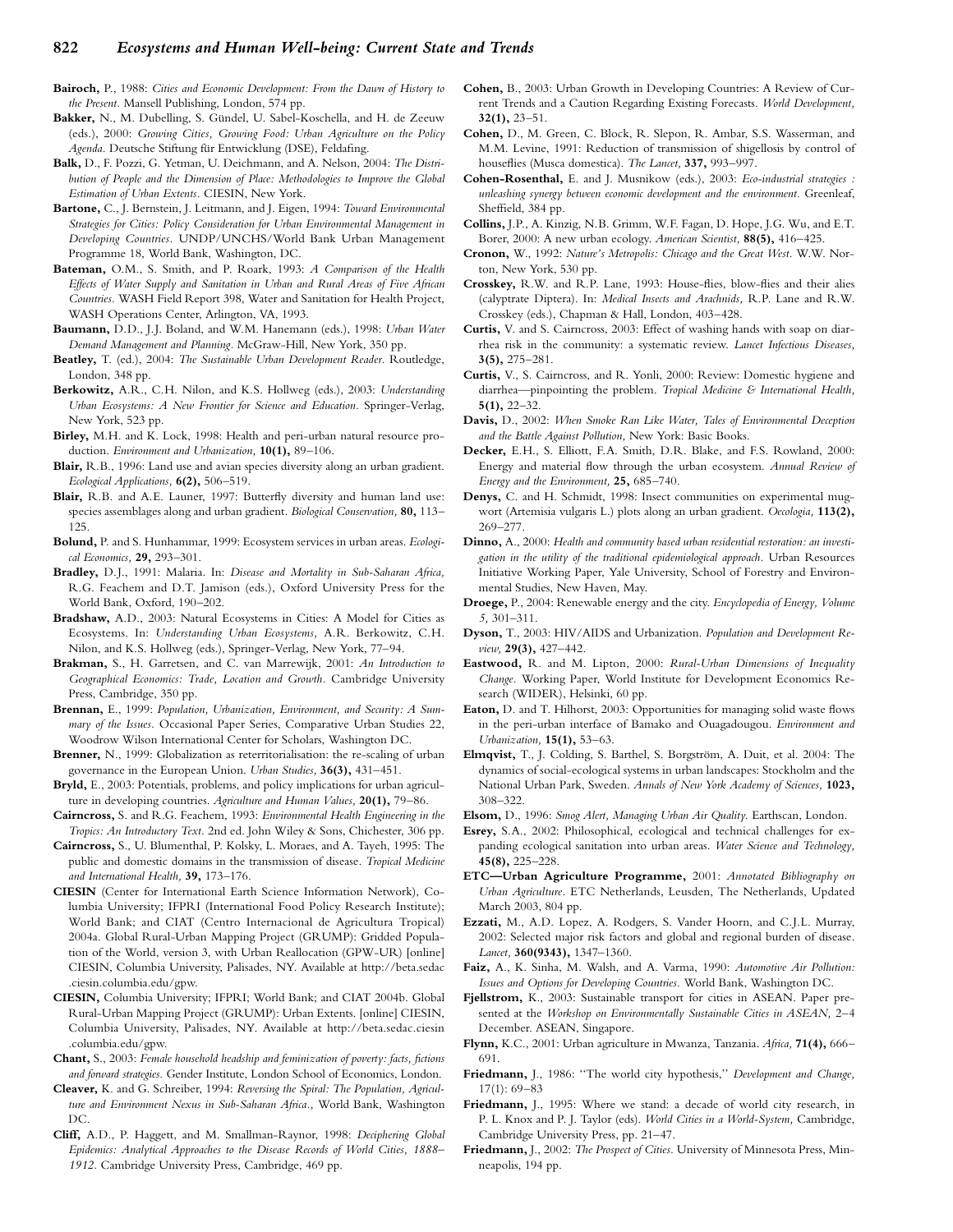- **Friedmann,** J. and G. Wolff, 1982: World city formation: an agenda for research and action, *International Journal of Urban and Regional Research,* 6(3): 309–344.
- **Frumkin,** H., L. Frank, and R. Jackson, 2004: *Urban Sprawl and Public Health: Designing, Planning and Building for Healthy Communities.* Island Press, Washington D.C., 338 pp.
- **Fuchs,** R. J., E. Brennan, J. Chamie, F.-c. Lo, and J.I. Uitto (eds.), 1994: *Mega-City Growth and the Future.* United Nations University Press, Tokyo, 428 pp.
- **Gilbert,** A. (ed.), 1996: *The Mega-City in Latin America.* United Nations University, Tokyo.
- **Glasgow,** N., 2000: Rural/urban patterns of aging and caregiving in the United States. *Journal of Family Issues,* **21(5),** 611–631.
- **Gleick,** P.H., 2003: Water Use. *Annual Review of Environment and Resources,* **28,** 275–314.
- **Grimm,** N.B., J.M. Grove, S.T.A. Pickett, and C.L. Redman, 2000: Integrated approaches to tong-term studies of urban ecological systems. *BioScience,* **50(7),** 571–584.
- **Hall,** P., 1995: Towards a general urban theory. In: *Cities in Competition, Productive and Sustainable Cities for the 21st Century,* J. Brotchie, M. Batty, E. Blakely, P. Hall, and P. Newton (eds.), Longman Australia, Melbourne, 3–31.
- **Hall,** P., 2002: *Urban and Regional Planning.* 4th ed. Routledge, London, 237 pp.
- **Hardoy,** J.E., D. Mitlin, and D. Satterthwaite, 2001: *Environmental Problems in an Urbanizing World.* Earthscan, London.
- **Haughton,** G. and C. Hunter, 1994: *Sustainable Cities.* Jessica Kingley Publishers, London, 357 pp.
- **Heimlich,** R.E. and W.D. Anderson, 2001: *Development at the Urban Fringe and Beyond: Impacts on Agriculture and Rural Land.* 803, Economic Research Service, U.S. Department of Agriculture, Washington D.C., 80 pp.
- **Hejny´,** S., H. Sukopp, and I. Kowarik (eds.), 1990: *Urban Ecology: Plants and Plant Communities in Urban Environments.* SPB Academic, The Hague, 282 pp.
- **Holdren,** J.P. and K.R. Smith, 2000: Energy, the Environment and Health. In: *World Energy Assessment: Energy and the Challenge of Sustainability,* J. Goldemberg (ed.), UNDP, New York, 62–110.
- **Honjo,** M., 1998: The growth of Tokyo as a world city. In: *Globalization and the World of Large Cities,* F.-c. Lo and Y.-M. Yeung (eds.), UNU Press, Tokyo, 109–131.
- **Howorth,** C., I. Convery, and P. O'Keefe, 2001: Gardening to reduce hazard: Urban agriculture in Tanzania. *Land Degradation & Development,* **12(3),** 285– 291.
- **International Federation of Red Cross and Red Crescent Societies,** 2001: *World Disasters Report.* Kumarian Press, Bloomfield, CT.
- **Jacobson,** C.D., 2000: *Ties that Bind: Economic and Political Dilemmas of Urban Utility Networks, 1800–1990.* University of Pittsburgh Press, Pittsburgh, 282 pp.
- **Kahrl,** W., L., 1982: *Water and Power: The Conflict over Los Angeles' Water Supply in the Owens Valley.* University of California Press, Berkeley.
- **Keilman,** N., 2003: Biodiversity: The threat of small households. *Nature,* **421(6922),** 489–490.
- **Kenworthy,** J.R. and F.B. Laube, 1996: Automobile dependence in cities: An international comparison of urban transport and land use patterns with implications for sustainability. *Environmental Impact Assessment Review: Special Issue: Managing Urban Sustainability,* **16(4–6),** 279–308.
- **Khalduˆn,** I., 1981: *The Muqaddimah: An Introduction to History.* Bollingen Series, Princeton, New Jersey, 465 pp.
- **Kieran,** J., 1995: *A natural history of New York city : a personal report after fifty years.* 2nd ed. Fordham University Press, New York, 428 pp.
- **Krzyzanowski,** M. and D. Schwela, 1999: Patterns of air pollution in developing countries. In: *Air Pollution and Health,* S.T. Holgate, H.S. Koren, J.M. Samet, and R.L. Maynard (eds.), Academic Press, London, 105–113.
- **Levin,** H., 1997: Systematic Evaluation and Assessment of Building Environmental Performance (SEABEP). Paper presented at the *Buildings and Environment,* 9–12 June, 1997. Hal Levin and Associates, Santa Cruz, Ca, Paris.
- **Levin,** H., A. Boerstra, and S. Ray, 1995: Scoping US Buildings Inventory Flows and Environmental Impacts in Life Cycle Assessment. Paper presented at the *World Congress of the Society for Environmental Toxicology and Chemistry (SETAC),* November, Vancouver, B.C.
- **Levine,** O.S. and M.M. Levine, 1991: Houseflies (musca domestica) as mechanical vectors of shigellosis. *Reviews of Infectious Diseases,* **13 (July–August),** 688–696.
- **Liu,** J.G., G.C. Daily, P.R. Ehrlich, and G.W. Luck, 2003: Effects of household dynamics on resource consumption and biodiversity. *Nature,* **421(6922),** 530–533.
- **Lo,** F.-c., 1994: The impacts of current global adjustment and shifting technoeconomic paradigm on the world city system. In: *Mega-City Growth and The Future,* R. J. Fuchs, E. Brennan, J. Chamie, F.-c. Lo, and J.I. Uitto (eds.), United Nations University Press, Tokyo, 103–130.
- **Lo,** F.-c. and Y.-m. Yeung (eds.), 1996: *Emerging World Cities in Pacific Asia.* UNU Press, Tokyo.
- Lo, F.-c. and P.J. Marcotullio (eds.), 2001: *Globalization and the Sustainability of Cities in the Asia Pacific Region.* United Nations University Press, Tokyo.
- **Losada,** H., R. Bennett, R. Soriano, J. Vieyra, and J. Cortes, 2000: Urban agriculture in Mexico City: Functions provided by the use of space for dairy based livelihoods. *Cities,* **17(6),** 419–431.
- **Losada,** H., H. Martinez, J. Vieyra, R. Pealing, R. Zavala, and J. Cortes, 1998: Urban agriculture in the metropolitan zone of Mexico City: changes over time in urban, suburban and peri-urban areas. *Environment and Urbanization,* **10(2),** 37–54.
- **Luck,** M. and J.G. Wu, 2002: A gradient analysis of urban landscape pattern: a case study from the Phoenix metropolitan region, Arizona, USA. *Landscape Ecology,* **17(4),** 327–339.
- **Lutz,** W., W.C. Sanderson, and S. Scherbov (eds.), 2004: *The End of World Population Growth in the 21st Century, New Challenges for Human Capital Formation & Sustainable Development.* Earthscan, London.
- **MA** (Millennium Ecosystem Assessment), 2003: *Ecosystems and Human Wellbeing: A Framework for Assessment.* Island Press, Washington, DC, 245 pp.
- Marcotullio, P.J., 2003: Globalisation, urban form and environmental conditions in Asia- Pacific cities. *Urban Studies,* **40(2),** 219–247.
- **Marcotullio,** P.J., 2004: Why the Asian urbanization experience should make us think differently about planning approaches. In: *Towards Sustainable Cities, East Asian, North American and European Perspectives on Managing Urban Regions,* A. Sorenson, P. J. Marcotullio, and J. Grant (eds.). 38–58, Ashgate Publishers, LTD, Aldershot, UK.
- Marcotullio, P.J. and Y.-s.F. Lee, 2003: Urban environmental transitions and urban transportation systems: a comparison of the North American and Asian experiences. *International Development Planning Review.*
- **Mascie-Taylor,** C.G.N. (ed.), 1993: *The Anthropology of Disease. Biosocial Society Series 5,* Oxford University Press, Oxford, 169 pp.
- **Maxwell,** D., 1999: The political economy of urban food security in Sub-Saharan Africa. *World Development,* **27(11),** 1939–1953.
- **Maxwell,** D., C. Levin, and J. Csete, 1998: Does urban agriculture help prevent malnutrition? Evidence from Kampala. *Food Policy,* **23(5),** 411–424.
- **McDonnell,** M. J. and S.T.A. Pickett, 1991: Comparative analysis of ecosystems along gradients of urbanization: Opportunities and limitations. In: *Comparative Analyses of Ecosystems, Patterns, Mechanisms and Theories,* J. J. Cole, G.M. Lovett, and S.E.G. Findlay (eds.), Springer Verlag, New York, 351–255.
- **McDonnell,** M. J. and S.T.A. Pickett, 1997: Ecosystem processes along an urban-to-rural gradient. *Urban Ecosystems,* **1,** 21–36.
- **McGee,** T.G., 1991: The emergence of Desakota regions in Asia: expanding a hypothesis. In: *The Extended Metropolis: Settlement Transition in Asia,* S. Ginsburg Norton, T.G. McGee, and B. Koppel (eds.), University of Hawaii Press, Honolulu.
- **McGee,** T.G. and I. Robinson (eds.), 1995: *The mega-urban regions of southeast Asia.* UBC Press, Vancouver, B.C., 384 pp.
- **McGranahan,** G. and F. Murray (eds.), 2003: *Air Pollution and Health in Rapidly Developing Countries.* Earthscan, London, 227 pp.
- McGranahan, G., J. Songsore, and M. Kjellén, 1996: Sustainability, poverty and urban environmental transitions. In: *Sustainability, the Environment and Urbanization,* C. Pugh (ed.), Earthscan, London, 103–133.
- **McGranahan,** G., J. Leitmann, and C. Surjadi, 1998: Green grass and brown roots: Understanding environmental problems in disadvantaged neighbourhoods. *Journal of Environmental Planning and Management,* **41(4),** 505–518.
- McGranahan, G., P. Jacobi, J. Songsore, C. Surjadi, and M. Kjellén, 2001: *The Citizens at Risk: From Urban Sanitation to Sustainable Cities.* Earthscan, London, 200 pp.
- **McMichael,** A. J., M. McKee, V. Shkolnikov, and T. Valkonen, 2004: Mortality trends and setbacks: global convergence or divergence. *The Lancet,* **363,** 1155–59.
- **McNeill,** W.H., 1989: *Plagues and Peoples.* Doubleday, New York, 340 pp.
- **McNeill,** W.H., 1993: Patterns of disease emergence in history. In: *Emerging Viruses,* S.S. Morse (ed.), Oxford University Press, New York, 29–36.
- **Melosi,** M.V., 2000: *The Sanitary City: Urban Infrastructure in America from Colonial Times to the Present.* The Johns Hopkins University Press, Baltimore, 578 pp.
- **Midmore,** D. J. and H.G.P. Jansen, 2003: Supplying vegetables to Asian cities: is there a case for peri-urban production? *Food Policy,* **28(1),** 13–27.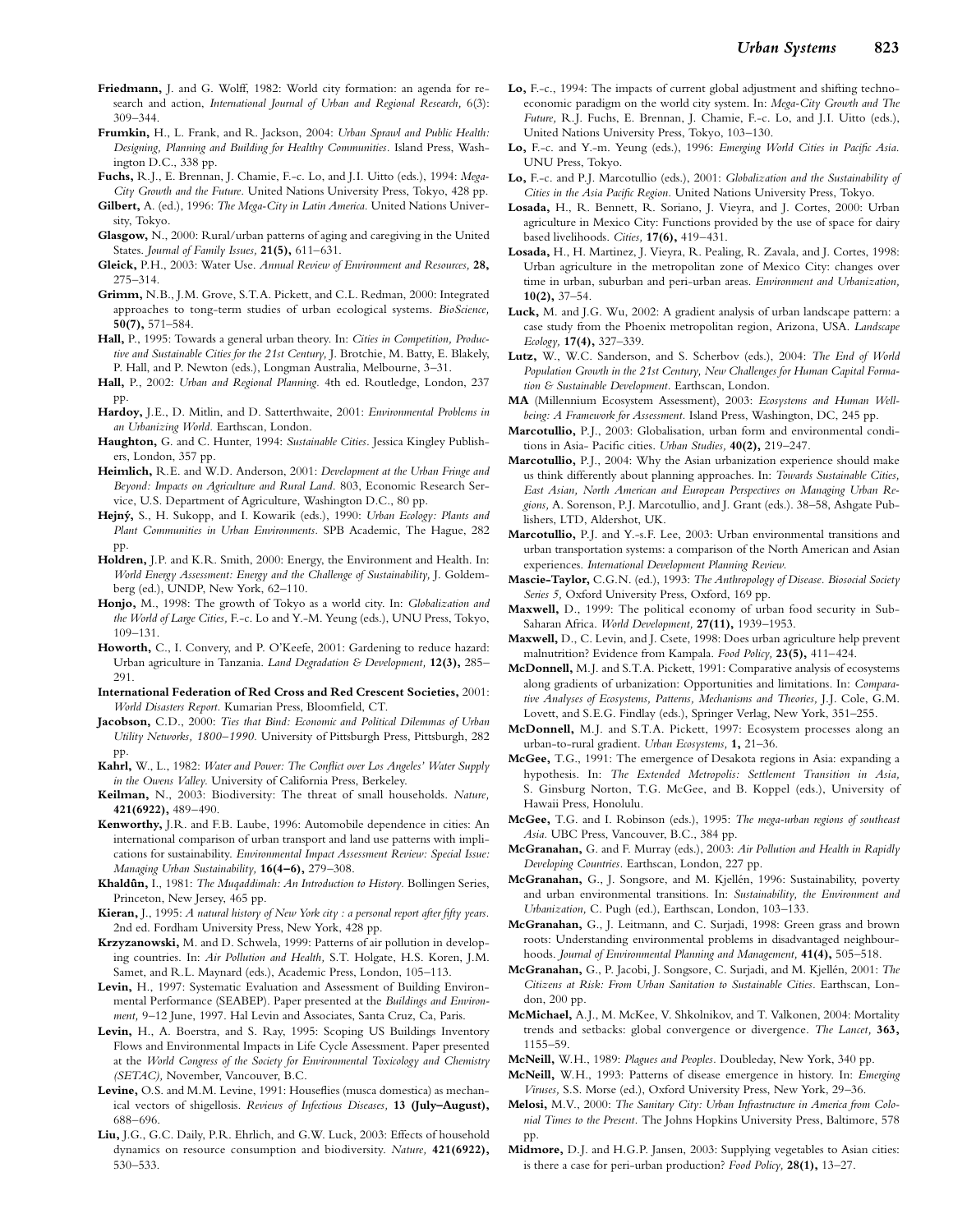- **Mittelback,** M. and M. Crewdson, 1997: *Wild New York: A Guide to the Wildlife, Wild Places and Natural Phenomena of New York City.* Crown Publishers, New York, 131 pp.
- **Monfreda,** C., M. Wackernagel, and D. Deumling, 2004: Establishing national natural capital accounts based on detailed ecological footprint and biological capacity accounts. *Land Use Policy,* **21,** 231–236.
- **Moskow,** A., 1999: Havana's self-provision gardens. *Environment and Urbanization,* **11(2),** 127–133.
- **Montgomery,** M.R., R. Stren, B. Cohen, and H. Reed (eds.), 2003: *Cities Transformed: Demographic Change and Its Implications in the Developing World.* The National Academies Press, Washington, D.C., 529 pp.
- **Mosley,** S., 2001: *The Chimney of the World: A History of Smoke Pollution in Victorian and Edwardian Manchester.* White Horse, Cambridge, 271 pp.
- **Murray,** C. J.L. and A.D. Lopez, 1996: *Global Health Statistics: a compendium of incidence, prevalence and mortality estimates for over 200 conditions.* Global Burden of Disease and Injury Series. Volume II, Harvard School of Public Health on behalf of the World Health Organization and the World Bank, Cambridge, MA, 1996.
- **NRC** (National Research Council), 2000: *Watershed Management for Potable Water Supply: Assessing New York City's Approach.* National Academy Press, Washington DC.
- **Natuhara,** Y. and C. Imai, 1996: Spatial structure of avifauna along urban-rural gradients. *Ecological Research,* **11(1),** 1–9.
- **Newman,** P. and J. Kenworthy, 1999: *Sustainability and Cities: Overcoming Automobile Dependence.* Island Press, Washington, 442 pp.
- **Nickum,** J., 2002: Water and sustainability in Asian megalopolises: the case of Beijing. In: *1.18 Human Resource System Challenge VII: Human Settlement Development, in Encyclopedia of Life Support Systems (EOLSS),* S. Sassen (ed.), Developed under the auspices of the UNESCO, EOLSS Publishers, [http:// www.eolss.net]. Oxford, UK.
- **Niemela,** J., 1999: Ecology and urban planning. *Biodiversity and Conservation,* **8(1),** 119–131.
- **Ning,** Y.m-, 2001: Globalization and the sustainable development of Shanghai. In: *Globalization and the Sustainability of Cities in the Asia Pacific Region,* F.-c. Lo and P.J. Marcotullio (eds.), UNU Press, Tokyo, 271-310.
- **Nowak,** D. J., D.E. Crane, J.C. Stevens, and M. Ibarra, 2002: *Brooklyn's Urban Forest.* General Technical Report NE-290, U.S. Department of Agriculture, Forest Service, Northeastern Research Station, Newtown Square, PA, 107 pp.
- **Page,** B., 2002: Urban agriculture in Cameroon: an anti-politics machine in the making? *Geoforum,* **33(1),** 41–54.
- **Pahl,** R., 1965: *Urbs in Rure.* Weidenfeld and Nicolson, London.
- **Payne,** G. and M. Majale, 2004: *The Urban Housing Manual: Making Regulatory Frameworks Work for the Poor.* Earthscan, London.
- **Pickering,** H., R. J. Hayes, A.M. Tomkins, D. Carson, and D.T. Dunn, 1987: Alternative measures of diarrhoeal morbidity and their association with social and environmental factors in urban children in The Gambia. *Transactions of the Royal Society of Tropical Medicine and Hygiene,* **81,** 853–859.
- Pickett, S.T.A., W.R. Burch Jr, S.E. Dalton, T.W. Foresman, J.M. Grove, and R. Rowntree, 1997: A conceptual framework for the study of human ecosystems in urban areas. *Urban Ecosystems,* **1(4),** 185–199.
- **Pickett,** S.T.A., M.L. Cadenasso, J.M. Grove, C.H. Nilon, R.V. Pouyat, W.C. Zipperer, and R. Costanza, 2001: Urban ecological systems: Linking terrestrial ecological, physical, and socioeconomic components of metropolitan areas. *Annual Review of Ecology and Systematics,* **32,** 127–157.
- **Pires,** M., 2004: Watershed protection for a world city: the case of New York. *Land Use Policy,* **21,** 161–175.
- **Platt,** R.H., R.A. Rowntree, and P.C. Muick (eds.), 1994: *The Ecological City: Preserving and Restoring Urban Biodiversity.* University of Massachusetts Press, Amherst, 291 pp.
- **Plumb,** C., 1999: Bangkok. In: *Cities in the Pacific Rim, Planning Systems and Property Markets,* J. Berry and S. McGreal (eds.). 129–156, E & F Spon, London.
- **Portnov,** B.A. and U.N. Safriel, 2004: Combating desertification in the Negev; dryland agriculture vs. dryland urbanization. *Journal of Arid Environments,* **56,** 659–680.
- Prüss, A., D. Kay, L. Fewtrell, and J. Bartram, 2002: Estimating the burden of disease from water, sanitation and hygiene at a global level. *Environmental Health Perspectives,* **110(5),** 537–542.
- **Rakodi,** C., 1997: Global forces, urban change and urban management in Africa. In: *The Urban Challenge in Africa, Growth and Management of its Large Cities,* C. Rakodi (ed.), UNU Press, Tokyo, 17–73.
- **Rebele,** F., 1994: Urban ecology and special features of urban ecosystems. *Global Ecology and Biogeography Letters,* **4(6),** 173–187.
- **Rees,** W.E., 1992: Ecological footprints and appropriated carrying capacity: what urban economics leaves out. *Environment and Urbanization,* **4(2),** 121– 130.
- **Rees,** W.E., 1997: Is ''sustainable city'' an oxymoron? *Local Environment,* **2(3),** 303–310.
- **Rees,** W.E., 2001: Ecological Footprint, Concept of. In: *Encyclopedia of Biodiversity,* S.A. Levin (ed.). 2, Academic Press, San Diego, 229–244.
- **Rees,** W.E., 2003: Understanding urban ecosystems: an ecological economics perspective. In: *Understanding Urban Ecosystems: A New Frontier for Science and Education,* A.R. Berkowitz, C.H. Nilon, and K.S. Hollweg (eds.), Springer-Verlag, New York, 115–136.
- **Rees,** W.E. and M. Wackernagel, 1994: Ecological footprints and appropriated carrying capacity: Measuring the natural capital requirements of the human economy. In: *Investing in Natural Capital: The Ecological Economics Approach to Sustainability,* A.-M. Jannson, M. Hammer, C. Folke, and R. Contanza (eds.), Island Press, Washington, DC, 362–390.
- **Reisner,** M., 2001: *Cadillac Desert: The American West and its Disappearing Water.* Revised ed. Pimlico, London, 582 pp.
- **Robbins,** P., A. Polderman, and T. Birkenholtz, 2001: Lawns and toxins—An ecology of the city. *Cities,* **18(6),** 369–380.
- **Rogerson,** C.M., 1995: Globalization or informalization?: African urban economies in the 1990s. In: *Managing Urban Growth in Africa,* C. Rakodi (ed.), 1–39.
- **Rolando,** A., G. Maffei, C. Pulcher, and A. Giuso, 1997: Avian community structure along an urbanization gradient. *Italian Journal of Zoology,* **64(4),** 341– 349.
- **Rosen,** G., 1993: *A History of Public Health.* Expanded ed. Johns Hopkins University Press, Baltimore, 535 pp.
- **Rusk,** D., 2001: Foreword. In: *Planning for a New Century, The Regional Agenda,* J. Barnett (ed.), Island Press, Washington DC, ix–xiii.
- **Rydell,** J., 1992: Exploitation of insects around streetlamps by bats in Sweden. *Functional Ecology,* **6(6),** 744–750.
- **Sassen,** S., 1991: *The Global City: New York, London, Tokyo.* Princeton University Press, Princeton.
- **Satterthwaite,** D. (ed.), 1999: *The Earthscan Reader in Sustainable Cities.* Earthscan, London, 472 pp.
- **Satterthwaite,** D., 2002: *Coping with rapid urban growth.* Royal Institution of Chartered Surveyors (RICS), London.
- **Saxena,** S. and K.R. Smith, 2003: Indoor air pollution. In: *Air Pollution and Health in Rapidly Developing Countries,* G. McGranahan and F. Murray (eds.), Earthscan, London, 227.
- **Shapiro,** A.M., 2002: The Californian urban butterfly fauna is dependent on alien plants. *Diversity and Distributions,* **8(1),** 31–40.
- **Showers,** K.B., 2002: Water scarcity and urban Africa: an overview of urbanrural water linkages. *World Development,* **30(4),** 621–648.
- Small, E., 2000: Understanding the ecology of urban green space: Decreasing habitat quality and increasing isolation? Cited August 28 2003. Available at http://urgent.nerc.ac.uk/Meetings/2000/2000Proc/ecology/small.htm.
- **Smit,** J. and J. Nasr, 1992: Urban agriculture for sustainable cities: using wastes and idle lands and water bodies as resources. *Environment and Urbanization,* **4(2),** 141–151.
- **Smith,** K. and S. Akbar, 2003: Health-Damaging Air Pollution: A matter of scale. In: *Health and Air Pollution in Rapidly Developing Countries,* G. McGranahan and F. Murray (eds.), Earthscan, London.
- **Smith,** K.R. and Y.-S.F. Lee, 1993: Urbanization and the Environmental Risk Transition. In: *Third World Cities: Problems, Policies and Prospects,* J.D. Kasarda and A.M. Parnell (eds.), Sage Publications, Newbury Park, CA, 161–179.
- **Soegijoko,** B. and B.S. Kusbiantoro, 2001: Globalization and the sustainability of Jabotabek, Indonesia. In: *Globalization and the Sustainability of Cities in the Asia Pacific Region,* F.-c. Lo and P. J. Marcotullio (eds.), UNU Press, Tokyo, 311–363.
- **Szreter,** S., 1998: Health and welfare during industrialisation. *Economic History Review,* **51(2),** 432–433.
- **Szreter,** S., 2002: The state of social capital: Bringing back in power, politics, and history. *Theory and Society,* **31(5),** 573–621.
- **Taylor,** P. J., 2004: *World City Network, A Global Urban Analysis.* Routledge, London.
- **Thompson,** S., 2003: Environmental impacts of construction on habitats future priorities. *International Journal of Environmental Studies,* **60(3),** 277–286.
- **Tulchin,** J.S., 1994: *Global Forces and the Future of the Latin American City.* 4, Woodrow Wilson International Center for Scholars, Washington DC.
- **UN-Habitat,** 2003a: *Water and Sanitation in the World's Cities: Local Action for Global Goals.* Earthscan, London, 304 pp.